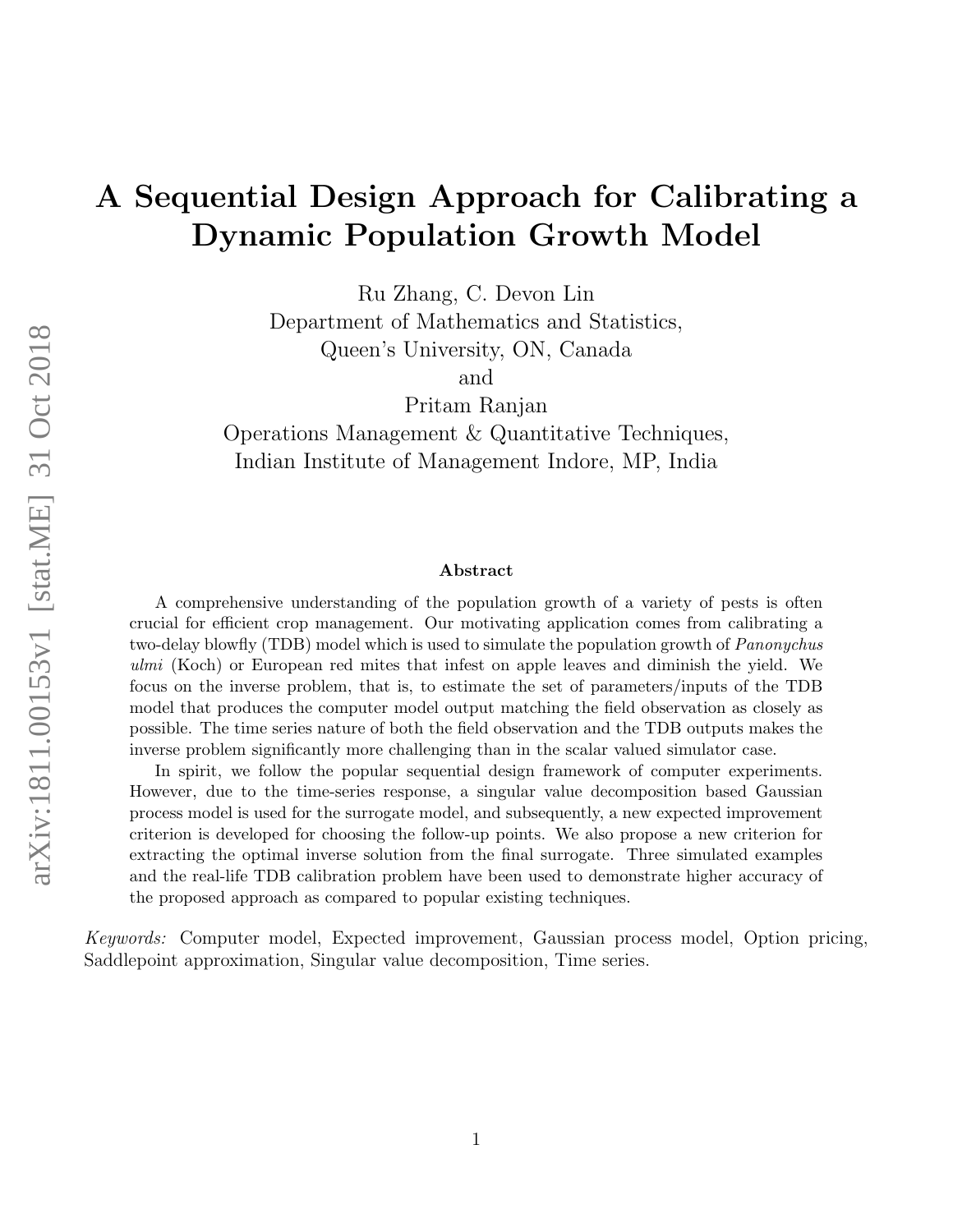### 1 Introduction

The motivating application comes from the apple farming industry in the Annapolis Valley, Nova Scotia, Canada, in which the underlying objective is to have a comprehensive understanding of the population growth of a particular variety of pest called the European red mites (ERM) or *Panonychus ulmi* (Koch). ERM were originally brought to North America from Europe, and they have been playing an important role in controlling the abundance of different species of pests. However, it is common that ERM infest on apple leaves, resulting in poor yields, and hence a concern for apple farmers in the Annapolis Valley. Among others, Teismann et al. (2009) and Franklin (2014) use mathematical-biological models based on predator-prey dynamics to gain cheaper insights in the ERM population growth over a season. Such models are referred to as the *computer models* or *simulators* in the computer experiments literature.

The computer model by Franklin (2014) is a differential equation based Two-Delay Blowfly (TDB) model, which consists of eleven parameters treated as the inputs to the model, and produces time-series outputs that characterize the ERM population growth. Let  $\bm{y}(\bm{x}) = [y_{t_1}(\bm{x}), \dots, y_{t_L}(\bm{x})]^T \in$  $\mathbb{R}^L$ , denote the model output at input  $\boldsymbol{x} \in \Omega \subseteq \mathbb{R}^q$ , and L time points  $t_1 < \cdots < t_L$ . The present research endeavour is motivated by the task of solving an inverse problem, i.e., finding the best possible inputs of the population growth model to produce realistic outputs (i.e., closer to the field data collected on ERM population count from apple trees, denoted by  $\boldsymbol{\xi} = [\xi_{t_1}, \dots, \xi_{t_L}]^T \in \mathbb{R}^L$ .

In computer experiments, computer models are popular substitutes for gaining insights into complex processes that are often too expensive, time-consuming or sometimes even infeasible to observe. The applications range from medical, agricultural, industrial, cosmological to climate sector, etc., and the scientific goals include process optimization, estimating a pre-specified process feature, an overall understanding of the phenomena and identification of important variables. The computer models for complex processes are also sometimes computationally demanding and/or with very high input dimensions. In such a scenario, it is crucial to build an emulator that acts as a proxy for the simulator, for searching the optimal solution. Gaussian process (GP) based emulators are popular, inexpensive surrogates for computer models (i.e., simulators), and a sequential design approach often leads to efficient selection of inputs for accurate estimation of the feature of interest.

The inverse problem introduced here is also sometimes referred to as the calibration of the computer model. It shall be noted, however, that the term "model calibration" has other conno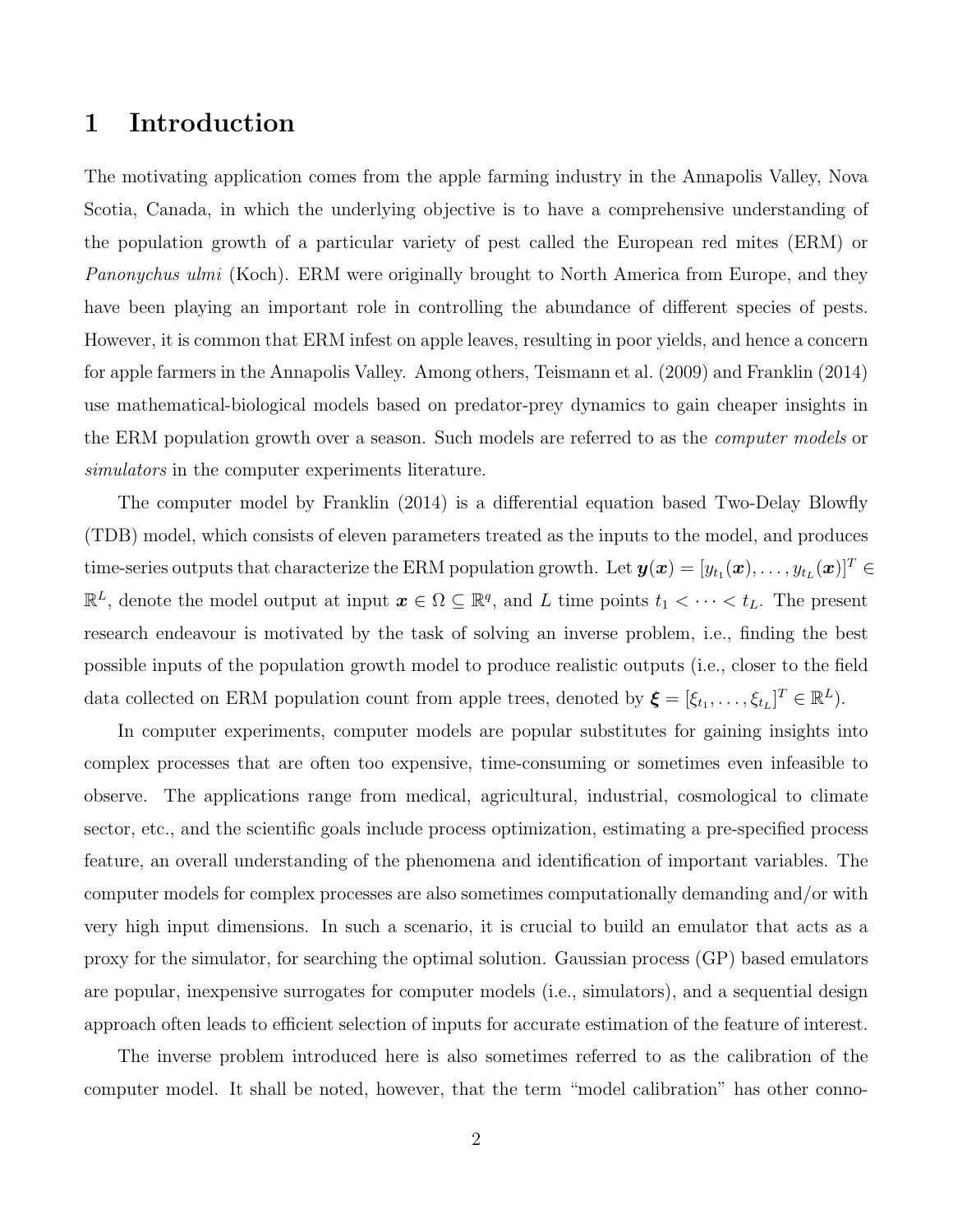tations as well in computer experiments literature. We further assume that the field observation contains some random noise, but the simulator (i.e., the computer model) is deterministic without any systematic bias/discrepancy with respect to the field observation (Kennedy and O'Hagan, 2001; Higdon et al., 2008; Pratola et al., 2013). Let  $\delta(\bm{x}) = ||\bm{\xi} - \bm{y}(\bm{x})||_2^2$  be the discrepancy between the target response (i.e., the field observation) and the model output, then the inverse problem refers to locating an input  $x^*$  in the design domain  $\Omega$  such that

$$
\boldsymbol{x}^* = \underset{\boldsymbol{x} \in \Omega}{\operatorname{argmin}} \ \delta(\boldsymbol{x}), \tag{1}
$$

where  $\|\cdot\|_2$  is the  $L_2$  norm.

The inverse problem for expensive to evaluate scalar-valued computer models has been extensively studied over the last decade (e.g., Ranjan et al. (2008); Picheny et al. (2013); Bingham et al. (2014)). However, the inverse problem for dynamic computer simulators has not been explored in depth. A few attempts include, a history matching algorithm by Vernon et al. (2010) and Andrianakis et al. (2017) - simultaneously solves a handful of scalar valued inverse problems, and the direct emulation and optimization of the scalarized discrepancy  $\delta(\mathbf{x})$  by Pratola et al. (2013) and Ranjan et al. (2016).

In this paper, we present a novel approach for the inverse problem of dynamic computer simulators. We adopt the singular value decomposition (SVD)-based GP models and the empirical Bayesian inference procedure proposed by (Zhang et al., 2018b) for emulating the simulator response. We take up an expected improvement (EI) criterion-based sequential strategy promoted by Jones et al. (1998) that was originally used to response optimization. Our main contributions are two-folded: (a) a new EI criterion is proposed for searching for the next design point; and (b) a new criterion for extracting the solution of the inverse problem from the final surrogate. The new EI criterion does not admit a closed form, and we use the saddlepoint approximation proposed by Huang and Oosterlee (2011) for its evaluation. To apply the approximation, necessary statistical quantities are derived and interesting theoretical results are proven. We have also implemented all important functions and algorithms in the *R* package DynamicGP.

The remaining sections are arranged as follows. Section 2 describes the motivating application in details. Section 3 formulates the inverse problem for dynamic computer experiments and reviews the SVD-based GP model as a statistical emulator for dynamic computer simulators. In Section 4, we introduce the saddlepoint approximation based EI criterion for the inverse problem and a new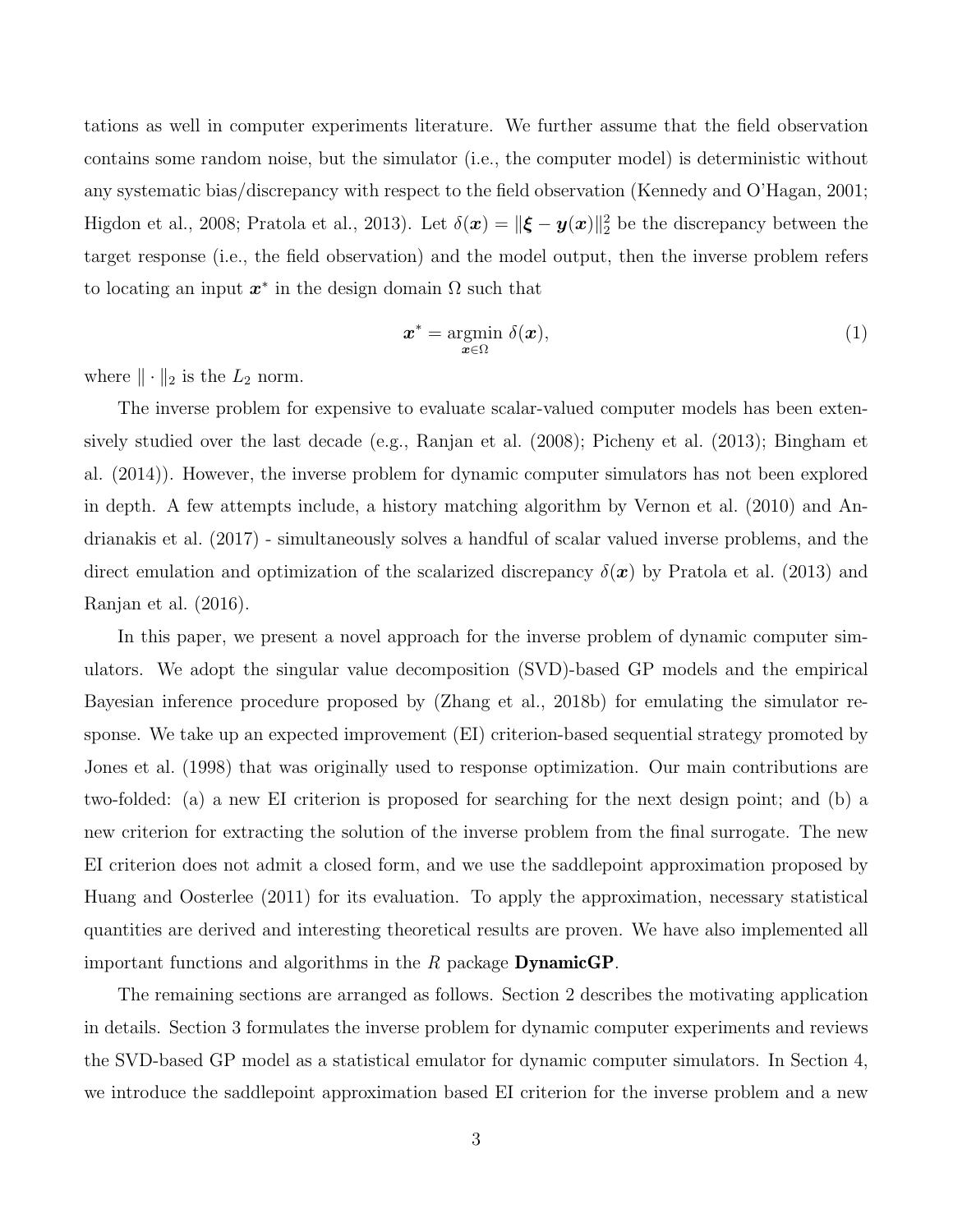approach for extracting the solution. Section 5 uses three simulated examples and a real application to illustrate the advantages of the proposed method compared with the two existing alternatives. Concluding remarks are provided in Section 6. All the proofs are relegated to Appendices.

## 2 Motivating Application

One variety of pest common among tree fruit crops, including apple trees, is *Panonychus ulmi* (Koch) or European red mites (ERM), which first appeared in North America in the early 1900's. ERM survive by consuming photosynthetic cells found in the leaves. Interestingly, several studies have shown that ERM are not primary pests as their abundance typically does not reach sustainable levels due to predator-prey dynamics (Franklin, 2014). However, if their predators are extinguished through the use of pesticides, ERM become the primary pest which may lead to infestation and hence decreased photosynthesis. This in turn causes browning of the apple tree leaves, softer apples, premature fruit drops, and lower yields for the farmer. Consequently, a comprehensive understanding of the ERM population dynamics is crucial for effective crop management.

Annapolis Valley in Nova Scotia, Canada, is famous for a wide variety and superior quality apples. Unfortunately, infestation due to ERM is a serious concern for these farmers, who are often forced to rely on expensive pesticides in order to limit the severity that pest infestation may have on their crops. However, these pesticides can have detrimental effects on neighbouring organisms, and over the years, the Canadian government has funded numerous research projects aimed at finding alternative methods of pest control (Getz and Gutierrez, 1982; Hardman et al., 1991).

ERM start their lives as *winter eggs* that are laid in the late summer months of the previous year. Once the temperature rises to a sufficient level in the following spring, winter eggs hatch and emerge as larvae. From there, ERM grow into two broad groups: non egg-laying *juveniles* and egg-laying *adults*. During the summer, the adult female ERM lay *summer eggs* that are significantly softer than their winter counterparts and hatch during the same season due to the warmer climate. Finally, in mid-to-late August, ERM transition from laying summer eggs to winter eggs and the cycle repeats itself (Parent and Beaulieu, 1957).

Actual field data on the population of different stages of ERM growth cycle is difficult to collect. For sampling purposes, the orchards have to be divided in plots, plots into trees, and all the way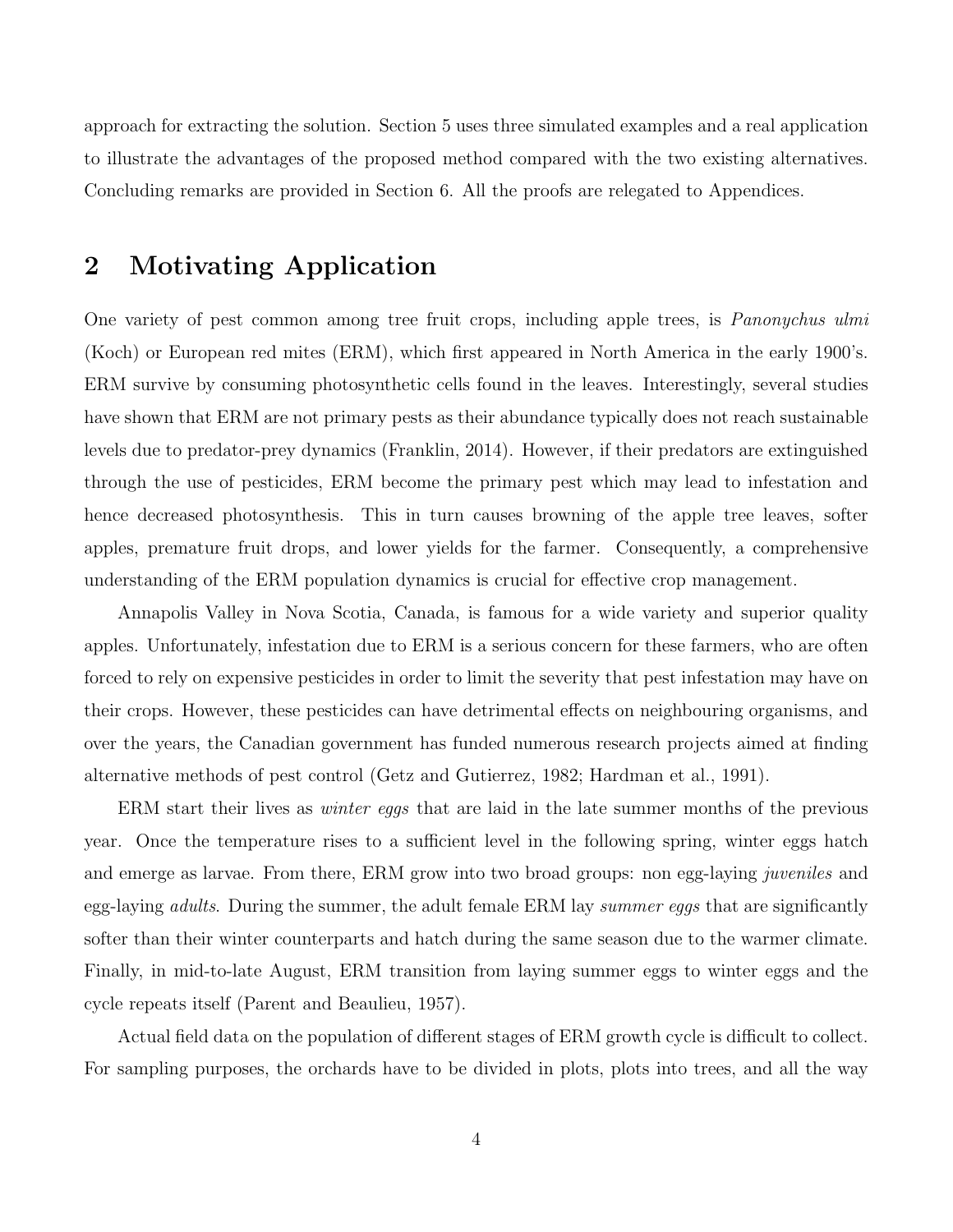down to leaves. Finally, different forms of ERM (eggs, larvae, juvenile, and adults) are counted off randomly selected sets of leaves. For more economical insights, several biological/mathematical models have been proposed thus far (Hardman et al., 1998; Franklin, 2014). In this paper, we focus on a Two-Delay Blowfly (TDB) model which is an adaptation of the popular Blowfly delay differential equation, and introduces separate delay parameters for each of the two major life stages, summer egg to juvenile, and juvenile to adult. The TDB model takes an eleven-dimensional input (calibration parameters), and produces three time-series outputs representing the population growth of summer eggs, juveniles and adults. These calibration parameters include death rates, fecundity, delay parameters, initial population, and so on. Some of these parameters are based on ecological principles which make it suitable for population growth model under different climates.

As in Franklin (2014), our scientific objective is to find the optimal set of inputs for the TDB model that gives a good approximation to a pre-specified target. The intent behind this inverse problem is to calibrate the TDB model to produce realistic outputs closer to the reality. In this paper, we discuss the calibration of the TDB model with respect to only the juvenile population. The target response corresponds to the average count of juvenile population over a 28-day sample during 156-th to 257-th Julian days. Figure 1 presents the target response (field data) and a few randomly generated TDB runs.

The existing methodologies to solve this inverse problem start by finding the discrepancy  $\delta(\bm{x}) =$  $\|\boldsymbol{\xi} - \boldsymbol{y}(\boldsymbol{x})\|$  between the target response  $\boldsymbol{\xi}$  and the TDB runs  $\boldsymbol{y}(\boldsymbol{x})$  for every input  $\boldsymbol{x}$  in the input space, and then find the minimizer of  $\delta(x)$  by either some brute-force approach (Franklin, 2014) or an efficient algorithm based on a sophisticated statistical modeling (Pratola et al., 2013; Ranjan et al., 2016). In this paper, we develop a new methodology that uses the dynamic (time-series) structure of the response to solve the underlying inverse problem more efficiently, i.e., require fewer TDB runs to achieve the desired accuracy.

### 3 SVD-based GP Model

The dynamic computer simulator  $y(\cdot)$  may be expensive to evaluate and/or take high-dimensional inputs, which precludes using the numerical optimization algorithms on simulator runs to search for optimal  $x^*$  in (1). As a computationally efficient alternative, an emulator can approximate the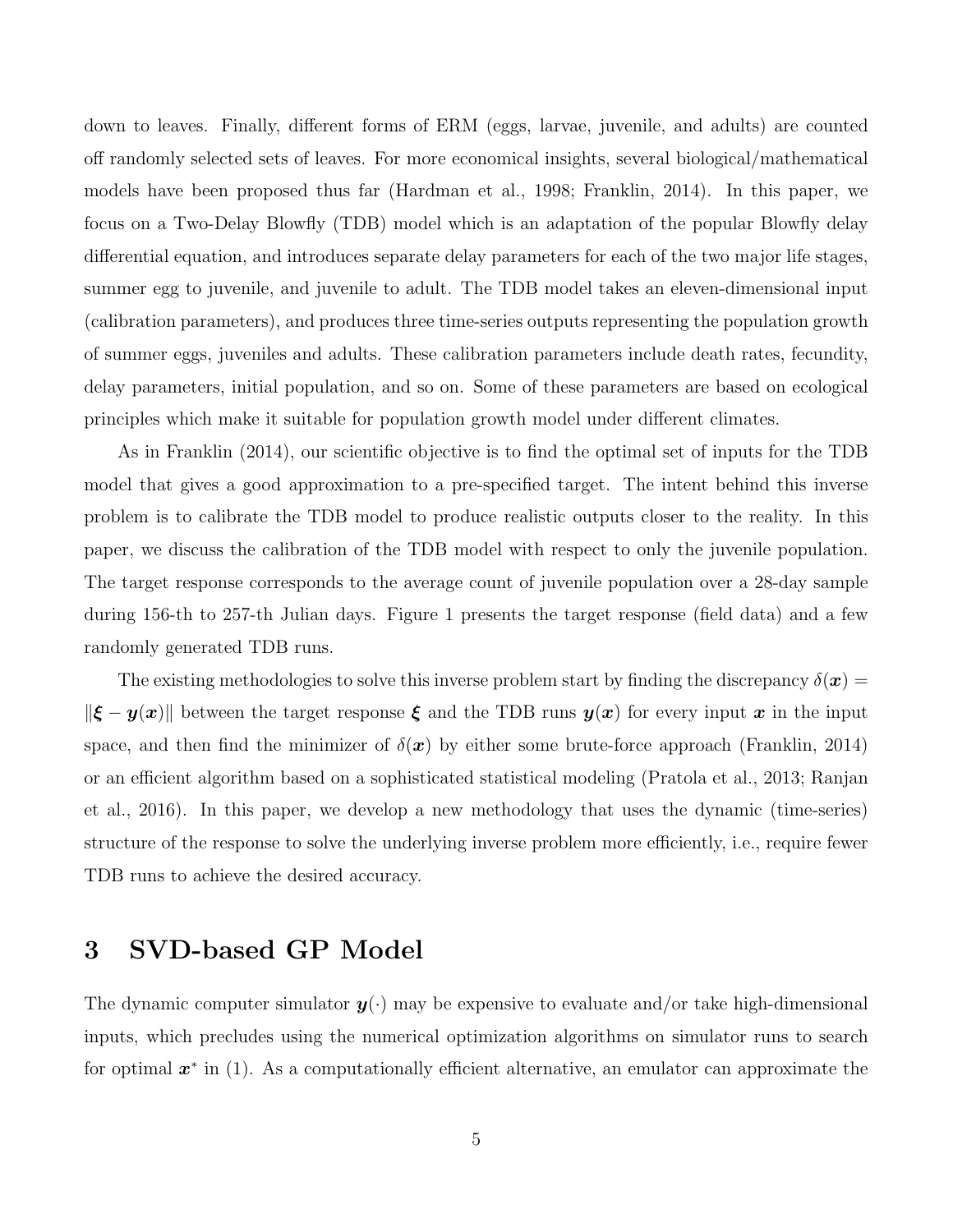

Figure 1: Juvenile ERM population dynamics as outputs of the TDB model at five different inputs. The solid curve shows the target response, and the dashed curves show the TDB outputs.

simulator response and accurately quantify the uncertainty of the simulator response at an arbitrary untried point in the design domain, which can be used further for a focussed search of the inverse solution. This section briefly reviews the SVD-based GP model (Higdon et al., 2008) as an emulator for dynamic computer simulators and its empirical Bayesian inference (Zhang et al., 2018b).

Suppose the responses of the computer simulator  $y(\cdot)$  have been collected at N design points, where  $\boldsymbol{X} = [\boldsymbol{x}_1,\ldots,\boldsymbol{x}_N]^T$  be the  $N \times q$  design matrix and  $\boldsymbol{Y} = [\boldsymbol{y}(\boldsymbol{x}_1),\ldots,\boldsymbol{y}(\boldsymbol{x}_N)]$  be the  $L \times N$ matrix of time series responses. The SVD on Y gives  $Y = UDV^T$ , where  $U = [\boldsymbol{u}_1, \dots, \boldsymbol{u}_k]$  is an  $L \times k$  column-orthogonal matrix,  $\mathbf{D} = \text{diag}(d_1, \ldots, d_k)$  is a  $k \times k$  diagonal matrix of singular values sorted in decreasing order,  $V$  is an  $N \times k$  column-orthogonal matrix of right singular vectors, and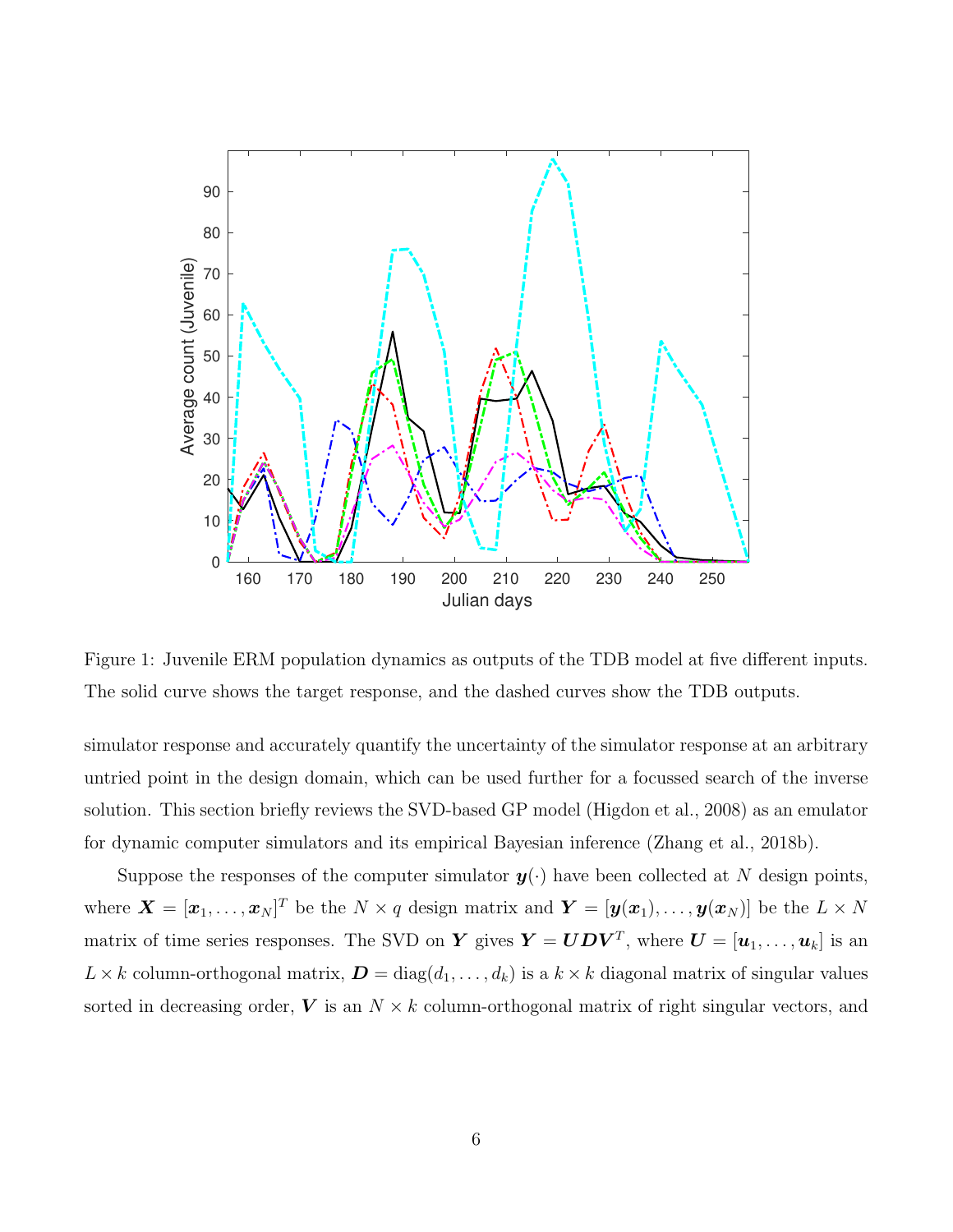$k = \min\{N, L\}$ . The SVD-based GP model assumes that, for any  $\mathbf{x} \in \mathbb{R}^q$ ,

$$
\boldsymbol{y}(\boldsymbol{x}) = \sum_{i=1}^{p} c_i(\boldsymbol{x}) \boldsymbol{b}_i + \boldsymbol{\epsilon},
$$
\n(2)

where the orthogonal basis  $\mathbf{b}_i = d_i \mathbf{u}_i \in \mathbb{R}^L$ , for  $i = 1, \ldots, p$ . The coefficients  $c_i$ 's in (2) are assumed to be independent Gaussian processes, i.e.,  $c_i \sim \mathcal{GP}(0, \sigma_i^2 K_i(\cdot, \cdot; \theta_i))$  for  $i = 1, \ldots, p$ , where  $K_i$ 's are correlation functions. We use the popular anisotropic Gaussian correlation,  $K(\mathbf{x}_1, \mathbf{x}_2; \theta_i)$  $\exp\{-\sum_{j=1}^q \theta_{ij} (x_{1j} - x_{2j})^2\}$  (Santner et al., 2003). The residual term  $\epsilon$  in (2) is assumed to be independent  $\mathcal{N}(0, \sigma^2 \mathbf{I}_L)$ .

The number of significant singular values,  $p$ , in  $(2)$ , is determined empirically by the cumulative percentage criterion  $p = \min\{m : (\sum_{i=1}^m d_i)/(\sum_{i=1}^k d_i) > \gamma\}$ , where  $\gamma$  is a threshold of the explained variation. We use  $\gamma = 95\%$  in this article.

For all the model parameters in (2), we use the maximum a posteriori (MAP) values as the plug-in estimates. To obtain the MAP estimates, we impose inverse Gamma priors for the process and noise variances  $\sigma_i^2$  and  $\sigma^2$  (Gramacy and Apley, 2015), i.e.,

$$
[\sigma_i^2] \sim \text{IG}\left(\frac{\alpha_i}{2}, \frac{\beta_i}{2}\right), i = 1, \dots, p, \qquad [\sigma^2] \sim \text{IG}\left(\frac{\alpha}{2}, \frac{\beta}{2}\right),
$$

and use the Gamma prior for the hyper-parameter  $1/\theta_{ij}$  (Gramacy, 2015).

It is shown by Zhang et al. (2018b) that the approximate predictive distribution produced by model (2) for an arbitrary untried  $\mathbf{x}_0 \in \mathbb{R}^q$  is obtained by

$$
\pi(\boldsymbol{y}(\boldsymbol{x}_0)|\boldsymbol{Y}) \approx \pi(\boldsymbol{y}(\boldsymbol{x}_0)|\boldsymbol{V}^*, \hat{\boldsymbol{\Theta}}, \hat{\sigma}^2) \approx \mathcal{N}\big(\boldsymbol{B}\hat{\boldsymbol{c}}(\boldsymbol{x}_0|\boldsymbol{V}^*, \hat{\boldsymbol{\Theta}}), \boldsymbol{B}\boldsymbol{\Lambda}(\boldsymbol{V}^*, \hat{\boldsymbol{\Theta}})\boldsymbol{B}^T + \hat{\sigma}^2\boldsymbol{I}_L\big),\tag{3}
$$

where  $\mathbf{B} = [d_1\mathbf{u}_1,\ldots,d_p\mathbf{u}_p] = \mathbf{U}^*\mathbf{D}^*$ , with  $\mathbf{U}^* = [\mathbf{u}_1,\ldots,\mathbf{u}_p]$ ,  $\mathbf{D}^* = \text{diag}(d_1,\ldots,d_p)$  and  $\mathbf{V}^* =$  $[\boldsymbol{v}_1,\ldots,\boldsymbol{v}_p]^T$ , and  $\hat{\boldsymbol{\Theta}} = {\hat{\theta}_1,\ldots,\hat{\theta}_p}$  and  $\hat{\sigma}^2$  are the MAP estimates of the correlation parameters and noise variance  $\sigma^2$ , respectively. As shown in Zhang et al. (2018b),

$$
\hat{\theta}_i = \underset{\boldsymbol{\theta}_i \in \mathbb{R}^q}{\operatorname{argmax}} |\boldsymbol{K}_i|^{-1/2} \left(\frac{\beta_i + \psi_i}{2}\right)^{-(\alpha_i + N)/2} \pi(\boldsymbol{\theta}_i), \quad \text{and} \quad \hat{\sigma}^2 = \frac{1}{NL + \alpha + 2} (\boldsymbol{r}^T \boldsymbol{r} + \beta), \qquad (4)
$$

where  $\mathbf{K}_i$  is the  $N \times N$  correlation matrix on the design matrix  $\mathbf{X}$  with the  $(j, l)$ th entry being  $K(\boldsymbol{x}_j, \boldsymbol{x}_l; \hat{\boldsymbol{\theta}_i})$  for  $i = 1, \ldots, p$  and  $j, l = 1, \ldots, N, \psi_i = \boldsymbol{v}_i^T \boldsymbol{K}_i^{-1} \boldsymbol{v}_i, \pi(\boldsymbol{\theta}_i)$  is the prior distribution of  $\boldsymbol{\theta}_i$ and  $\mathbf{r} = \text{vec}(\mathbf{Y}) - (I_N \otimes \mathbf{B})\text{vec}(\mathbf{V}^{*T})$  with  $\text{vec}(\cdot)$  and  $\otimes$  being the vectorization operator and the Kronecker product for matrices, respectively.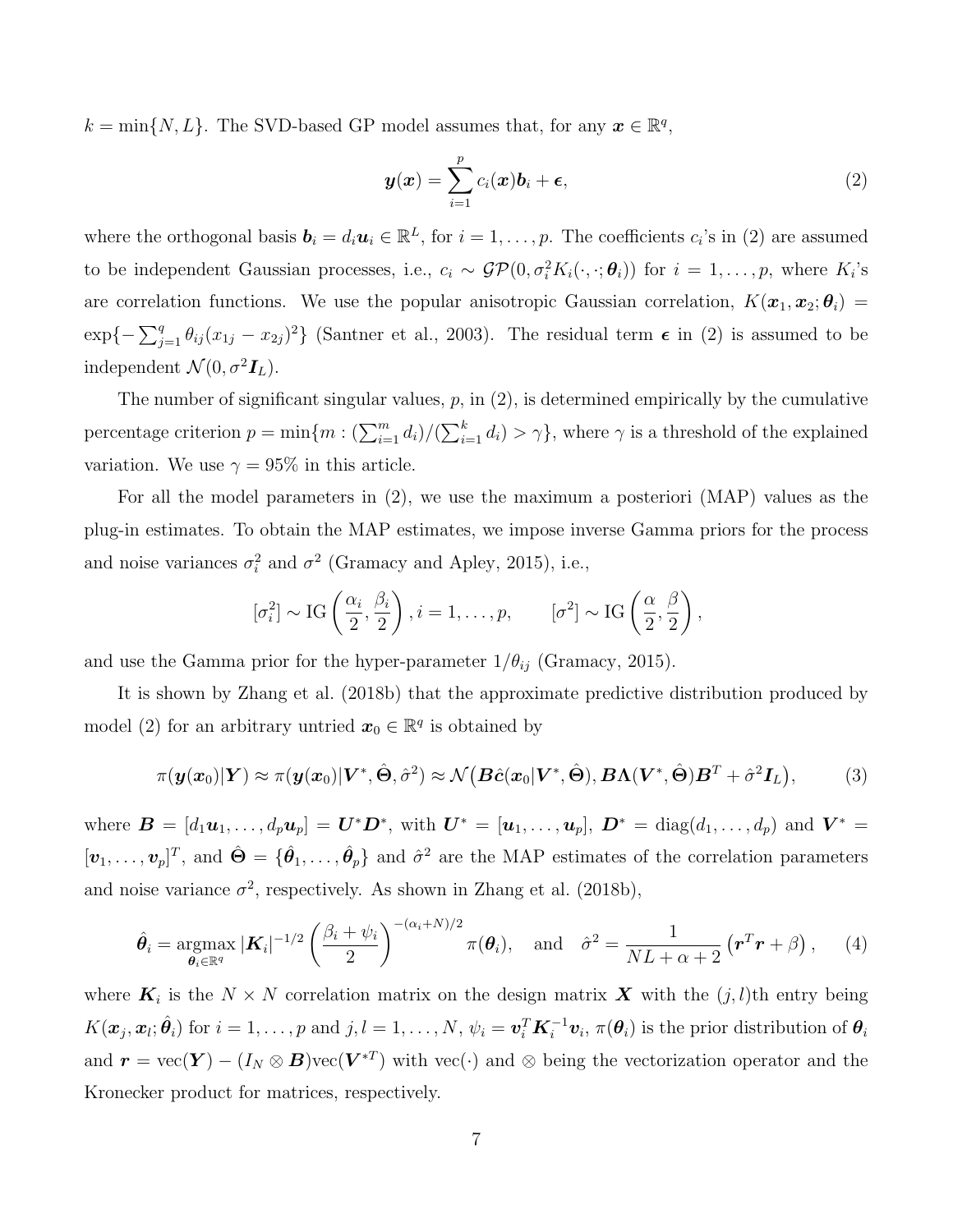The vector of predictive mean of the coefficients at  $x_0$  is

$$
\hat{c}(\mathbf{x}_0,|\mathbf{V}^*,\hat{\Theta}) = [\hat{c}_1(\mathbf{x}_0|\mathbf{v}_1,\hat{\theta}_1),\ldots,\hat{c}_p(\mathbf{x}_0|\mathbf{v}_p,\hat{\theta}_p)]^T = [\mathbf{k}_1^T(\mathbf{x}_0)\mathbf{K}_1^{-1}\mathbf{v}_1,\ldots,\mathbf{k}_p^T(\mathbf{x}_0)\mathbf{K}_p^{-1}\mathbf{v}_p]^T, (5)
$$

where  $\mathbf{k}_i(\bm{x}_0) = [K(\bm{x}_0, \bm{x}_1; \hat{\bm{\theta}}_i), \dots, K(\bm{x}_0, \bm{x}_N; \hat{\bm{\theta}}_i)]^T$ . The predictive variance  $\bm{\Lambda}(\bm{V}^*, \hat{\bm{\Theta}})$  of the coefficients at  $x_0$  is a  $p \times p$  diagonal matrix with the *i*th diagonal entry being

$$
\hat{\sigma}_i^2(\boldsymbol{x}_0|\boldsymbol{v}_i,\hat{\boldsymbol{\theta}}_i) = \frac{(\beta_i + \boldsymbol{v}_i^T \boldsymbol{K}_i^{-1} \boldsymbol{v}_i) \left(1 - \boldsymbol{k}_i^T(\boldsymbol{x}_0) \boldsymbol{K}_i^{-1} \boldsymbol{k}_i(\boldsymbol{x}_0)\right)}{\alpha_i + N}.
$$
\n(6)

The built-in function called svdGP in the R package **DynamicGP** provides an easy implementation of this surrogate model (Zhang et al., 2018a). The arguments of svdGP can also be tuned to speed up the computation by parallelization.

## 4 New Methodology

Restricted by the computational cost of the dynamic computer simulator, the budget for the number of the computer simulator evaluations may be very limited. In such a scenario, sequential design frameworks are efficient in estimating a pre-specified feature of interest (FOI) with high accuracy.

The procedure starts by choosing a space-filling design  $X$  of size  $n_0$  from the input space, and then evaluate the computer simulator (TDB model, in our application) at the training points to produce the response matrix  $Y$ . Subsequently, the training sets  $X$  and  $Y$  are used to fit the SVD-based GP model, a statistical surrogate of the computer simulator. One of the most important aspects of the sequential design framework is to carefully select the follow-up point that leads to further improvement in the current best estimate of FOI. In computer experiments, the expected improvement (EI) criterion is considered as the gold standard for finding efficient designs (see for example, Jones et al. (1998) and Bingham et al. (2014)). Once the follow-up point is chosen, the simulator output is obtained for this new point, and the surrogate fit is updated. These two steps, choosing follow-up point by optimizing EI criterion and updating the surrogate, are repeated until either the budget of the follow-up points (say,  $n_{new}$ ) runs out or the FOI estimate has stabilized. At the end, the best estimate of the FOI is extracted from the final surrogate fit. In this section, we focus on deriving an appropriate EI criterion under the dynamic computer model setup.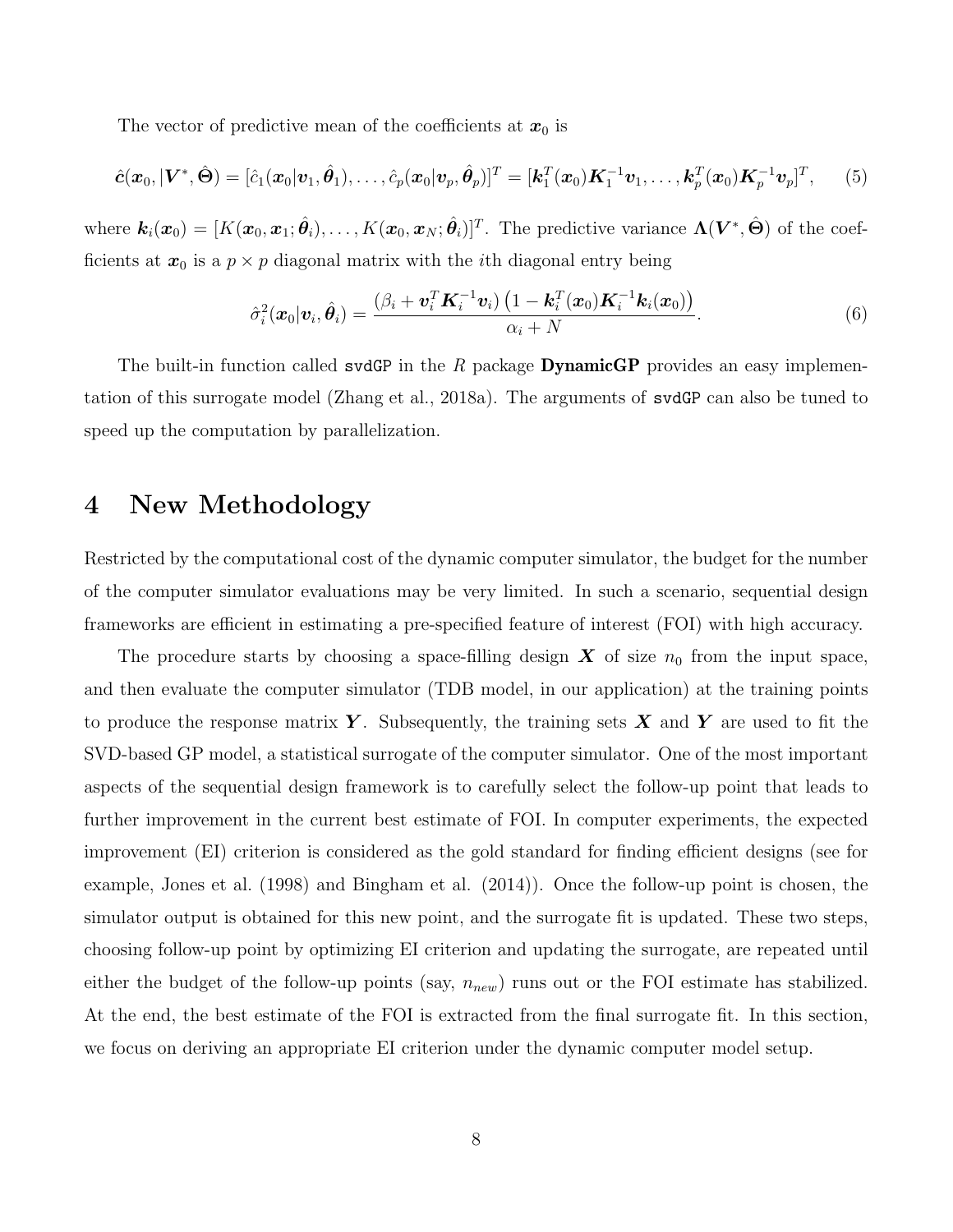#### 4.1 EI Criterion for Follow-up Design Points

To efficiently choose follow-up design points of addressing the calibration/inverse problem (1), we propose an EI criterion. Our objective is to locate the optimal set of inputs  $x \in \Omega$  such that  $\delta(\bm{x}) = \|\bm{\xi} - \bm{y}(\bm{x})\|_2^2$  is minimized. Within the current design set  $\bm{X} = \{\bm{x}_1, ..., \bm{x}_N\}$ , the minimum squared  $L_2$  discrepancy is

$$
\delta_{\min} = \min_{i=1,\dots,N} \delta(\boldsymbol{x}_i),
$$

where  $x_i$  is the *i*th design point in  $X$ , for  $i = 1, ..., N$ . We intend to search for the next design point that improves the currently attained  $\delta_{\min}$  most. To achieve this objective, we follow the sequential design framework in Jones et al. (1998) and define the improvement function

$$
I(\boldsymbol{x}) = (\delta_{\min} - \delta(\boldsymbol{x}))_+, \tag{7}
$$

where  $(u)_+$  = max $\{0, u\}$  for  $u \in \mathbb{R}$ . The improvement function represents the decrease of the squared  $L_2$  discrepancy at  $\boldsymbol{x}$  with respect to  $\delta_{\min}$ . In the spirit of the EI formulation in Jones et al. (1998), we define the EI criterion as

$$
E[I(\boldsymbol{x})] = \mathrm{E}\Big[\big(\delta_{\min} - \delta(\boldsymbol{x})\big)_+\Big|\boldsymbol{Y}\Big],\tag{8}
$$

where the expectation is taken with respect to the predictive distribution of  $\delta(\mathbf{x})$  given Y. Under the SVD-based GP surrogate model in  $(2)-(3)$ , the EI criterion  $(8)$ , in general, does not have a closed form expression if the expectation is taken with respect to the predictive distribution of  $\delta(x)$ or  $y(x)$  given Y. Consequently, we focus on finding a good approximation of (8) in this section.

A few conventional approaches to approximate such an expectation include Monte Carlo integration, Simpsons rule and Gaussian quadrature, however, these numerical methods are computationally too intensive to achieve satisfactory accuracy level (Robert and Casella, 2005; Davis and Rabinowitz, 2007; Gul et al., 2018). Recently, Huang and Oosterlee (2011) developed saddlepoint approximations of  $E[(Z - K)_+]$ , where Z is a sum of independent random variables and K is a constant. This expectation can be viewed as the payoff in the context of option pricing, stop-loss premium or expected shortfall of an insurance portfolio. We apply this method to find a closed form expression for the so-called saddlepoint approximation-based expected improvement (saEI) criterion for (8). In the Supplementary Material, we present an empirical study which demonstrates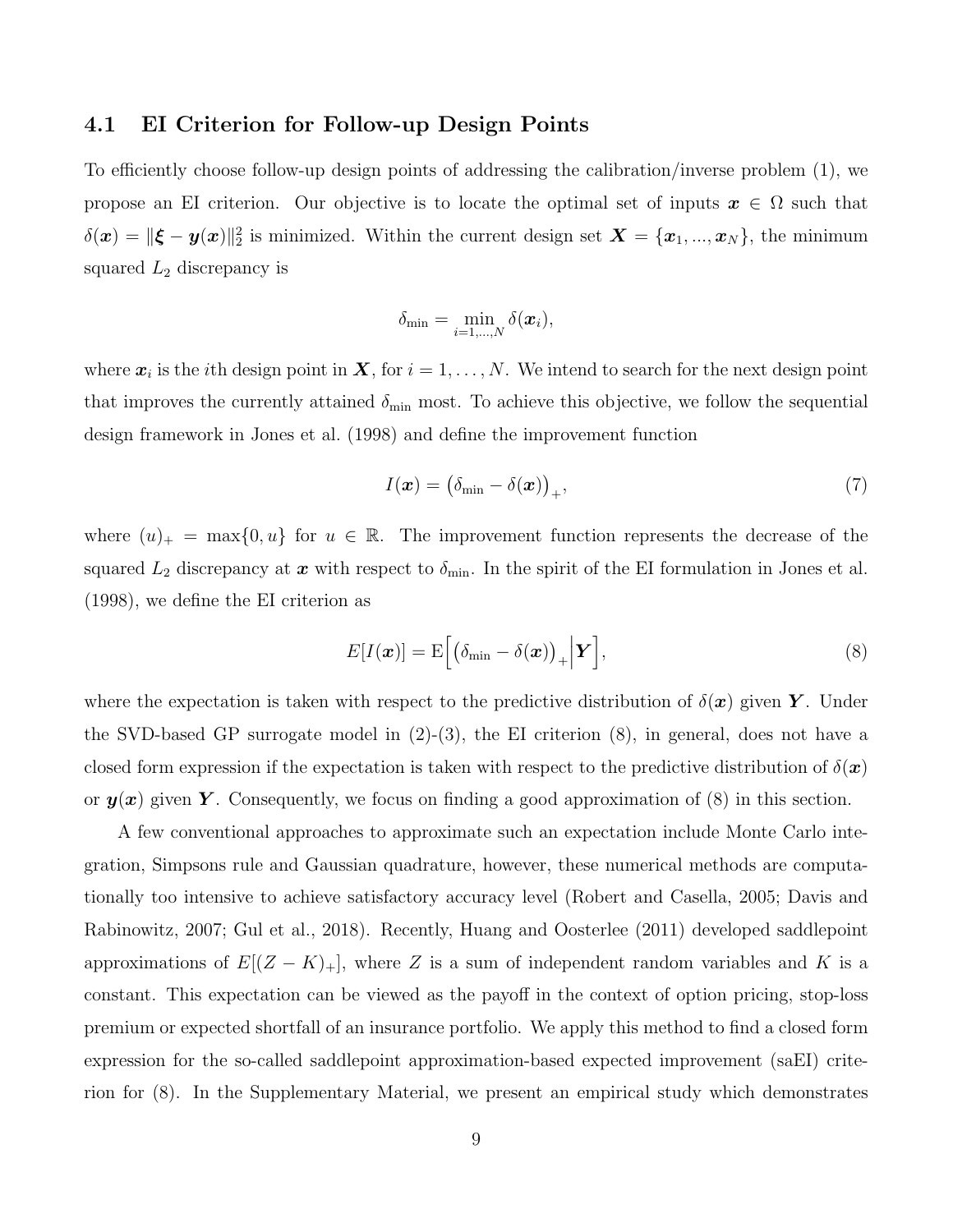that the saddlepoint approximation method gives high accuracy in much less computational time as compared to the Monte Carlo integration for evaluating the EI criterion in (8).

The saddlepoint approximation method in Huang and Oosterlee (2011) uses some distributional features of  $\delta(\mathbf{x})$ , in particular, the expected discrepancy and some statistics derived from its cumulant generating function,  $\kappa_{\delta}(s)$  (in short for  $\kappa_{\delta(x)}(s)$ ). The cumulant generating function is the log- moment generating function  $(M_\delta)$ , i.e.,  $\kappa_\delta(s) = \log(M_\delta(s))$ . For simplicity in notation, we drop the dependency on  $x$  and conditioning on variables and parameters in the following discussion. Let  $z = \xi - y(x)$ , then the predictive distribution of  $[z|Y]$  is  $\mathcal{N}(\mu, \Sigma)$ , with  $\mu = \xi - B\hat{c}$ ,  $\hat{\mathbf{\Sigma}} = \mathbf{B} \mathbf{\Lambda} \mathbf{B}^T + \hat{\sigma}^2 \mathbf{I}_L$ , and the moment generating function of  $\delta(\mathbf{x}) = \mathbf{z}^T \mathbf{z}$  is

$$
M_{\delta}(s) = (2\pi)^{-\frac{L}{2}}|\hat{\Sigma}|^{-\frac{1}{2}}\exp\left\{-\frac{\boldsymbol{\mu}^{T}\hat{\Sigma}^{-1}\boldsymbol{\mu}}{2}\right\}\int_{\mathbb{R}^{L}}\exp\left\{-\frac{\boldsymbol{z}^{T}(\hat{\Sigma}^{-1}-2s\boldsymbol{I}_{L})\boldsymbol{z}-2\boldsymbol{\mu}^{T}\hat{\Sigma}^{-1}\boldsymbol{z}}{2}\right\}d\boldsymbol{z}.
$$

Following Lemma B.1.1 of Santner et al. (2003), if  $\hat{\Sigma}^{-1} - 2sI_L$  is positive definite, the above expression of  $M_\delta(s)$  can be simplified to

$$
M_{\delta}(s) = |\mathbf{I}_L - 2s\hat{\Sigma}|^{-\frac{1}{2}} \exp\left\{\frac{\boldsymbol{\mu}^T \hat{\Sigma}^{-1} (\hat{\Sigma}^{-1} - 2s\mathbf{I}_L)^{-1} \hat{\Sigma}^{-1} \boldsymbol{\mu} - \boldsymbol{\mu}^T \hat{\Sigma}^{-1} \boldsymbol{\mu}}{2}\right\},\,
$$

and subsequently, the desired cumulant generating function of  $\delta(\mathbf{x})$  is

$$
\kappa_{\delta}(s) = -\frac{1}{2}\log(|\mathbf{I}_L - 2s\hat{\boldsymbol{\Sigma}}|) + \frac{1}{2}\boldsymbol{\mu}^T\hat{\boldsymbol{\Sigma}}^{-1}(\hat{\boldsymbol{\Sigma}}^{-1} - 2s\mathbf{I}_L)^{-1}\hat{\boldsymbol{\Sigma}}^{-1}\boldsymbol{\mu} - \frac{1}{2}\boldsymbol{\mu}^T\hat{\boldsymbol{\Sigma}}^{-1}\boldsymbol{\mu}.
$$
 (9)

The closed form expressions of the expected discrepancy and the first three derivatives of the cumulant generating function are presented here.

Result 1. *The expected discrepancy with respect to the predictive distribution (3) is given by*

$$
\mu_{\delta} = E[\delta(\boldsymbol{x})|\boldsymbol{Y}] = \boldsymbol{\xi}^{T}(\boldsymbol{I}_{L} - \boldsymbol{U}^{*}\boldsymbol{U}^{*T})\boldsymbol{\xi} + \sum_{i=1}^{p} d_{i}^{2} \left[ (\hat{c}_{i}(\boldsymbol{x}) - \hat{c}_{\boldsymbol{\xi},i})^{2} + \hat{\sigma}_{i}^{2}(\boldsymbol{x}) \right] + \hat{\sigma}^{2} L.
$$
 (10)

*where*  $\hat{c}_{\xi} = D^{*-2}B^T\xi$ .

Result 2. *The cumulant generating function in (9) can be simplified to*

$$
\kappa_{\delta}(s) = -\frac{L-p}{2}\log(1-2s\hat{\sigma}^2) - \frac{1}{2}\sum_{i=1}^{p}\log(1-2s(\hat{\sigma}^2+\hat{\sigma}_i^2d_i^2)) + \sum_{i=1}^{p}\frac{2s^2\hat{\sigma}_i^2\mu_{bi}^2}{[1-2s(\hat{\sigma}_i^2d_i^2+\hat{\sigma}^2)](1-2s\hat{\sigma}^2)} + \frac{s\boldsymbol{\mu}^T\boldsymbol{\mu}}{1-2s\hat{\sigma}^2},
$$
\n(11)

*where*  $\mu_{bi}$  *is the i-th entry of*  $\mathbf{B}^T \boldsymbol{\mu}$ *.*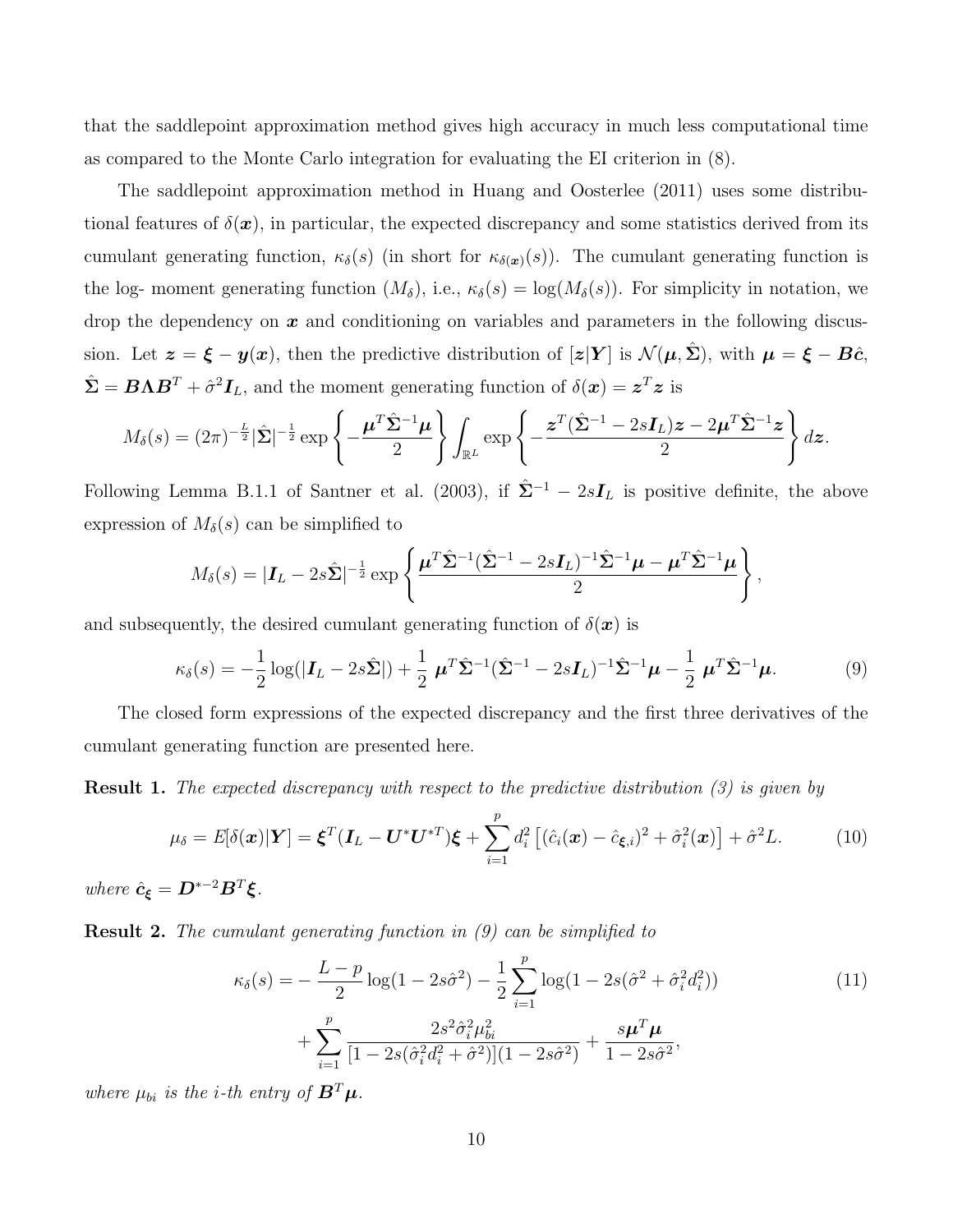**Result 3.** Let  $\tilde{\sigma}_i^2 = \hat{\sigma}_i^2 d_i^2 + \hat{\sigma}^2$ . Then,  $\kappa_\delta^{(i)}$  $\delta^{(s)}(s)$ , the *i*-th order derivative of  $\kappa_{\delta}(s)$  with respect to *s*,  $for i = 1, 2, 3, are as follows:$ 

$$
\kappa_{\delta}^{(1)}(s) = \frac{\mu^T \mu}{(1 - 2s\hat{\sigma}^2)^2} + (L - p)\frac{\hat{\sigma}^2}{1 - 2s\hat{\sigma}^2} + \sum_{i=1}^p \frac{\tilde{\sigma}_i^2}{1 - 2s\tilde{\sigma}_i^2} + \sum_{i=1}^p \frac{4\hat{\sigma}_i^2 \mu_{bi}^2 s (1 - s\tilde{\sigma}_i^2 - s\hat{\sigma}^2)}{(1 - 2s\tilde{\sigma}_i^2)^2 (1 - 2s\hat{\sigma}^2)^2},
$$

$$
\kappa_{\delta}^{(2)}(s) = \frac{4\hat{\sigma}^2 \mu^T \mu}{(1 - 2s\hat{\sigma}^2)^3} + (L - p) \frac{2\hat{\sigma}^4}{(1 - 2s\hat{\sigma}^2)^2} + \sum_{i=1}^p \frac{2\tilde{\sigma}_i^4}{(1 - 2s\tilde{\sigma}_i^2)^2} + \sum_{i=1}^p \frac{4\hat{\sigma}_i^2 \mu_{bi}^2 (1 - 12s^2 \tilde{\sigma}_i^2 \hat{\sigma}^2 + 8s^3 \tilde{\sigma}_i^4 \hat{\sigma}^2 + 8s^3 \tilde{\sigma}_i^2 \hat{\sigma}^4)}{(1 - 2s\tilde{\sigma}_i^2)^3 (1 - 2s\hat{\sigma}^2)^3},
$$

$$
\kappa_{\delta}^{(3)}(s) = \frac{24\hat{\sigma}^4 \mu^T \mu}{(1 - 2s\hat{\sigma}^2)^4} + (L - p) \frac{8\hat{\sigma}^6}{(1 - 2s\hat{\sigma}^2)^3} + \sum_{i=1}^p \frac{8\tilde{\sigma}_i^6}{(1 - 2s\tilde{\sigma}^2)^3} + \frac{24\hat{\sigma}_i^2 \mu_{bi}^2 (\tilde{\sigma}_i^2 + \hat{\sigma}^2 - 8s\tilde{\sigma}_i^2 \hat{\sigma}^2 + 32s^3 \tilde{\sigma}_i^4 \hat{\sigma}^4 - 16s^4 \tilde{\sigma}_i^6 \hat{\sigma}^4 - 16s^4 \tilde{\sigma}_i^4 \hat{\sigma}^6)}{(1 - 2s\tilde{\sigma}_i^2)^4 (1 - 2s\hat{\sigma}^2)^4}
$$

Appendix A presents the proofs of Results 1 and 2. Result 3 is a straightforward application of differentiation of  $\kappa_{\delta}(s)$  with respect to s and does not require an explicit proof. Now, the saddlepoint approximation method begins by finding a solution of the derivative equation,

$$
\kappa_{\delta}^{(1)}(s) = \delta_{\min}.\tag{12}
$$

.

We compute the solution numerically by the Broyden's method (Broyden, 1965) implemented in the *R* package **nleqslv** Hasselman (2010). Let  $s_0$  be the solution of (12),  $\lambda_3 = \kappa_\delta^{(3)}$  $\binom{3)}{\delta}(s_0)/(\kappa^{(2)}_\delta)$  $\binom{2}{\delta}(s_0)^{3/2},$  $W = \text{sign}(s_0) \sqrt{2(\delta_{\text{min}} s_0 - \kappa_{\delta}(s_0))}$  and  $Q = s_0 \sqrt{\kappa_{\delta}^{(2)}}$  $\delta^{(2)}(s_0)$ , then Huang and Oosterlee (2011) suggests different approximations based on the sign of  $s_0$ . If  $s_0$  is zero, then  $saEI(\mathbf{x}) = \sqrt{\kappa_\delta^{(2)}}$  $\int_{\delta}^{(2)}(0)/2\pi,$ whereas, if  $s_0$  is positive, then

$$
saEI(\mathbf{x}) \approx \delta_{\min} - \mu_{\delta} + e^{-\frac{W^2}{2}} \left\{ \sqrt{\frac{\kappa_{\delta}^{(2)}(s_0)}{2\pi}} - s_0 \kappa_{\delta}^{(2)}(s_0) e^{\frac{Q^2}{2}} [1 - \Phi(Q)] \right\} + e^{\frac{Q^2 - W^2}{2}} \sqrt{\kappa_{\delta}^{(2)}(s_0)} \frac{\lambda_3}{6} \left\{ [1 - \Phi(Q)] (Q^4 + 3Q^2) - \phi(Q) (Q^3 + 2Q) \right\},
$$
\n(13)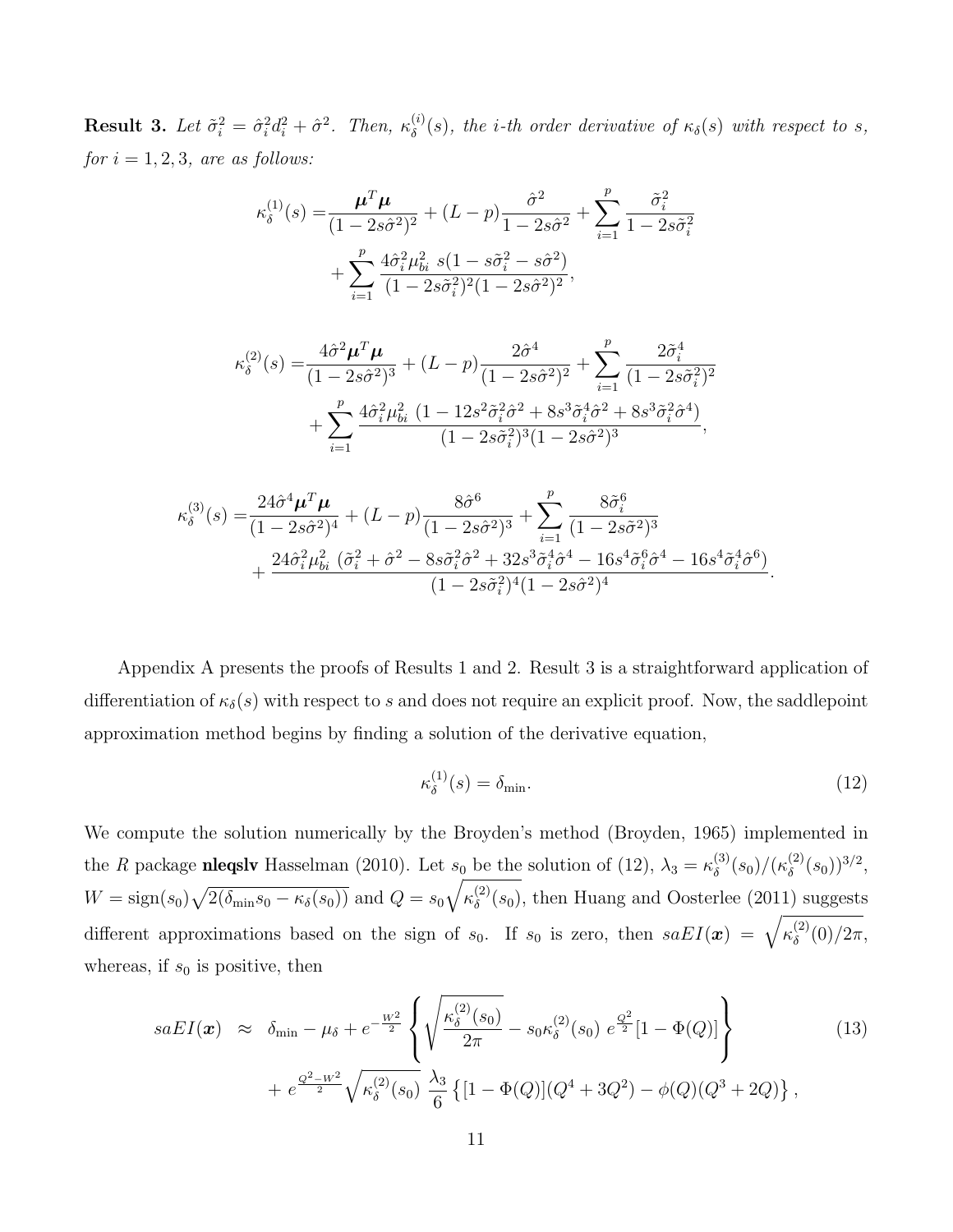and for negative  $s_0$ ,

$$
saEI(\boldsymbol{x}) \approx e^{-\frac{W^2}{2}} \left\{ \sqrt{\frac{\kappa_{\delta}^{(2)}(s_0)}{2\pi}} + s_0 \kappa_{\delta}^{(2)}(s_0) e^{\frac{Q^2}{2}} \Phi(Q) \right\} - e^{\frac{Q^2 - W^2}{2}} \sqrt{\kappa_{\delta}^{(2)}(s_0)} \frac{\lambda_3}{6} \left\{ \Phi(Q)(Q^4 + 3Q^2) + \phi(Q)(Q^3 + 2Q) \right\}
$$
(14)

where  $\Phi(\cdot)$  and  $\phi(\cdot)$  are the cumulative distribution function and probability density function of the standard normal distribution (see Huang and Oosterlee (2011) for details). The built-in function called saEI in the *R* package DynamicGP facilitates easy computation of this criterion for choosing follow-up design points (Zhang et al., 2018a).

**Remark:** As a special case, if the SVD of  $\boldsymbol{Y}$  has only one non-zero singular value, the EI criterion has a closed form. From an application standpoint, a simulator with a separable structure,  $f(\mathbf{x}, t) = f_1(\mathbf{x})f_2(t)$ , leads to exactly one non-zero singular value, provided both  $f_1$  and  $f_2$  are non-zero functions. Result 4 presents the exact EI expression (8) in such a scenario.

Result 4. Suppose there is only one non-zero singular value  $d_1$  in the SVD of the response matrix Y *of the dynamic computer simulator, then the EI criterion (8) simplifies to*

$$
E[I(\boldsymbol{x})] = \left[\delta_{\min} - \boldsymbol{\xi}^T \boldsymbol{\xi} + 2 \boldsymbol{\xi}^T \boldsymbol{b}_1 \hat{c}_1(\boldsymbol{x}) - d_1^2 \hat{c}_1^2(\boldsymbol{x}) - d_1^2 \hat{\sigma}_1^2(\boldsymbol{x})\right] \left[\Phi(l_2(\boldsymbol{x})) - \Phi(l_1(\boldsymbol{x}))\right] + 2\left[d_1^2 \hat{c}_1(\boldsymbol{x}) \hat{\sigma}_1(\boldsymbol{x}) - \boldsymbol{\xi}^T \boldsymbol{b}_1 \hat{\sigma}_1(\boldsymbol{x})\right] \left[\phi(l_2(\boldsymbol{x})) - \phi(l_1(\boldsymbol{x}))\right] + d_1^2 \hat{\sigma}_1^2(\boldsymbol{x}) \left[l_2(\boldsymbol{x}) \phi(l_2(\boldsymbol{x})) - l_1(\boldsymbol{x}) \phi(l_1(\boldsymbol{x}))\right],
$$
\n(15)

 $when \, (\boldsymbol{\xi}^T \boldsymbol{b}_1)^2 + d_1^2(\delta_{\min} - \boldsymbol{\xi}^T \boldsymbol{\xi}) > 0 \, and \, E[I(\boldsymbol{x})] = 0 \, otherwise, \, where \, l_1(\boldsymbol{x}) = (w_1 - \hat{c}_1(\boldsymbol{x}))/\hat{\sigma}_1(\boldsymbol{x}),$  $l_2(\bm{x}) = (w_2 - \hat{c}_1(\bm{x}))/\hat{\sigma}_1(\bm{x}), \text{ and}$ 

$$
w_1 = \frac{\boldsymbol{\xi}^T \boldsymbol{b}_1 - \sqrt{(\boldsymbol{\xi}^T \boldsymbol{b}_1)^2 + d_1^2(\delta_{\min} - \boldsymbol{\xi}^T \boldsymbol{\xi})}}{d_1^2}, \ w_2 = \frac{\boldsymbol{\xi}^T \boldsymbol{b}_1 + \sqrt{(\boldsymbol{\xi}^T \boldsymbol{b}_1)^2 + d_1^2(\delta_{\min} - \boldsymbol{\xi}^T \boldsymbol{\xi})}}{d_1^2}.
$$

Appendix B presents the derivation of the EI criterion in (15). It is important to note that the separable structure of the simulator is not very realistic and one may have to rely on the saddlepoint approximation based EI (saEI) criterion.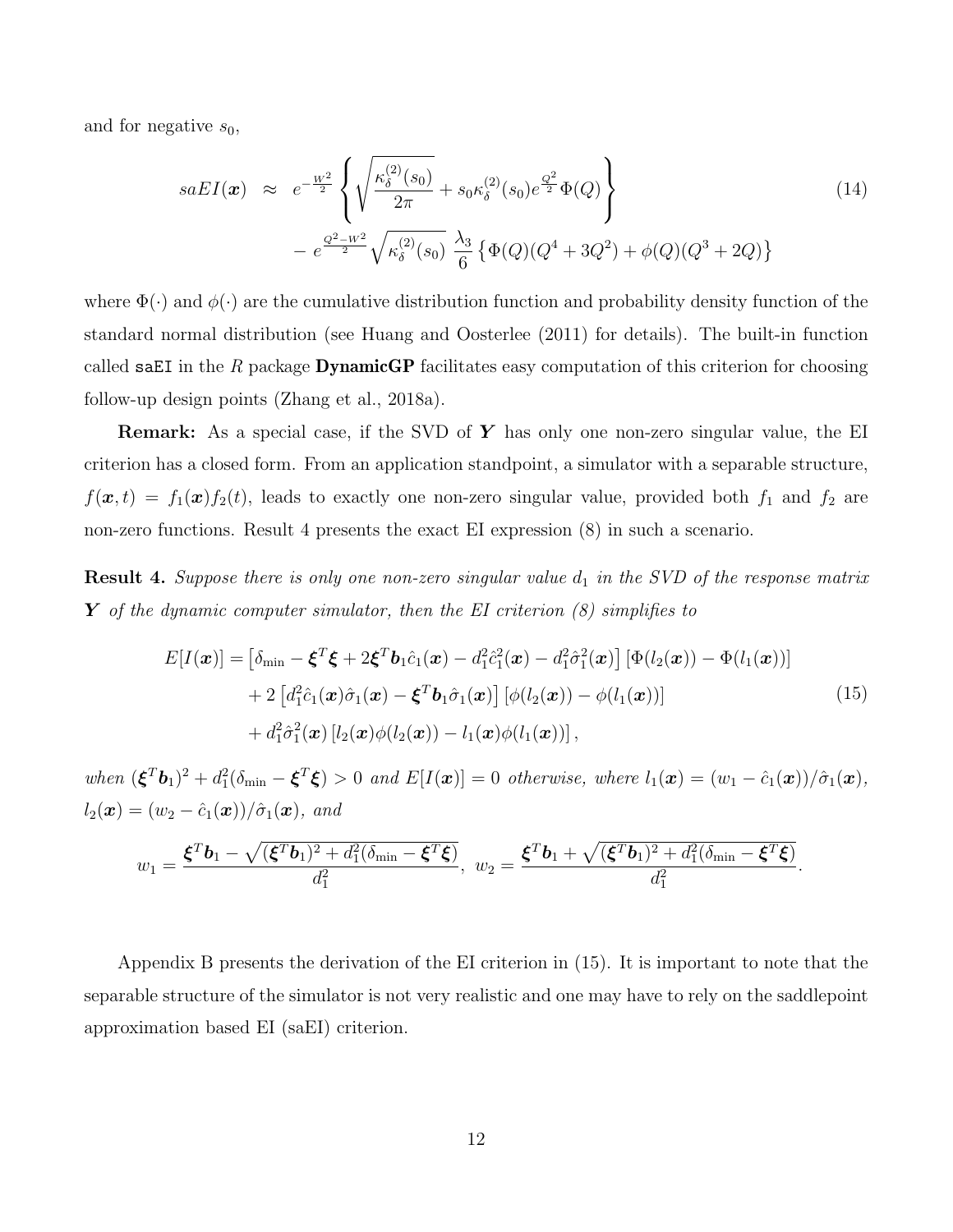#### 4.2 Extraction of the Inverse Solution

At the end of the sequential design procedure, the final fit with the MAP estimates of the model parameters  $\Theta$ ,  $\sigma_i^2$ 's and  $\sigma^2$  are used to extract the best estimate of the inverse solution, i.e., the estimated optimal input that corresponds to the model output with the best match/approximation of the target response  $\xi$ .

A naive approach is to use  $\tilde{x}^* = \text{argmin}$  $\lim_{\bm{x}\in\Omega} \|\bm{\xi}-\hat{\bm{y}}(\bm{x})\|_2^2$  as the best estimate of the inverse solution, where  $\hat{\bm{y}}(\bm{x}) = \text{E}[\bm{y}(\bm{x}) | \bm{Y}] = \bm{B}\hat{\bm{c}}(\bm{x} | \bm{V}^*, \hat{\bm{\Theta}})$  is the mean prediction in (3) based on  $N = n_0 + n_{new}$ points. Let  $\hat{c}_{\xi} = D^{*-2}B^T\xi$  and  $\hat{c}_{\xi,i}$  be the *i*th entry of  $\hat{c}_{\xi}$ . Then, one can easily show that

$$
\|\boldsymbol{\xi} - \hat{\boldsymbol{y}}(\boldsymbol{x})\|_{2}^{2} = \|\boldsymbol{\xi} - \boldsymbol{B}\hat{c}_{\boldsymbol{\xi}} + \boldsymbol{B}\hat{c}_{\boldsymbol{\xi}} - \boldsymbol{B}\hat{c}(\boldsymbol{x}|\boldsymbol{V}^{*}, \hat{\boldsymbol{\Theta}})\|_{2}^{2}
$$
  
\n
$$
= \|\boldsymbol{\xi} - \boldsymbol{B}\hat{c}_{\boldsymbol{\xi}}\|_{2}^{2} + \|\boldsymbol{B}\hat{c}_{\boldsymbol{\xi}} - \boldsymbol{B}\hat{c}(\boldsymbol{x}|\boldsymbol{V}^{*}, \hat{\boldsymbol{\Theta}})\|_{2}^{2}
$$
  
\n
$$
= \|\boldsymbol{\xi} - \boldsymbol{B}\hat{c}_{\boldsymbol{\xi}}\|_{2}^{2} + \sum_{i=1}^{p} d_{i}^{2} (\hat{c}_{i}(\boldsymbol{x}|\boldsymbol{v}_{i}, \hat{\boldsymbol{\theta}}_{i}) - \hat{c}_{\boldsymbol{\xi}, i})^{2}.
$$
\n(16)

Since  $\|\boldsymbol{\xi} - \boldsymbol{B}\hat{\boldsymbol{c}}_{\boldsymbol{\xi}}\|_2^2$  is a constant with respect to  $\boldsymbol{x}$ , the optimal inverse solution is

$$
\tilde{\boldsymbol{x}}^* = \operatorname*{argmin}_{\boldsymbol{x} \in \Omega} \ \sum_{i=1}^p d_i^2 (\hat{c}_i(\boldsymbol{x}|\boldsymbol{v}_i, \hat{\boldsymbol{\theta}}_i) - \hat{c}_{\boldsymbol{\xi},i})^2.
$$

The function called SL2D (squared  $L_2$  discrepancy) in  $R$  package **DynamicGP** provides the implementation of this naive approach for the SVD-based GP model.

The naive approach, however, ignores the presence of the predictive uncertainty due to surrogate modelling. Thus we propose minimizing the expected squared  $L_2$  discrepancy (ESL2D) between the field (or target) observation and the dynamic computer simulator outputs, i.e.,

$$
\hat{\boldsymbol{x}}^* = \operatornamewithlimits{argmin}_{\boldsymbol{x} \in \Omega} \mathrm{E}\big[\delta(\boldsymbol{x}) \big| \boldsymbol{Y} \big],
$$

where the expectation is taken with respect to the predictive distribution (3). This is precisely  $\mu_{\delta}$ in Result 1. Focussing only on the terms that depend on  $x$ , the inverse solution is given by

$$
\hat{\boldsymbol{x}}^* = \underset{\boldsymbol{x} \in \Omega}{\operatorname{argmin}} \left[ \sum_{i=1}^p d_i^2 (\hat{c}_i(\boldsymbol{x}|\boldsymbol{v}_i, \hat{\boldsymbol{\theta}}_i) - \hat{c}_{\boldsymbol{\xi},i})^2 + \sum_{i=1}^p d_i^2 \hat{\sigma}_i^2(\boldsymbol{x}|\boldsymbol{v}_i, \hat{\boldsymbol{\theta}}_i) \right]. \tag{17}
$$

It is important to note that the first term is same as the naive criterion and the second term represents the total weighted prediction uncertainty at  $x$ . The function ESL2D in the  $R$  package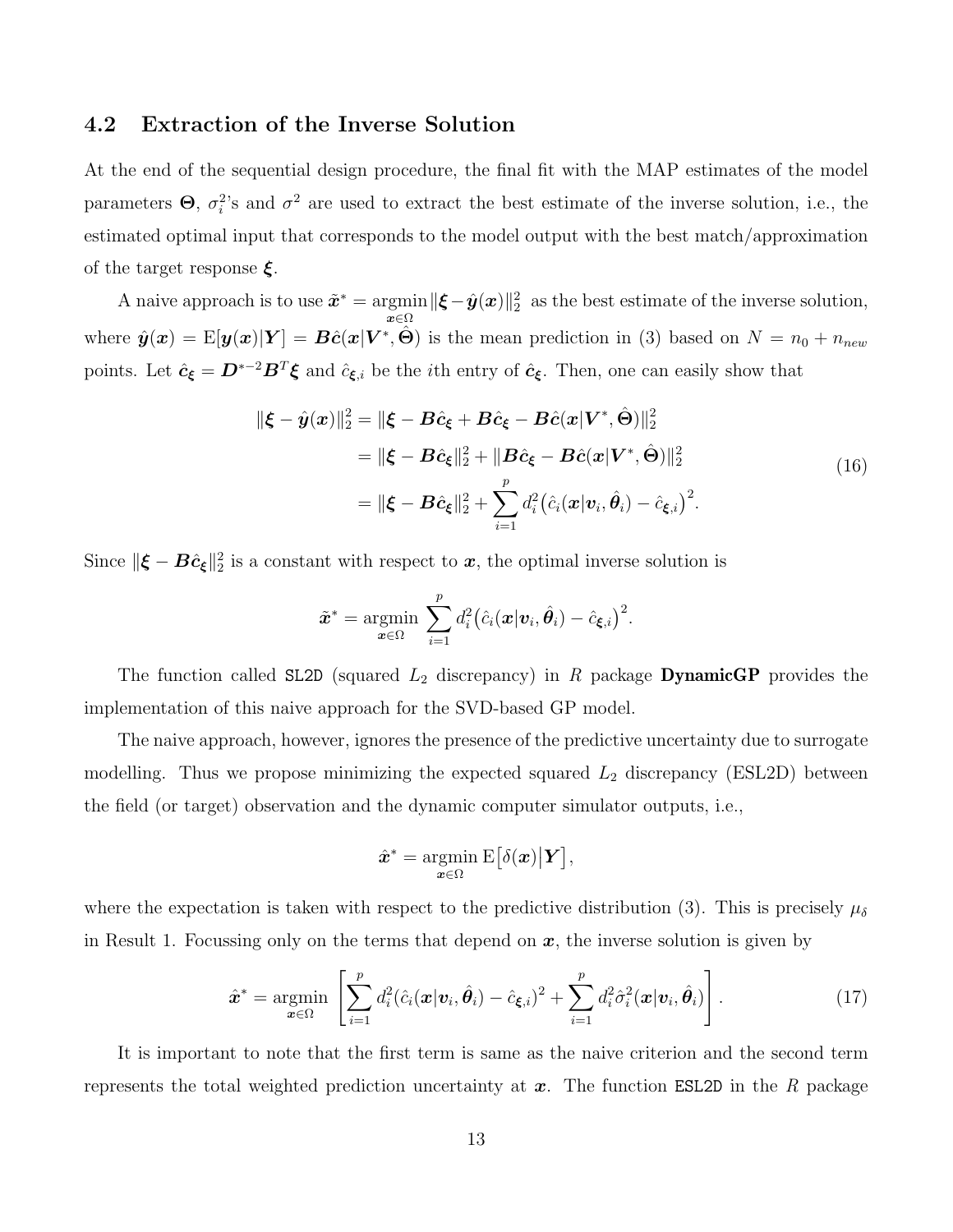**DynamicGP** implements this extraction method. An empirical study based on a few test functions shows that the proposed extraction method via ESL2D is more accurate than the naive approach in extracting the best estimate of the inverse solution. The simulation results are presented in the Supplementary Material.

As the run size approaches to infinity, it is sensible to conclude that both solutions by the naive approach and the proposed ESL2D approach can converge to the true optimal solution. Theorem 1 establishes the convergence of the ESL2D criterion to the true inverse solution.

**Theorem 1.** Let  $y(x_i)$  be the time-series valued simulator response for  $x_i \in \Omega = [0,1]^q$ , for  $i = 1, ..., N$ , and  $\xi$  be the pre-specified target output. If  $y(x)$  is emulated via the SVD-based GP *model in Section 3, and the discrepancy*  $\delta(\mathbf{x})$  *is a scalar valued continuous process, then the ESL2D optimal solution*  $\hat{\mathbf{x}}^*$  *in (17) converges in probability to the true solution*  $\mathbf{x}^*$  *in (1), as*  $N \to \infty$ *.* 

See Appendix C for the proof of Theorem 1. In practice, the inverse solution in (17) can either be extracted by the exhaustive evaluation of ESL2D on a large candidate set in the design domain as suggested by Pratola et al. (2013) and Sinsbeck and Nowak (2017), or by a global optimization algorithm such as the genetic algorithm, particle swarm optimization method, or the branch and bound algorithm (Banzhaf et al., 1998; Franey et al., 2011).

## 5 Simulated Examples and TDB Application

In this section, we use three test functions and the TDB application based computer simulator for a thorough comparison between the proposed sequential approach (denoted as saEI) and the popular competitors for solving the inverse problem. For a fair comparison, the competitors considered here are also sequential in nature.

Ranjan et al. (2016) suggested treating the squared  $L_2$  discrepancy  $\delta(\bm{x}) = ||\bm{\xi} - \bm{y}(\bm{x})||_2^2$ , for each  $x$  in the design space, as the scalarized simulator output, and then found the minimizer of  $\delta(\mathbf{x})$  via GP modeling coupled with the EI criterion for global optimization (Jones et al., 1998; Picheny et al., 2013; Ranjan, 2013). Alternatively, Pratola et al. (2013) worked with the logarithm of the ratio of two likelihoods, one where x corresponds to  $\xi - y(x) = e$  (i.e., the desired inverse solution), and the other one where  $\xi - y(x) \neq e$ , with e being the random noise. This scalarized log-likelihood ratio statistic was emulated via GP model and then minimized using the EI criterion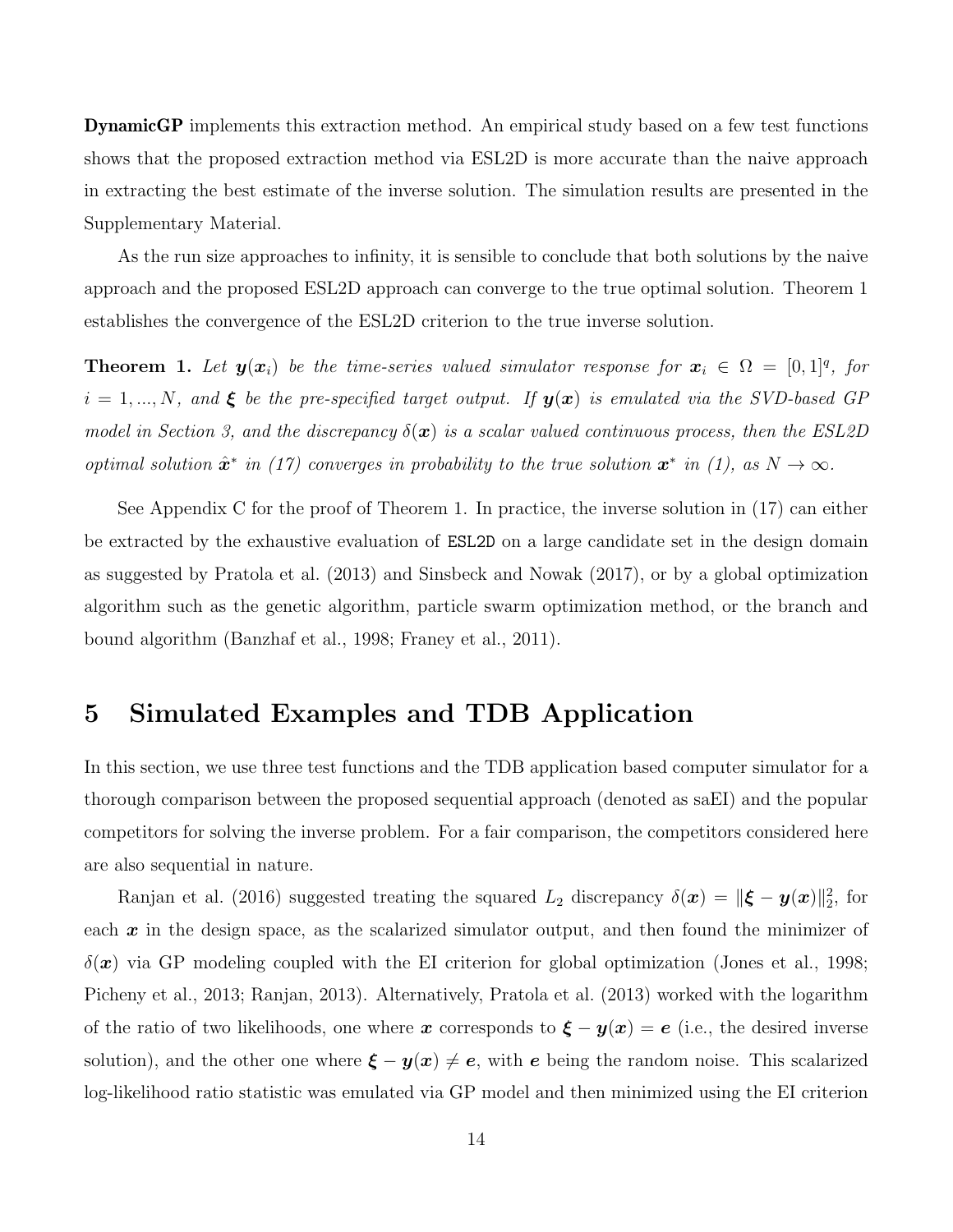in Jones et al. (1998). In this paper, we denote these two approaches by SL2 and LR methods, respectively.

For simulated examples, the performance comparison can be measured by the normalized discrepancy between the simulator response at the estimated inverse solution,  $y(\hat{x}^*)$ , and the target response,  $\xi$ , defined as:

$$
D_{\xi} = \frac{\|\xi - \mathbf{y}(\hat{\mathbf{x}}^*)\|_2^2}{\|\xi - \bar{\xi}\mathbf{1}_L\|_2^2}
$$

,

where  $\bar{\xi} = \sum_{i=1}^{L} \xi_{t_i}/L$ , and  $\mathbf{1}_L$  is an L-dimensional vector of ones.

The results presented in this section are averaged over 50 simulations. For each simulated example, we randomly choose an  $x^*$  in the design domain  $\Omega \subseteq \mathbb{R}^q$ , and keep it fixed throughout the 50 simulations. For implementation purpose, we rescale the inputs to  $[0,1]^q$ . The setup of the simulation study ensures the numbers of simulator evaluations for the three methods to be exactly the same for a fair comparison. Based on some preliminary exploration of the test functions considered here, we have specified  $n_0 = 6q$  and  $n_{new} = N - n_0 = 12q$  as the size of initial designs and the number of follow-up points, respectively. The initial designs are selected using a maximin Latin hypercube design (LHD) generated by the R package lhs (Carnell, 2016). All the three methods use the same initial design in each simulation. The remaining  $n_{new}$  design points are added sequentially one at-a-time as per their respective criteria.

The field observations (i.e., the targets) vary slightly across the 50 simulations, as the error terms in  $\xi = y(x^*) + e$ , are generated randomly,  $e \sim \mathcal{N}(0, \rho \text{Var}(y(x^*))\mathbf{I}_L)$ , where  $1/\rho$  is the signal to noise ratio - set to 50 for all simulated examples. For sequential selection of the follow-up points, we use a large candidate set of size  $M_1 = 2000q$  in the design domain chosen randomly for every simulation. The final estimated inverse solutions are extracted using a different candidate set of size  $M_2 = 2000q$ , which is also randomly chosen over different simulations.

#### 5.1 Example 1: One-dimensional Example

Suppose that the simulator outputs are obtained using

$$
y_t(x) = \frac{\sin((8x+6)\pi t)}{2t} + (t-1)^4,
$$
\n(18)

where  $x \in [0, 1]$  and  $t \in [0.5, 2.5]$  is on a 200-point equidistant time grid. The simulator response at an input x is  $\mathbf{y}(x) = [y_{t_1}(x), \dots, y_{t_{200}}(x)]^T$ . The field observation  $\boldsymbol{\xi} = [\xi_{t_1}, \dots, \xi_{t_{200}}]^T$  is generated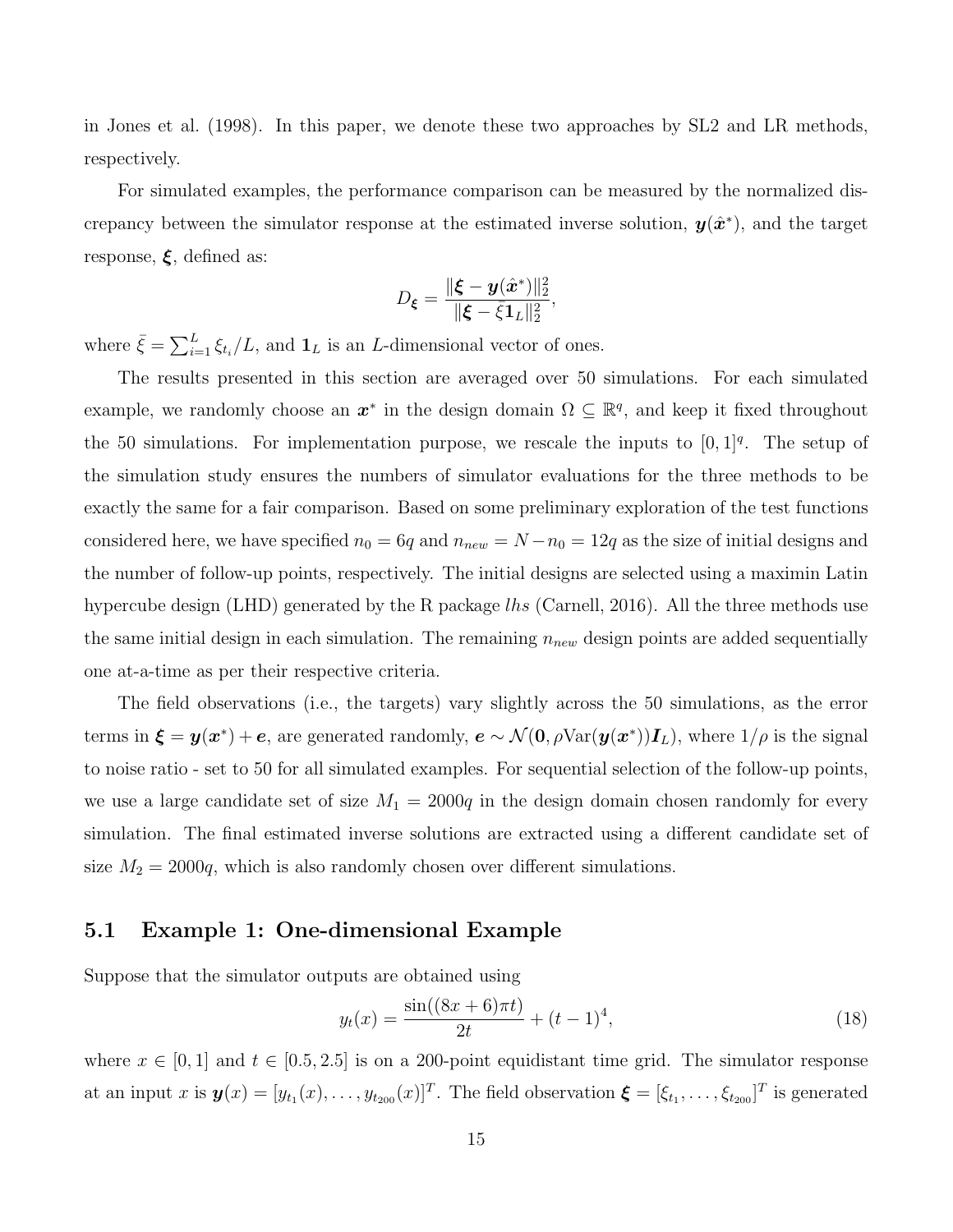via  $\xi_{t_i} = y_{t_i}(x^*) + e_i$ , where  $x^* = 0.7861$  is randomly chosen using a uniform distribution on  $[0,1]$ , and the observational error terms  $e_i$ 's are Gaussian white noise with mean 0 and variance  $\sigma_e^2 = 0.03363$ , which produces a signal to noise ratio 50 (=  $\sigma_{\mathbf{y}(x^*)}^2/\sigma_e^2$ ), with  $\sigma_{\mathbf{y}(x^*)}^2 = \text{Var}(\mathbf{y}(x^*))$  =  $\sum_{i=1}^{L} (y_{t_i}(x^*) - \bar{y}(x^*))^2 / (L-1)$  and  $\bar{y}(x^*) = \sum_{i=1}^{L} y_{t_i}(x^*) / L$ . The sequential design approach starts with fitting the SVD-based GP surrogate to a 6-point maximin LHD and selects  $N - n_0 = 12$ follow-up points by maximizing the proposed saEI criterion.

Figure 2 summarizes the  $log(D_{\xi})$  values over 50 simulations for the three methods (LR, SL2 and saEI). Figure 2(a) shows the boxplot of the  $log(D_{\xi})$  values obtained from the final estimate of the inverse solution at the end of the sequential procedure. Figure 2(b) presents the three quartiles of the  $log(D_{\xi})$  values (over 50 simulations) after every follow-up point has been selected in the sequential design procedure. Figure 2 indicates the SL2 and saEI methods provide similar performance which is slightly better than the LR method in terms of the median accuracy of the solution of the inverse problem as well as the convergence of the solution. It is also interesting to note from Figure 2(b) that the SL2 method appears to be more stable than the other two methods.



Figure 2: Example 1: (a) the boxplot of the  $log(D_{\xi})$  values from the final fitted surface, and (b) the median, first and third quartile of the  $log(D_{\xi})$  values over 50 repetitions obtained from the fitted surface in different iterations of the sequential design procedure.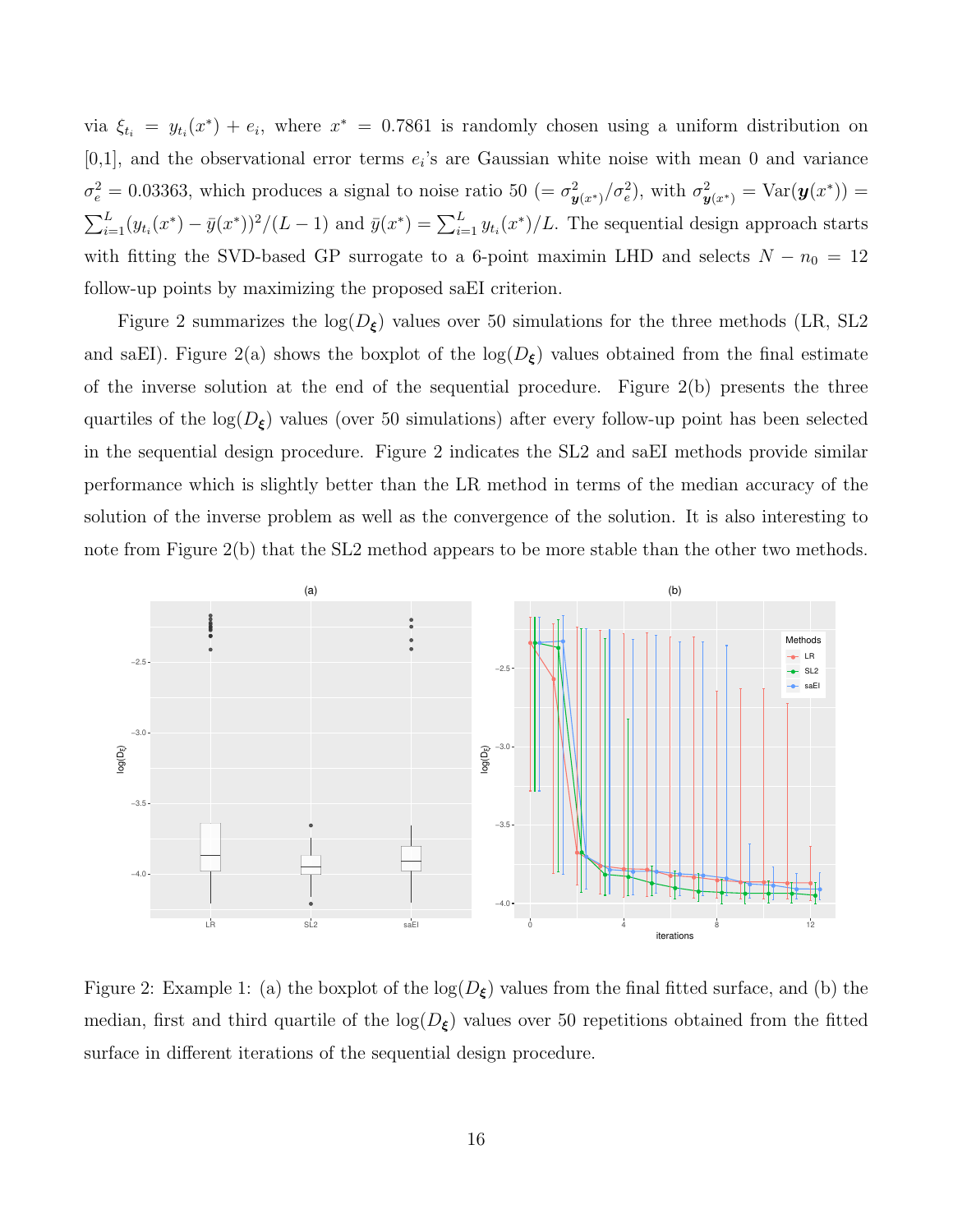#### 5.2 Example 2 (Harari and Steinberg, 2014)

Suppose the outputs of the dynamic computer simulator obey

$$
y_t(\boldsymbol{x}) = \exp(3x_1t + t)\cos(6x_2t + 2t - 8x_3 - 6),\tag{19}
$$

where  $\boldsymbol{x} = (x_1, x_2, x_3)^T \in [0, 1]^3$  and  $t \in [0, 1]$  is on a 200-point equidistant time-grid. The input producing the target (or, equivalently, the field observation) is randomly generated as  $x^* =$  $[0.522, 0.950, 0.427]^T$ . Here, the initial design is of size  $n_0 = 6 \times 3 = 18$ , and  $N - n_0 = 36$  points were chosen sequentially one at-a-time as per the individual design criterion (e.g., using  $saEI(x)$ ). Figure 3 summarizes the simulation results over 50 replications.



Figure 3: Example 2: (a) the boxplots of the  $log(D_{\xi})$  values from the final fitted surface, and (b) the median, first and third quartile of the  $log(D_{\xi})$  values over 50 repetitions obtained from the fitted surface in different iterations of the sequential design procedure.

The two panels of Figure 3 present the performance comparison of the three methods in terms of the boxplot of the normalized discrepancy  $\log(D_{\xi})$  from the final estimate of the inverse solution and the intermediate estimates from different iterations of the sequential design procedure. Figure 3(a) shows that the proposed approach (saEI) produces significantly smaller  $log(D_{\xi})$  values as compared to the other methods. Panel (b) indicates that the proposed approach is not only giving the best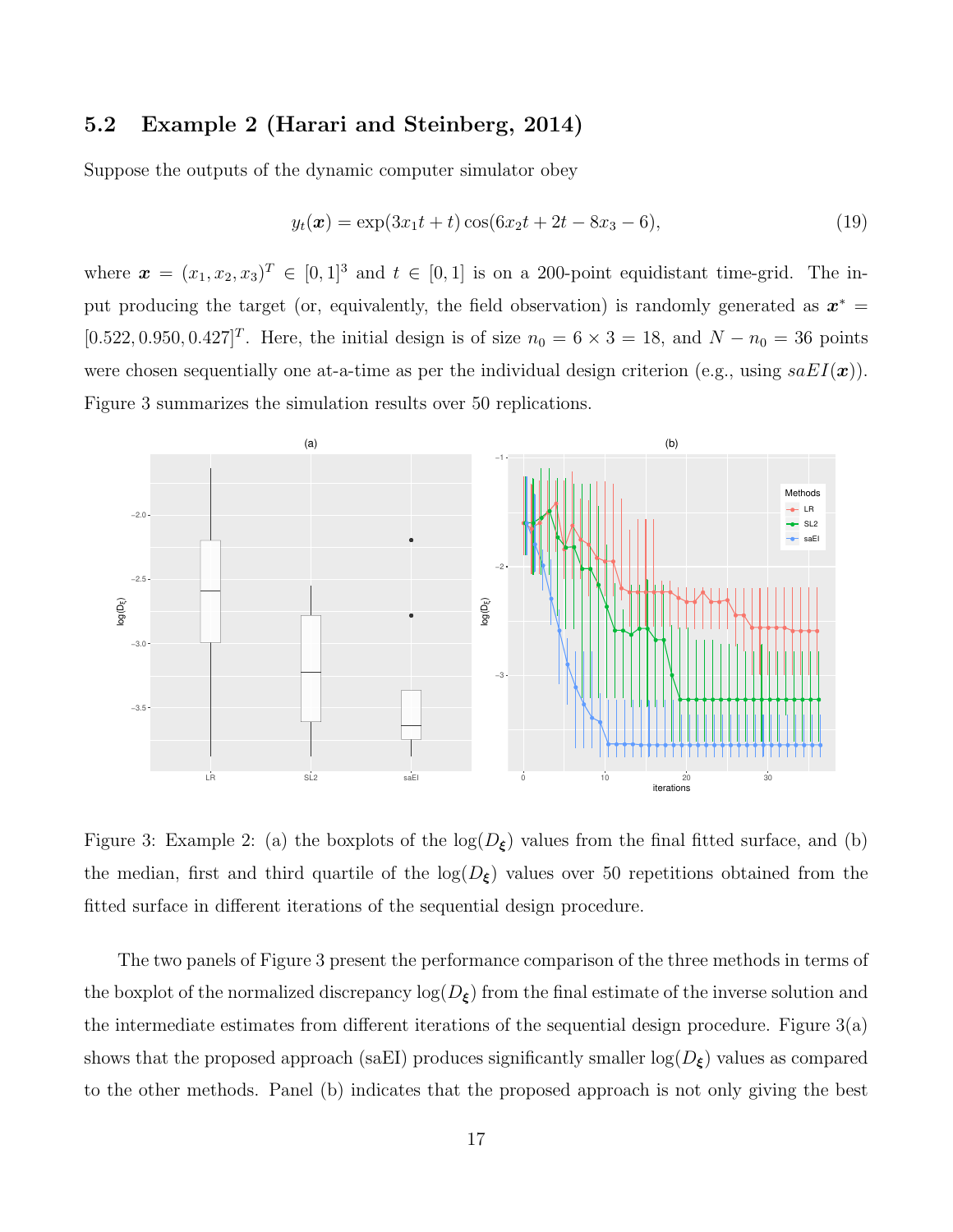final inverse solution estimate, but also it achieves higher accuracy at a faster rate, and the solution is reliable (with less variability). It is also interesting to note from Figure 3(a) that the worst 25-th percentile of the solution found by the proposed method is slightly better than the best 25-th percentile solution obtained using the LR approach, and the SL2 technique can sometimes give very good estimates as compared to the proposed saEI method.

#### 5.3 Example 3 (Bliznyuk et al., 2008)

Consider the environmental model by Bliznyuk et al. (2008) which simulates a pollutant spill at two locations  $(0 \text{ and } L)$  caused by a chemical accident. The computer simulator outputs are generated using the following model that captures concentration at space-time point  $(s, t)$ ,

$$
y_t(\boldsymbol{x}) = C(s, t; M, D, L, \tau)
$$
  
=  $\frac{M}{\sqrt{Dt}} \exp\left(\frac{-s^2}{4Dt}\right) + \frac{M}{\sqrt{D(t-\tau)}} \exp\left(-\frac{(s-L)^2}{4D(t-\tau)}\right) I(\tau < t),$  (20)

where  $\boldsymbol{x} = (M, D, L, \tau, s)^T$ , M denotes the mass of pollutant spilled at each location, D is the diffusion rate in the chemical channel, and (0 and  $\tau$ ) are the time of the two spills. The input domain is  $x \in [7, 13] \times [0.02, 0.12] \times [0.01, 3] \times [30.01, 30.295] \times [0, 3]$ , and  $t \in [0.3, 60]$  lies on a regular 200-point equidistant time-grid. In this example, the randomly chosen input that produces the field observation is  $x^* = [9.676, 0.05947, 1.456, 30.27, 2.532]^T$ . Following the general rule outlined earlier, we used a 30-point initial design and 60 sequential points to estimate the inverse solution. Figure 4 summarizes the results of 50 simulations.

Figure 4(a) shows that the proposed saEI approach clearly outperforms the two competitors. As in Example 2, the  $log(D_{\xi})$  values show significantly faster convergence for the proposed method, and the trend in the relative performance is somewhat consistent.

#### 5.4 TDB Application

In this section, we investigate the performance of the proposed approach for calibrating the TDB model with respect to the target response on average juvenile count over a season spanning a period of 102 Julian days. After extensive deliberation and screening of the input variables, the following six input variables have been identified for the calibration of the TDB model: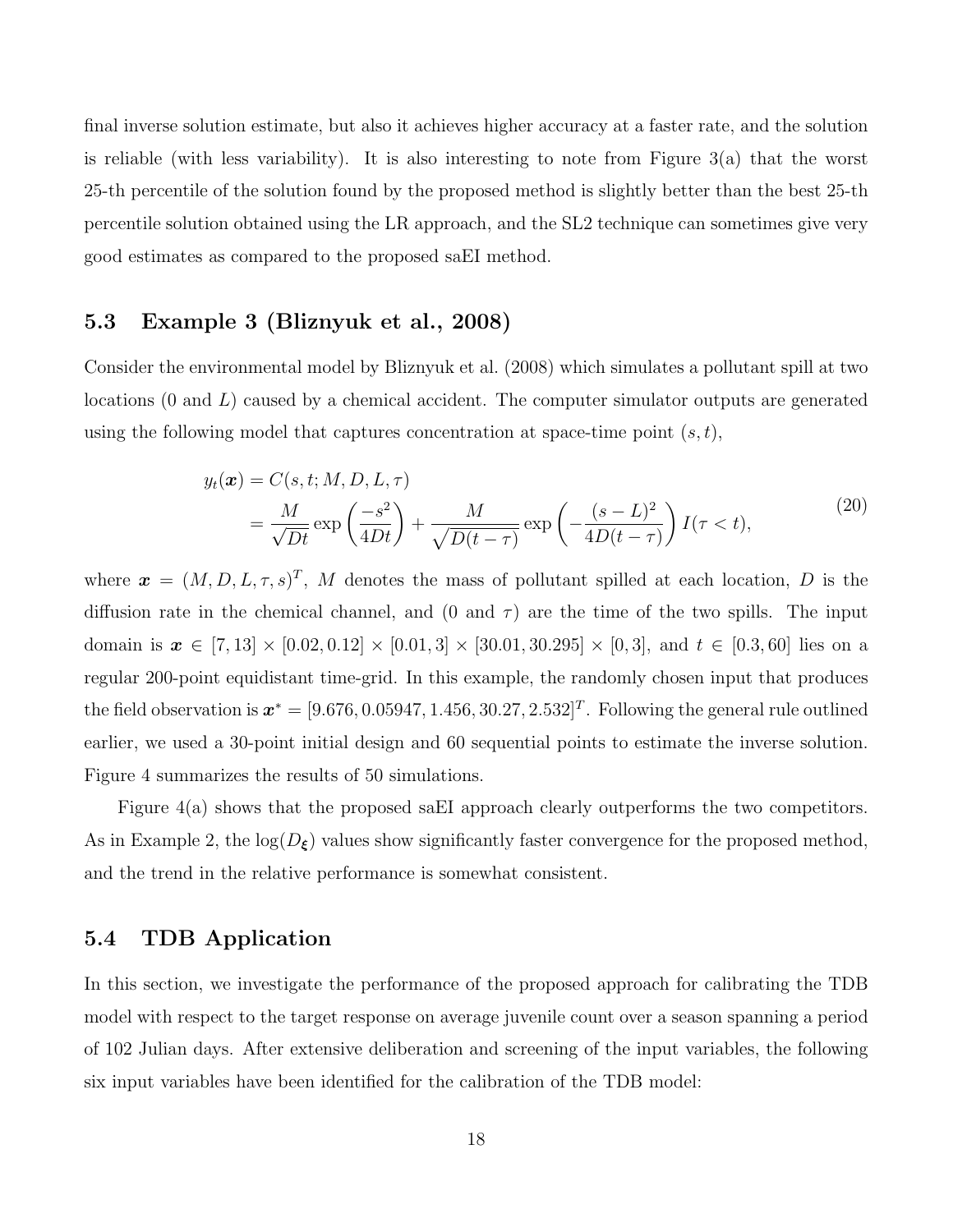

Figure 4: Example 3: (a) the boxplots of the  $log(D_{\xi})$  values from the final fitted surface, and (b) the median, first and third quartile of the  $log(D_{\xi})$  values over 50 repetitions obtained from the fitted surface in different iterations of the sequential design procedure.

- $\mu_4$  adult death rate,
- $\beta$  maximum fecundity (eggs laid per day),
- $\nu$  non-linear crowding parameter,
- $\bullet \ \tau_1$  first delay hatching time of summer eggs,
- $\tau_2$  second delay time to maturation of recently hatched eggs,
- Season average number of days on which adults switch to laying winter eggs.

In our study, the three methods (the proposed saEI, and the competitors SL2 and LR) start from the same initial design, a maximin LHD with  $n_0 = 6q = 36$  points, and sequentially add  $12q = 72$  points one at-a-time. The simulator outputs at the estimated inverse solutions produced by the three methods are shown in panel (a) of Figure 5. Panel (b) of the figure provides the traces of  $\log(D_{\xi})$  values for each of the 72 iterations.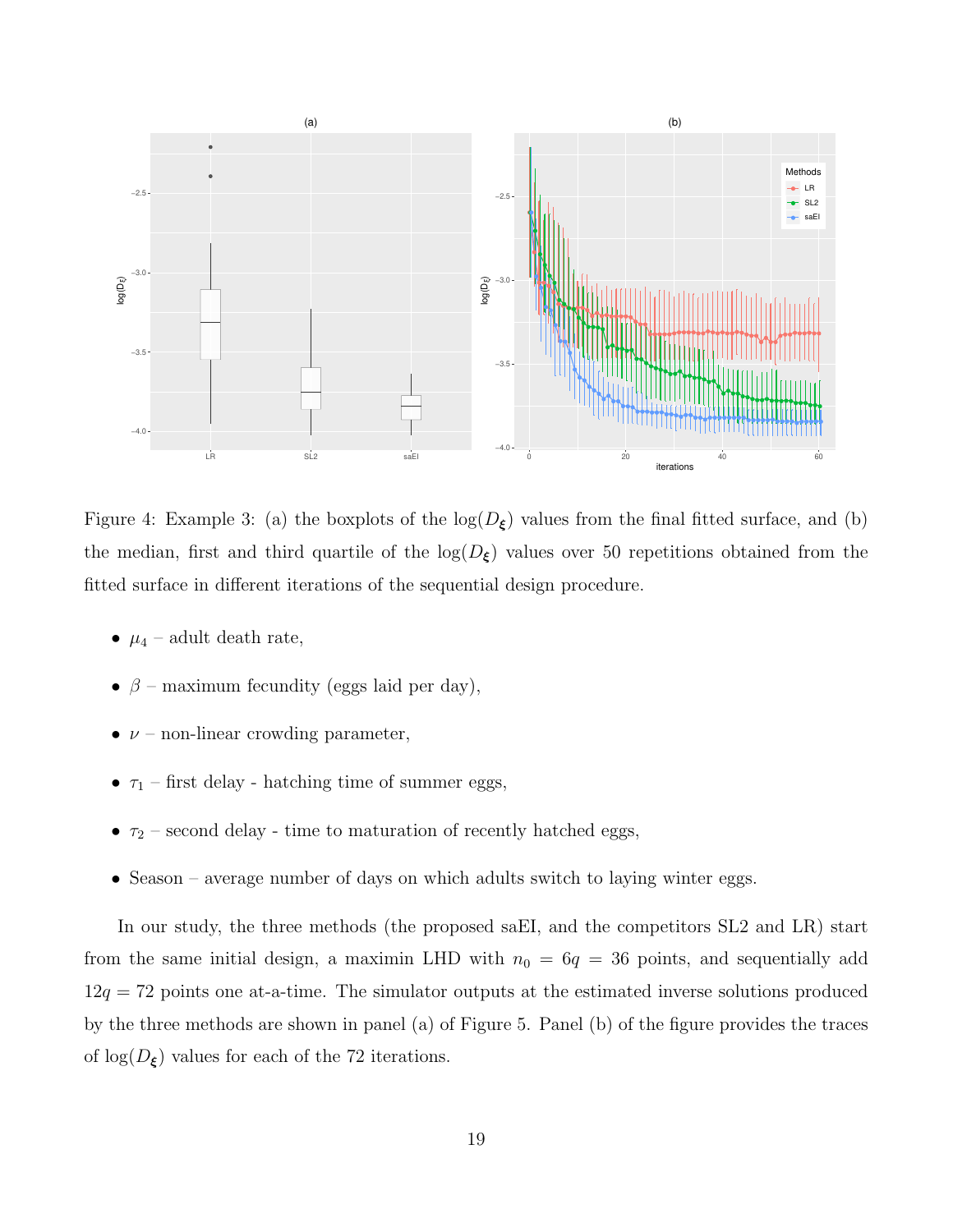

Figure 5: (a) The field observation of the juvenile ERM population evolution and the located simulator outputs that match the field observation produced by the three sequential design methods. (b) The traces of the  $log(D_{\xi})$  criterion values of the 72 iterations for the three methods.

As shown in panel (a), the proposed method produces significantly better match for the field observation at the hump between 200 and 220 Julian days compared with the other methods. Panel (b) shows that the proposed method produces the smallest minimum  $\log(D_{\xi})$  and leads to faster convergence towards the minimum discrepancy  $\delta(\boldsymbol{x})$ .

### 6 Concluding Remarks

In this article, we have proposed an effective sequential design approach for the inverse problem of dynamic computer experiments which selects follow-up design points by maximizing the proposed saEI criterion, and extracts the inverse solution by minimizing a novel ESL2D criterion from the final SVD-based GP surrogate. The asymptotic property of the proposed inverse solution is estimated. The proposed method is shown empirically to be more accurate in estimating the solution of the inverse problem as compared to the two existing sequential design approaches, LR (Pratola et al., 2013) and SL2 (Ranjan et al., 2016). Moreover, the proposed saEI criterion is computationally efficient to evaluate by the saddlepoint approximation technique.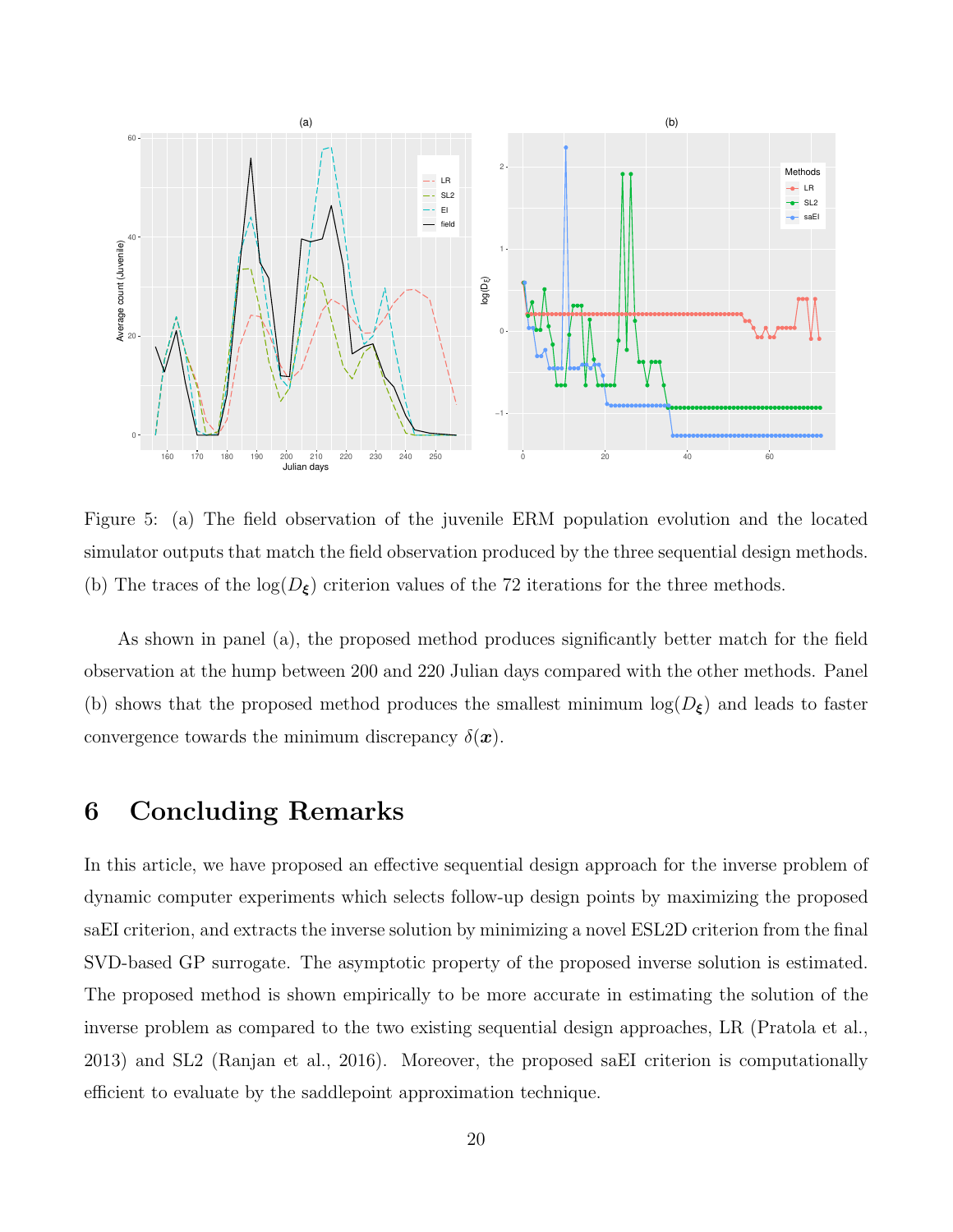There are a few issues worth addressing. First, the history matching (HM) algorithm (Vernon et al., 2010; Bhattacharjee et al., 2017) is not included into our comparison for the following two main reasons. One is, the HM algorithm is essentially not a standard sequential design approach. Instead of sequentially including points to the design set, it sequentially eliminates implausible points from a large candidate set. The other reason is, the HM algorithm does not necessarily provide a single point as an estimate of the solution of the inverse problem. It provides a set of non-implausible points which might be empty or consist of multiple points.

Second, in each of the four examples studied in Section 5, the three sequential design methods select the same fixed number of the follow-up design points. This setup is applied out of consideration for the fairness of comparison. In some applications, it might be more desirable to terminate the iteration of the sequential design when it is determined to be convergent by some stopping criteria. However, we have not discovered a simple stopping criterion that works for all the three methods in the four examples. To the best of our knowledge, the choice of stopping criteria is on an ad hoc basis which requires expert knowledge on the specific problem.

Third, due to the growth of the computational power, the dynamic computer simulator could be evaluated at a large input data set (N is large). The big N issue prohibits the fitting of the SVD-based GP model since the computational cost of the empirical Bayesian inference is  $O(N^3)$ computational complexity. To address this issue, Zhang et al. (2018b) proposes a local approximate SVD-based GP model. Its application for the inverse problem is a work in progress.

Fourth, the proposed approach imposes a restriction that the field observation and computer simulator outputs are collected at the same set of time points. In some real-life applications, the two sources of data may not always align. Such case can occur because the field observation at certain time points might be missing, or, the computer model outputs may not be sampled on regular grids, which means the outputs of the computer simulator are not observed on the same set of time points (Hung et al., 2015). For the case of missing time points in the field observation, the expectation maximization (EM) algorithm (Dempster et al., 1977) can be applied for evaluation of the projection coefficient  $\hat{c}_{\xi}$  of the field observation. When the outputs of the computer model are not sampled on regular grids, Hung et al. (2015) provides a feasible method based on spatio-temporal GP models with separable correlation functions. An innovative generalization of the proposed methodology in this scenario is a possible avenue for our future research.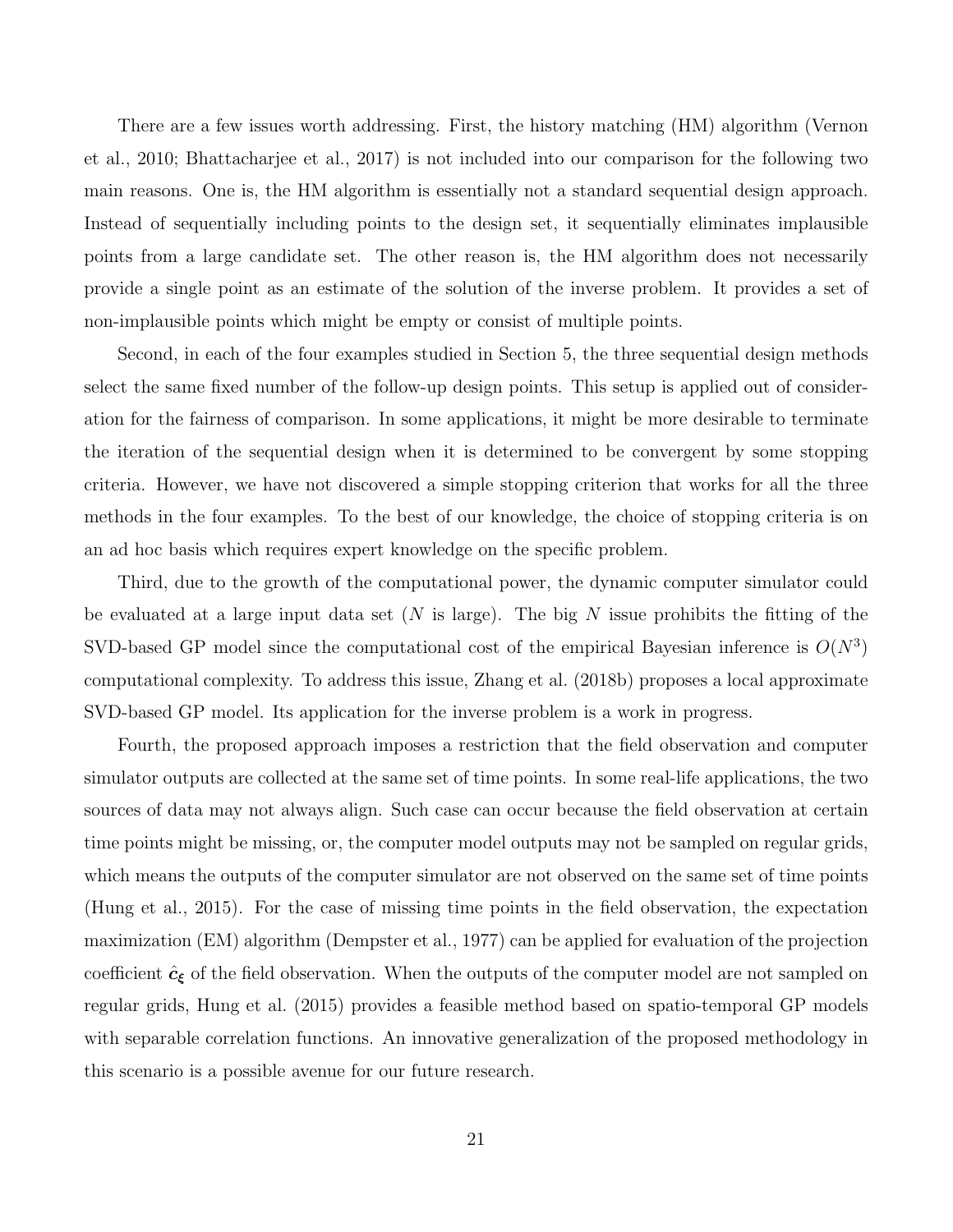## Appendix A Moments of Discrepancy Function

Here we present the derivation of Results 1 and 2 (in Section 4.1). Result 1 presents the expression for expected squared  $L_2$  discrepancy with respect to the SVD-based GP surrogate (in Section 3) and Result 2 shows the closed form expression for the cumulant generating function of  $\delta(\mathbf{x})$ .

*Proof of Result 1.* For an arbitrary  $x \in \Omega$ , since  $\delta(x) = ||\boldsymbol{\xi} - \boldsymbol{y}(x)||_2^2$  is a quadratic form and the predictive distribution of  $y(x)$  given Y is

$$
\pi(\boldsymbol{y}(\boldsymbol{x})|\boldsymbol{Y}) \approx \mathcal{N}\big(\boldsymbol{B}\hat{\boldsymbol{c}}(\boldsymbol{x}_0|\boldsymbol{V}^*,\hat{\boldsymbol{\Theta}}),\boldsymbol{B}\boldsymbol{\Lambda}(\boldsymbol{V}^*,\hat{\boldsymbol{\Theta}})\boldsymbol{B}^T + \hat{\sigma}^2\boldsymbol{I}_L\big),
$$

the corresponding expected squared  $L_2$  discrepancy is

$$
\mu_{\delta} = \mathrm{E}[\delta(\boldsymbol{x})|\boldsymbol{Y}] = \mathrm{E}[(\boldsymbol{\xi} - \boldsymbol{y}(\boldsymbol{x}))^T(\boldsymbol{\xi} - \boldsymbol{y}(\boldsymbol{x}))|\boldsymbol{Y}] \n= (\mathrm{E}[\boldsymbol{\xi} - \boldsymbol{y}(\boldsymbol{x})|\boldsymbol{Y}])^T(\mathrm{E}[\boldsymbol{\xi} - \boldsymbol{y}(\boldsymbol{x})|\boldsymbol{Y}]) + \mathrm{tr}(\boldsymbol{B}\boldsymbol{\Lambda}(\boldsymbol{V}^*, \hat{\boldsymbol{\Theta}})\boldsymbol{B}^T + \hat{\sigma}^2 \boldsymbol{I}_L) \n= (\boldsymbol{\xi} - \boldsymbol{B}\hat{\boldsymbol{c}}(\boldsymbol{x}))^T(\boldsymbol{\xi} - \boldsymbol{B}\hat{\boldsymbol{c}}(\boldsymbol{x})) + \mathrm{tr}(\boldsymbol{\Lambda}(\boldsymbol{V}^*, \hat{\boldsymbol{\Theta}})\boldsymbol{B}^T\boldsymbol{B}) + \hat{\sigma}^2 L.
$$

Orthogonality of the columns of  $\boldsymbol{U}^*$  implies that  $\|\boldsymbol{\xi} - \boldsymbol{B}\hat{\boldsymbol{c}}\|_2^2 = \|\boldsymbol{\xi} - \boldsymbol{B}\hat{\boldsymbol{c}}_{\boldsymbol{\xi}}\|_2^2 + \|\boldsymbol{B}\hat{\boldsymbol{c}}_{\boldsymbol{\xi}} - \boldsymbol{B}\hat{\boldsymbol{c}}(\boldsymbol{x})\|_2^2$ , and  $\|\boldsymbol{\xi} - \boldsymbol{B}\hat{\boldsymbol{c}}_{\boldsymbol{\xi}}\|_2^2 = \boldsymbol{\xi}^T\boldsymbol{\xi} - \boldsymbol{\xi}^T\boldsymbol{U}^*\boldsymbol{U}^{*T}\boldsymbol{\xi}$ . Thus,

$$
\mu_{\delta} = \|\boldsymbol{\xi} - \boldsymbol{B}\hat{c}_{\boldsymbol{\xi}}\|_{2}^{2} + \|\boldsymbol{B}\hat{c}_{\boldsymbol{\xi}} - \boldsymbol{B}\hat{c}(\boldsymbol{x})\|_{2}^{2} + \text{tr}\left(\boldsymbol{\Lambda}(\boldsymbol{V}^{*},\hat{\boldsymbol{\Theta}})\boldsymbol{B}^{T}\boldsymbol{B}\right) + \hat{\sigma}^{2}L
$$
\n
$$
= \|\boldsymbol{\xi} - \boldsymbol{B}\hat{c}_{\boldsymbol{\xi}}\|_{2}^{2} + \sum_{i=1}^{p} d_{i}^{2}(\hat{c}_{i}(\boldsymbol{x}) - \hat{c}_{\boldsymbol{\xi},i})^{2} + \sum_{i=1}^{p} d_{i}^{2}\hat{\sigma}_{i}^{2}(\boldsymbol{x}) + \hat{\sigma}^{2}L
$$
\n
$$
= \boldsymbol{\xi}^{T}(\boldsymbol{I}_{L} - \boldsymbol{U}^{*}\boldsymbol{U}^{*T})\boldsymbol{\xi} + \sum_{i=1}^{p} d_{i}^{2}\left[(\hat{c}_{i}(\boldsymbol{x}) - \hat{c}_{\boldsymbol{\xi},i})^{2} + \hat{\sigma}_{i}^{2}(\boldsymbol{x})\right] + \hat{\sigma}^{2}L.
$$

 $\Box$ 

*Proof of Result 2.* Recall that if  $\hat{\Sigma}^{-1} - 2sI_L$  is positive definite, Lemma B.1.1 of Santner et al. (2003) gives the moment generating function of  $\delta(\mathbf{x}) = (\boldsymbol{\xi} - \boldsymbol{y}(\mathbf{x}))^T (\boldsymbol{\xi} - \boldsymbol{y}(\mathbf{x}))$  as

$$
M_{\delta}(s) = |\mathbf{I}_L - 2s\hat{\boldsymbol{\Sigma}}|^{-\frac{1}{2}}\exp\left\{\frac{\boldsymbol{\mu}^T\hat{\boldsymbol{\Sigma}}^{-1}(\hat{\boldsymbol{\Sigma}}^{-1} - 2s\mathbf{I}_L)^{-1}\hat{\boldsymbol{\Sigma}}^{-1}\boldsymbol{\mu} - \boldsymbol{\mu}^T\hat{\boldsymbol{\Sigma}}^{-1}\boldsymbol{\mu}}{2}\right\},\,
$$

which further leads to the cumulant generating function of  $\delta(\mathbf{x})$  given by

$$
\kappa_{\delta}(s) = -\frac{1}{2}\log(|\bm{I}_L - 2s\hat{\bm{\Sigma}}|) + \frac{1}{2}\,\bm{\mu}^T\hat{\bm{\Sigma}}^{-1}(\hat{\bm{\Sigma}}^{-1} - 2s\bm{I}_L)^{-1}\hat{\bm{\Sigma}}^{-1}\bm{\mu} - \frac{1}{2}\,\bm{\mu}^T\hat{\bm{\Sigma}}^{-1}\bm{\mu}.
$$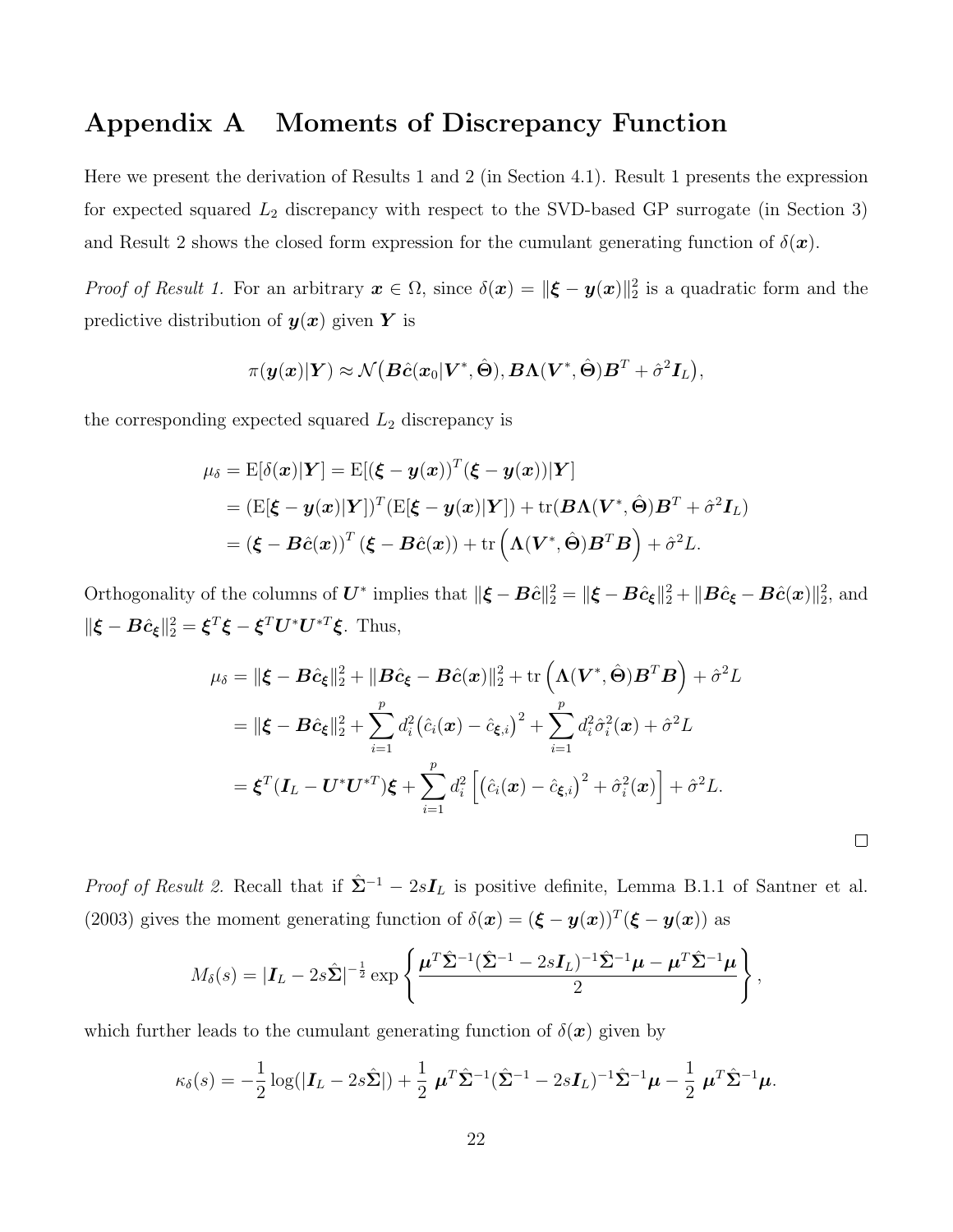In the first term of  $\kappa_{\delta}(s)$ , we have

$$
|\boldsymbol{I}_L - 2s\hat{\boldsymbol{\Sigma}}| = |(1 - 2s\hat{\sigma}^2)\boldsymbol{I}_L - 2s\boldsymbol{B}\boldsymbol{\Lambda}\boldsymbol{B}^T| = (1 - 2s\hat{\sigma}^2)^L |\boldsymbol{I}_L - \frac{2s}{1 - 2s\hat{\sigma}^2}\boldsymbol{B}\boldsymbol{\Lambda}\boldsymbol{B}^T|
$$
  
=  $(1 - 2s\hat{\sigma}^2)^L |\boldsymbol{I}_p - \frac{2s}{1 - 2s\hat{\sigma}^2}\boldsymbol{B}^T\boldsymbol{B}\boldsymbol{\Lambda}|$ 

(from Sylvester's determinant identity, Lemma 2.8.6 of Bernstein (2005))

$$
= (1 - 2s\hat{\sigma}^2)^L | \mathbf{I}_p - \frac{2s}{1 - 2s\hat{\sigma}^2} \mathbf{D}^{*2} \mathbf{\Lambda} | = (1 - 2s\hat{\sigma}^2)^{L-p} \prod_{i=1}^p (1 - 2s(\hat{\sigma}^2 + \hat{\sigma}_i^2 d_i^2)).
$$

The central part of the second term,  $\boldsymbol{\mu}^T \hat{\Sigma}^{-1} (\hat{\Sigma}^{-1} - 2s \boldsymbol{I}_L)^{-1} \hat{\Sigma}^{-1} \boldsymbol{\mu}$ , is

$$
\hat{\Sigma}^{-1}(\hat{\Sigma}^{-1} - 2s\mathbf{I}_L)^{-1} = (\mathbf{I}_L - 2s\hat{\Sigma})^{-1} = ((1 - 2s\hat{\sigma}^2)\mathbf{I}_L - 2s\mathbf{B}\Lambda\mathbf{B}^T)^{-1}
$$
  
=  $(1 - 2s\hat{\sigma}^2)^{-1}\mathbf{I}_L - (1 - 2s\hat{\sigma}^2)^{-1}\mathbf{B}\left(\mathbf{D}^{*2} - \frac{1 - 2s\hat{\sigma}^2}{2s}\Lambda^{-1}\right)^{-1}\mathbf{B}^T$   
(by Sherman-Morrison formula).

Let  $\mu_b = B^T \mu$  and denote  $\mu_b^* = B^T \hat{\Sigma}^{-1} \mu$ , then the second term simplifies to

$$
\boldsymbol{\mu}^T (\boldsymbol{I}_L - 2s\hat{\boldsymbol{\Sigma}})^{-1} \hat{\boldsymbol{\Sigma}}^{-1} \boldsymbol{\mu} = (1 - 2s\hat{\sigma}^2)^{-1} \boldsymbol{\mu}^T \hat{\boldsymbol{\Sigma}}^{-1} \boldsymbol{\mu} - (1 - 2s\hat{\sigma}^2)^{-1} \boldsymbol{\mu}_b \left( \boldsymbol{D}^{*2} - \frac{1 - 2s\hat{\sigma}^2}{2s} \boldsymbol{\Lambda}^{-1} \right)^{-1} \boldsymbol{\mu}_b^*
$$
  
=  $(1 - 2s\hat{\sigma}^2)^{-1} \boldsymbol{\mu}^T \hat{\boldsymbol{\Sigma}}^{-1} \boldsymbol{\mu} + \sum_{i=1}^p \frac{2s\hat{\sigma}_i^2 \mu_{bi} \mu_{bi}^*}{[1 - 2s(\hat{\sigma}_i^2 d_i^2 + \hat{\sigma}^2)] (1 - 2s\hat{\sigma}^2)},$ 

where  $\mu_{bi}$  and  $\mu_{bi}^*$  are the *i*<sup>th</sup> entry of  $\mu_b$  and  $\mu_b^*$  $_{b}^{*}$ , respectively.

Finally, the Sherman-Morrison formula gives

$$
\hat{\Sigma}^{-1} = (\boldsymbol{B} \boldsymbol{\Lambda} \boldsymbol{B}^T + \hat{\sigma}^2 \boldsymbol{I}_L)^{-1} = \hat{\sigma}^{-2} \boldsymbol{I}_L - \hat{\sigma}^{-2} \boldsymbol{B} (\hat{\sigma}^2 \boldsymbol{\Lambda}^{-1} + \boldsymbol{D}^{*2})^{-1} \boldsymbol{B}^T,
$$

which can be used to simplify the third term as

$$
\boldsymbol{\mu}^T \hat{\boldsymbol{\Sigma}}^{-1} \boldsymbol{\mu} = \frac{\boldsymbol{\mu}^T \boldsymbol{\mu}}{\hat{\sigma}^2} - \sum_{i=1}^p \frac{\hat{\sigma}_i^2 \mu_{bi}^2}{\hat{\sigma}^2 (\hat{\sigma}^2 + \hat{\sigma}_i^2 d_i^2)}.
$$

The final expression of  $\kappa_{\delta}(s)$  is obtained by taking the log-transform in the first term, and applying  $\mu_{bi}^* = \mu_{bi}/(\hat{\sigma}^2 + \hat{\sigma}_i^2 d_i^2)$  in combining the two sums in the second and third term.  $\Box$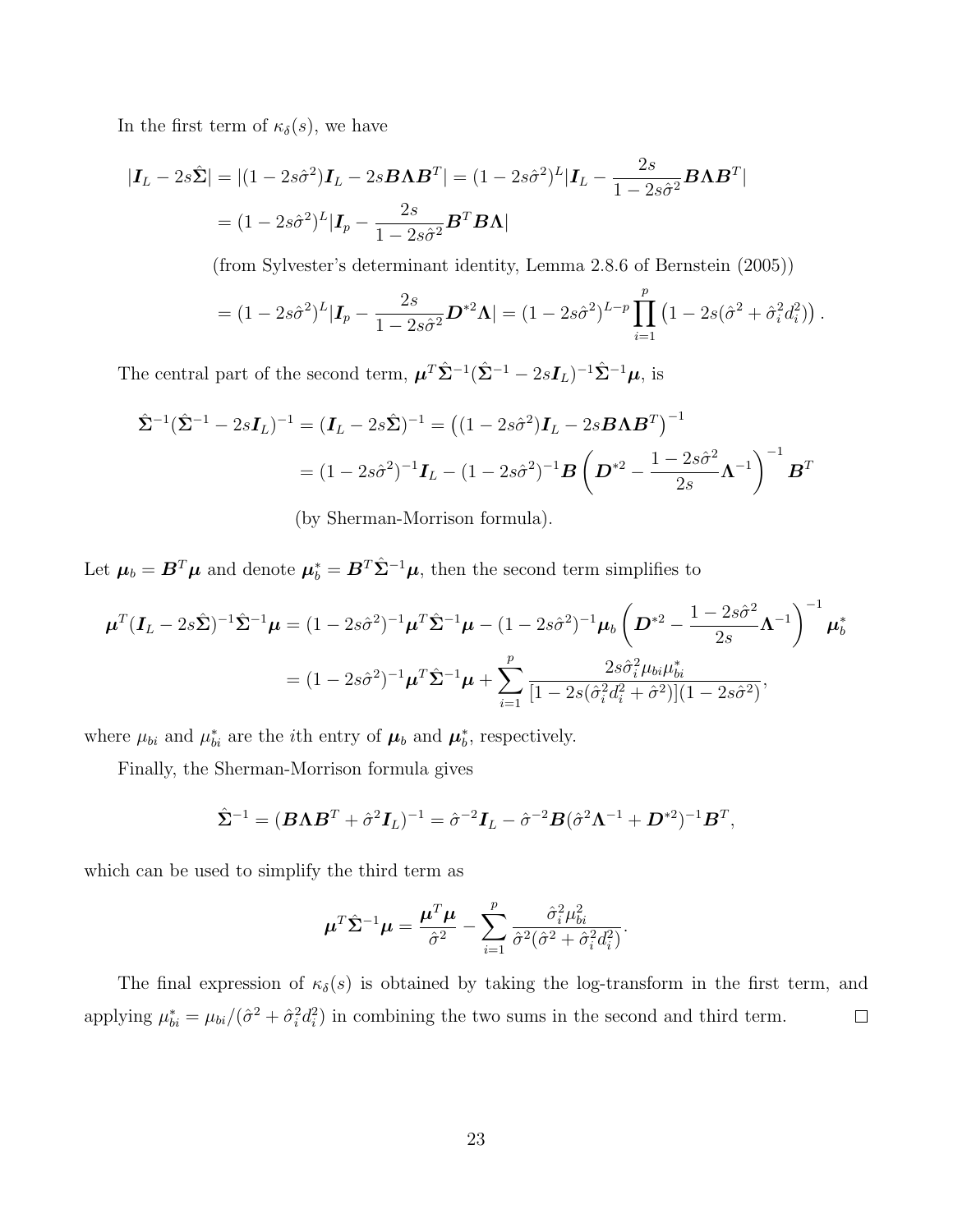## Appendix B EI Criterion - Special Case

*Proof of Result 4.* Let  $\boldsymbol{Y} = d_1 \boldsymbol{u}_1 \boldsymbol{v}_1^T$ , where  $\boldsymbol{u}_1 \in \mathbb{R}^L$  and  $\boldsymbol{v}_1 \in \mathbb{R}^N$  denote the left and right singular vectors of Y. Therefore, the basis matrix (a vector in this case) is  $B = b_1 = d_1u_1$  and the coefficient matrix (vector) is  $\mathbf{V}^* = \mathbf{v}_1$ . As a result,  $\mathbf{y}(\mathbf{x}) = c_1(\mathbf{x})\mathbf{b}_1$ , and  $\delta(\mathbf{x}) = \boldsymbol{\xi}^T\boldsymbol{\xi} - 2\boldsymbol{\xi}^T\mathbf{b}_1c_1(\mathbf{x}) + d_1^2c_1^2(\mathbf{x})$ (due to the orthogonality of  $u_1$ ). The integrand in the  $E[I(\boldsymbol{x})]$  expression,

$$
\delta_{min} - \delta(\boldsymbol{x}) = \delta_{min} - \boldsymbol{\xi}^T \boldsymbol{\xi} + 2 \boldsymbol{\xi}^T \boldsymbol{b}_1 c_1(\boldsymbol{x}) - d_1^2 c_1^2(\boldsymbol{x}),
$$

is a quadratic function in  $c_1(x)$  with a negative leading coefficient. Thus,  $\delta_{min}-\delta(x) > 0$  in between the two roots (say,  $w_1$  and  $w_2$ ) if and only if the discriminant  $(\boldsymbol{\xi}^T \boldsymbol{b}_1)^2 + d_1^2(\delta_{\min} - \boldsymbol{\xi}^T \boldsymbol{\xi}) > 0$ . The roots of the corresponding quadratic equation will be

$$
w_1 = \frac{\boldsymbol{\xi}^T \boldsymbol{b}_1 - \sqrt{(\boldsymbol{\xi}^T \boldsymbol{b}_1)^2 + d_1^2 (\delta_{\min} - \boldsymbol{\xi}^T \boldsymbol{\xi})}}{d_1^2} \text{ and } w_2 = \frac{\boldsymbol{\xi}^T \boldsymbol{b}_1 + \sqrt{(\boldsymbol{\xi}^T \boldsymbol{b}_1)^2 + d_1^2 (\delta_{\min} - \boldsymbol{\xi}^T \boldsymbol{\xi})}}{d_1^2}.
$$

Subsequently, the EI criterion is

$$
E[I(\boldsymbol{x})] = \int_{w_1}^{w_2} \left[ \delta_{\min} - \xi^T \xi + 2 \xi^T b_1 c_1(\boldsymbol{x}) - d_1^2 c_1^2(\boldsymbol{x}) \right] \pi (c_1(\boldsymbol{x}) | \boldsymbol{v}_1, \hat{\boldsymbol{\theta}}_1) d c_1(\boldsymbol{x})
$$
  
\n
$$
= \int_{w_1}^{w_2} \left[ \delta_{\min} - \xi^T \xi + 2 \xi^T b_1 c_1(\boldsymbol{x}) - d_1^2 c_1^2(\boldsymbol{x}) \right] \frac{1}{\sqrt{2\pi \hat{\sigma}_1^2(\boldsymbol{x})}} \exp\left[ -\frac{(c_1(\boldsymbol{x}) - \hat{c}_1(\boldsymbol{x}))^2}{2\hat{\sigma}_1^2(\boldsymbol{x})} \right] d c_1(\boldsymbol{x})
$$
  
\n(substituting  $c_1(\boldsymbol{x}) = \hat{c}_1(\boldsymbol{x}) + z \hat{\sigma}_1(\boldsymbol{x})$ , as a change of variable)  
\n
$$
= \int_{l_1(\boldsymbol{x})}^{l_2(\boldsymbol{x})} \left\{ \delta_{\min} - \xi^T \xi + 2 \xi^T b_1 \left[ \hat{\sigma}_1(\boldsymbol{x}) z + \hat{c}_1(\boldsymbol{x}) \right] - d_1^2 \left[ \hat{\sigma}_1(\boldsymbol{x}) z + \hat{c}_1(\boldsymbol{x}) \right]^2 \right\} \frac{1}{\sqrt{2\pi}} \exp\left[ -\frac{z^2}{2} \right] dz
$$
  
\n
$$
= \left[ \delta_{\min} - \xi^T \xi + 2 \xi^T b_1 \hat{c}_1(\boldsymbol{x}) - d_1^2 \hat{c}_1^2(\boldsymbol{x}) \right] \int_{l_1(\boldsymbol{x})}^{l_2(\boldsymbol{x})} \phi(z) dz - d_1^2 \hat{\sigma}_1^2(\boldsymbol{x}) \int_{l_1(\boldsymbol{x})}^{l_2(\boldsymbol{x})} z^2 \phi(z) dz
$$
  
\n
$$
+ 2 \left[ \xi^T b_1 \hat{\sigma}_1(\boldsymbol{x}) - d_1^2 \hat{c}_1(\boldsymbol{x}) \hat{\sigma}_1(\boldsymbol{x}) \right] \int_{l_1(\boldsymbol{x})}^{l_2(\boldsymbol{x})} z \phi(z) dz
$$
  
\n
$$
= \left[ \delta_{\min} - \xi
$$

where the integrals in the last step have been simplified as per the properties of the standard normal distribution.  $\Box$ 

 $+ d_1^2 \hat{\sigma}_1^2(\boldsymbol{x}) \left[ l_2(\boldsymbol{x}) \phi(l_2(\boldsymbol{x})) - l_1(\boldsymbol{x}) \phi(l_1(\boldsymbol{x})) \right],$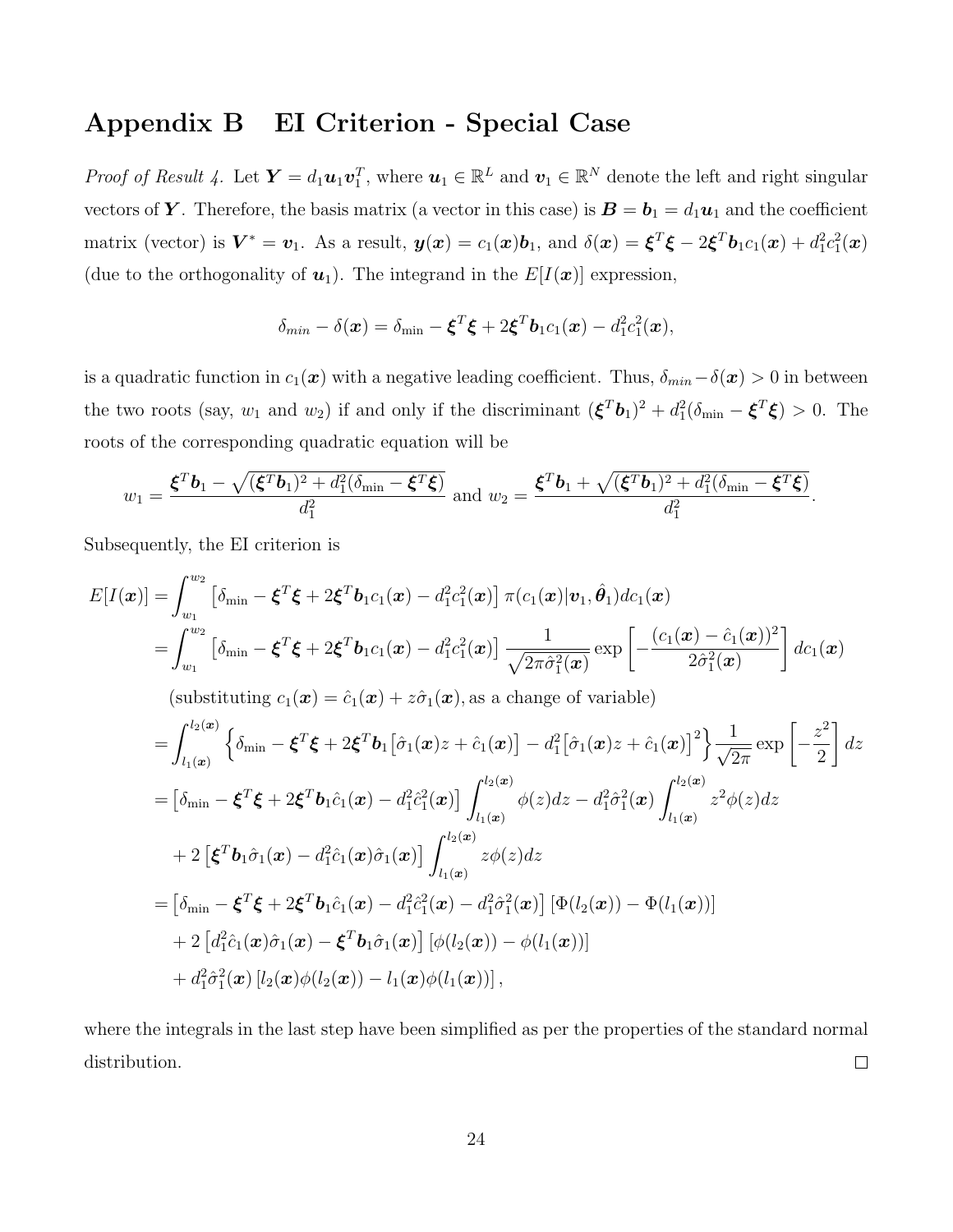## Appendix C Convergence of the ESL2D Criterion

*Proof of Theorem 1.* The objective is to show

$$
\operatornamewithlimits{argmin}_{\bm{x}\in\Omega} \mathrm{E}\big[\delta(\bm{x})\big|\bm{Y}\big] \quad \overset{p}{\longrightarrow} \quad \operatornamewithlimits{argmin}_{\bm{x}\in\Omega} \delta(\bm{x}),
$$

as  $N \to \infty$ . Note that most of the variables and parameter estimates depend on N, however, for keeping the notations simpler, we have not shown explicit dependency on  $N$ . For eample, we use  $Y$  and  $U$  instead of  $Y_N$  and  $U_N$  respectively.

Since  $\delta(\boldsymbol{x})$  is a continuous function of  $\boldsymbol{x} \in \Omega = [0,1]^q$ , it is sufficient to show that

$$
\sup_{\boldsymbol{x}\in\Omega}|\mathrm{E}[\delta(\boldsymbol{x})|\boldsymbol{Y}]-\delta(\boldsymbol{x})|\xrightarrow{p}0.
$$

Note that one can also prove the continuity of  $\delta(\mathbf{x})$  and sufficiency of the supremum condition (above), however, keeping the space constraint in mind, we have skipped this part of the proof. From the proof of Result 1 in Appendix A,

$$
E[\delta(\boldsymbol{x})|\boldsymbol{Y}] = ||\boldsymbol{\xi} - \hat{\boldsymbol{y}}(\boldsymbol{x})||^2 + tr(\boldsymbol{\Lambda}(\boldsymbol{V})\boldsymbol{B}^T\boldsymbol{B}) + \hat{\sigma}^2\boldsymbol{L},
$$

and

$$
\|\xi - \hat{y}(x)\|_2^2 = \|\xi - y(x)\|_2^2 + \|y(x) - \hat{y}(x)\|_2^2 + 2\langle \xi - y(x), y(x) - \hat{y}(x) \rangle.
$$

We further assume that there is no residual term in the SVD of Y, that is,  $\hat{\sigma}^2 = 0$ . Therefore,

$$
\mathrm{E}[\delta(\boldsymbol{x})|\boldsymbol{Y}] - \delta(\boldsymbol{x}) = \|\boldsymbol{y}(\boldsymbol{x}) - \hat{\boldsymbol{y}}(\boldsymbol{x})\|_2^2 + 2\langle \boldsymbol{\xi} - \boldsymbol{y}(\boldsymbol{x}), \boldsymbol{y}(\boldsymbol{x}) - \hat{\boldsymbol{y}}(\boldsymbol{x}) \rangle + tr(\boldsymbol{\Lambda}(\boldsymbol{V})\boldsymbol{D}^2).
$$

Subsequently, it is enough to show that

(i) sup  $\sup_{\boldsymbol{x}\in\Omega}|\|\boldsymbol{y}(\boldsymbol{x})-\hat{\boldsymbol{y}}(\boldsymbol{x})\|_2^2+2\langle \boldsymbol{\xi}-\boldsymbol{y}(\boldsymbol{x}),\boldsymbol{y}(\boldsymbol{x})-\hat{\boldsymbol{y}}(\boldsymbol{x})\rangle_2|\overset{p}{\to} 0,$ (ii) sup  $\boldsymbol{x} \in \Omega$  $\mathrm{tr}(\mathbf{\Lambda}(\boldsymbol{V})\boldsymbol{D}^2) \stackrel{p}{\rightarrow} 0.$ 

For part (i), we have to show that

$$
\sup_{\boldsymbol{x}\in\Omega} \lVert \boldsymbol{y}(\boldsymbol{x}) - \hat{\boldsymbol{y}}(\boldsymbol{x})\rVert_2^2 + \sup_{\boldsymbol{x}\in\Omega} \lVert \boldsymbol{\xi} - \boldsymbol{y}(\boldsymbol{x})\rVert_2 \lVert \boldsymbol{y}(\boldsymbol{x}) - \hat{\boldsymbol{y}}(\boldsymbol{x})\rVert_2 \xrightarrow{p} 0.
$$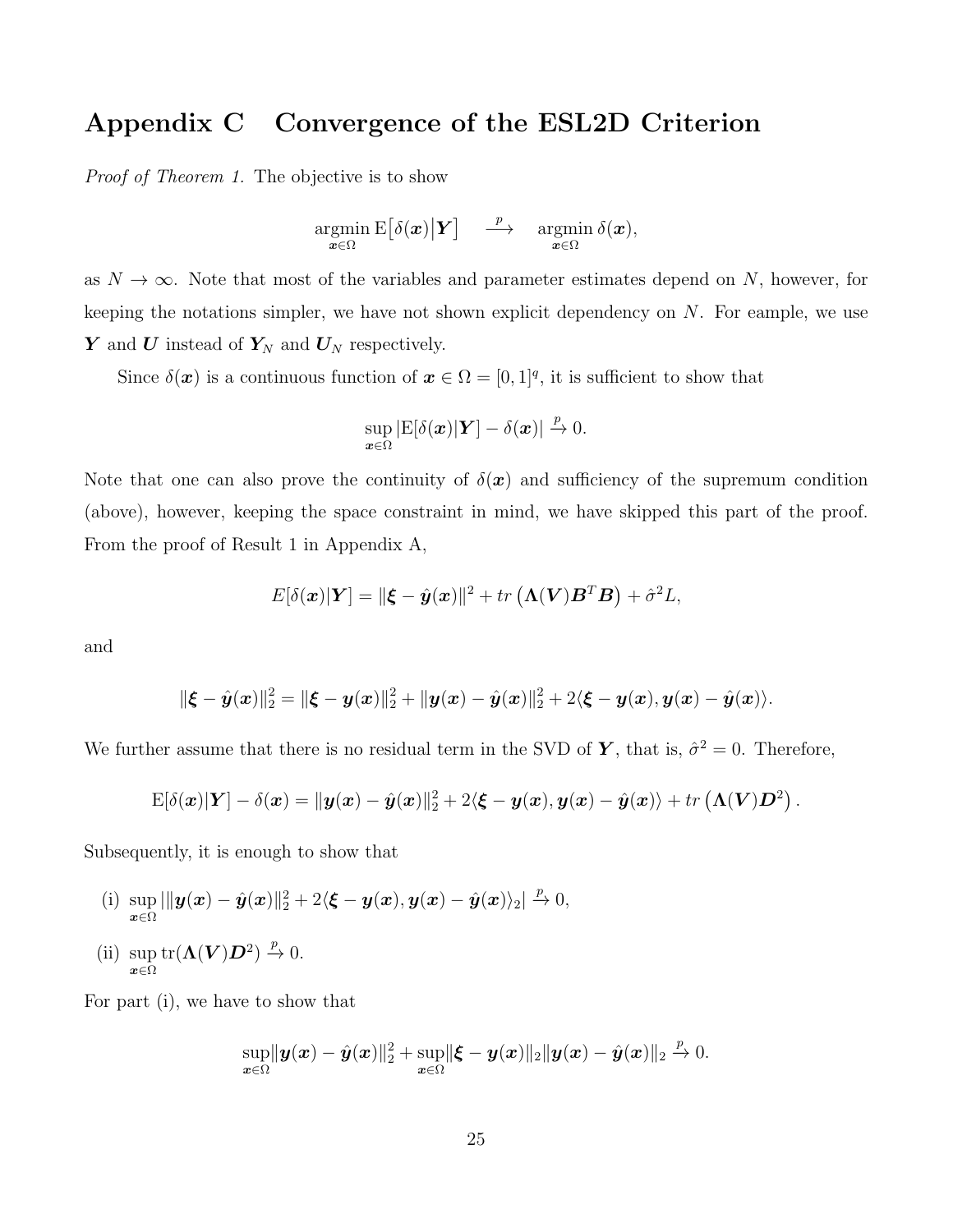Assuming that the supremum of the true (unobserved) discrepancy over the input space is finite, i.e., sup  $\sup_{x\in\Omega} \|\boldsymbol{\xi} - \boldsymbol{y}(\boldsymbol{x})\|_2 < \infty$ , a sufficient condition for proving part (i) is to show that

$$
\sup_{\bm{x}\in\Omega} \lVert \bm{y}(\bm{x}) - \hat{\bm{y}}(\bm{x}) \rVert_2^2 \overset{p}{\to} 0.
$$

Since the left singular vector matrix  $U$  is an  $L \times L$  orthonormal matrix,

$$
\|\bm{y}(\bm{x}) - \hat{\bm{y}}(\bm{x})\|_2^2 = \|\bm{U}^T\bm{y}(\bm{x}) - \bm{D}\hat{\bm{c}}(\bm{x}|\bm{V})\|_2^2 = \sum_{i=1}^L \left(\bm{u}_i^T\bm{y}(\bm{x}) - d_i\hat{c}(\bm{x}|\bm{v}_i)\right)^2
$$
  
= 
$$
\sum_{i=1}^{L'} d_i^2 \left(w_i(\bm{x}) - \hat{c}_i(\bm{x}|\bm{v}_i)\right)^2 + \sum_{i=L'+1}^L \left(\bm{u}_i^T\bm{y}(\bm{x})\right)^2,
$$

where  $L' = \max\{i : 1 \le i \le L, d_i > 0\}$  and  $w_i(\boldsymbol{x}) = d_i^{-1} \boldsymbol{u}_i^T \boldsymbol{y}(\boldsymbol{x})$ . Using some properties of reproducing kernel Hilbert space (RKHS), denoted by  $\mathcal{N}_K(\Omega)$ , and the existence of 2m order of continuous derivatives of the correlation kernel K (see Theorem 11.13 of Wendland  $(2004)$  for details), one can show that

$$
\sup_{\boldsymbol{x}\in\Omega}|w_i(\boldsymbol{x})-\hat{c}_i(\boldsymbol{x}|\boldsymbol{v}_i)|\leq C_Kh_{\boldsymbol{X},\Omega}^m\|w_i\|_{\mathcal{N}_K(\Omega)},
$$

where  $C_K > 0$  is a constant which depends only upon the correlation kernel K,  $h_{\mathbf{X},\Omega}$  is the fill distance of design  $\mathbf{X} = {\mathbf{x}_1, ..., \mathbf{x}_N}$  on a bounded domain  $\Omega$ , defined by

$$
h_{\boldsymbol{X},\Omega}=\sup_{\boldsymbol{x}\in\Omega}\min_{1\leq i\leq N}\|\boldsymbol{x}-\boldsymbol{x}_i\|_2,
$$

and  $||w_i||_{\mathcal{N}_{K}(\Omega)}$  is the RKHS norm of  $w_i(\boldsymbol{x})$ , given by,

$$
||w_i||_{\mathcal{N}_K(\Omega)} = d_i^{-1}||\boldsymbol{u}_i^T\boldsymbol{y}(\boldsymbol{x})||_{\mathcal{N}_K(\Omega)} \leq d_i^{-1}||\boldsymbol{y}(\boldsymbol{x})||_{\mathcal{N}_K(\Omega)}.
$$

Note that the Gaussian correlation kernel is infinitely differentiable and satisfies all the RKHS properties. As a result, we get

$$
\sup_{\boldsymbol{x}\in\Omega}\sum_{i=1}^{L'}d_i^2(w_i(\boldsymbol{x})-\hat{c}_i(\boldsymbol{x}|\boldsymbol{v}_i))^2\leq \sum_{i=1}^{L'}d_i^2\sup_{\boldsymbol{x}\in\Omega}(w_i(\boldsymbol{x})-\hat{c}_i(\boldsymbol{x}|\boldsymbol{v}_i))^2\\ \leq L'C_K^2h_{\boldsymbol{X},\Omega}^{2m}\|\boldsymbol{y}(\boldsymbol{x})\|_{\mathcal{N}_K(\Omega)}.
$$

Since  $\|\mathbf{y}(\mathbf{x})\|_{\mathcal{N}_{K}(\Omega)} = O(1)$ , the convergence of fill-distance criterion (Wendland, 2004) implies

$$
\sup_{\boldsymbol{x}\in\Omega}\sum_{i=1}^{L'}d_i^2\left(w_i(\boldsymbol{x})-\hat{c}_i(\boldsymbol{x}|\boldsymbol{v}_i)\right)^2\stackrel{p}{\longrightarrow}0.
$$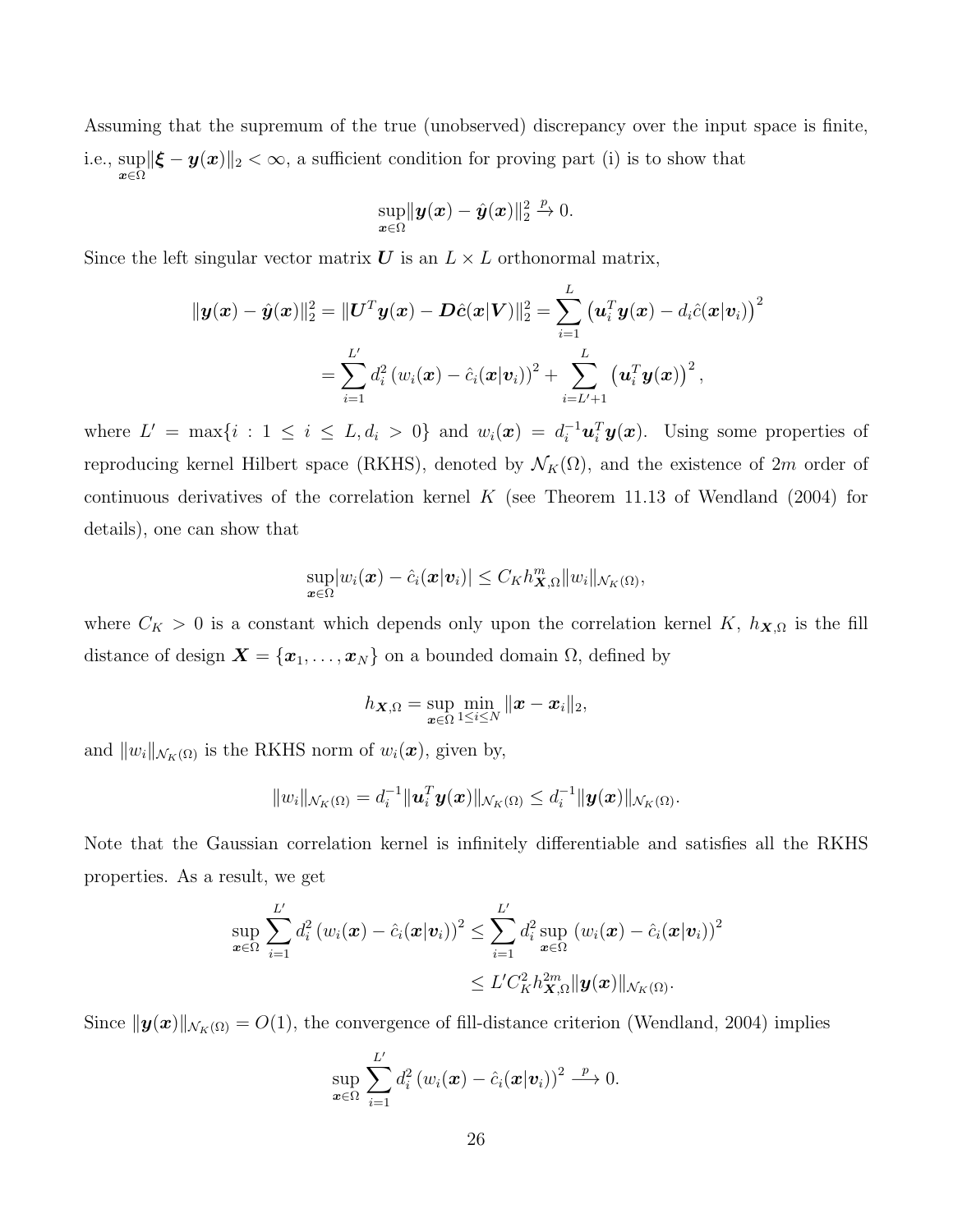For the second part of  $\sup_{\mathbf{x}} ||\mathbf{y}(\mathbf{x}) - \hat{\mathbf{y}}(\mathbf{x})||_2^2$ , the uniform continuity of  $\mathbf{y}(\mathbf{x})$  on  $\Omega$  ensures that x∈Ω for any  $\epsilon > 0$  there exists an  $\eta > 0$  such that

$$
P\left(\sup_{\boldsymbol{x}\in\Omega}\left(\boldsymbol{u}_i^T\boldsymbol{y}(\boldsymbol{x})\right)^2>\epsilon\right)\leq P(h_{\boldsymbol{X},\Omega}>\delta)\to 0,
$$

as  $N \to \infty$  (note that  $u_i$  and  $X$  depends on N), which implies that

$$
\sup_{\boldsymbol{x}\in\Omega}\sum_{i=L'+1}^{L}\left(\boldsymbol{u}_{i}^{T}\boldsymbol{y}(\boldsymbol{x})\right)^{2}=o_{p}(1).
$$

For part (ii), recall that  $\Lambda(V)$  is an  $L \times L$  diagonal matrix with the *i*-th entry being  $\hat{\sigma}_i^2$  (as in (6)). Thus,

$$
\sup_{\boldsymbol{x}\in\Omega}\text{tr}(\boldsymbol{\Lambda}(\boldsymbol{V})\boldsymbol{D}^2)=\sup_{\boldsymbol{x}\in\Omega}\,\sum_{i=1}^L d_i^2\hat{\sigma}_i^2.
$$

From Theorem 11.13 of Wendland (2004), the properties of RKHS and the existence of 2m order of continuous derivatives of the correlation kernel implies that

$$
\sup_{\boldsymbol{x}\in\Omega}\left(1-\boldsymbol{k}^{T}(\boldsymbol{x})\boldsymbol{K}^{-1}\boldsymbol{k}(\boldsymbol{x})\right)\leq C_{K}^{2}h_{\boldsymbol{X},\Omega}^{2m},
$$

and

$$
\boldsymbol{v}_i^T \boldsymbol{K}^{-1} \boldsymbol{v}_i \leq ||w_i||^2_{\mathcal{N}_K(\Omega)} \leq d_i^{-2} ||\boldsymbol{y}(\boldsymbol{x})||^2_{\mathcal{N}_K(\Omega)}.
$$

Again, the boundedness of the norm,  $\|\mathbf{y}(\mathbf{x})\|_{\mathcal{N}_K(\Omega)}^2 = O(1)$ , and the convergence of fill distance  $tr(\mathbf{\Lambda}(\boldsymbol{V})\boldsymbol{D}^2) \stackrel{p}{\to} 0$  as  $N \to \infty$ . criterion,  $h_{\mathbf{X},\Omega}$ , implies sup  $\underset{\mathbf{x}\in\Omega}{\text{sup}}$  $\Box$ 

## References

- Andrianakis, I., N. McCreesh, I. Vernon, T. J. McKinley, J. E. Oakley, R. N. Nsubuga, M. Goldstein, and R. G. White (2017). Efficient history matching of a high dimensional individual-based hiv transmission model. *SIAM/ASA Journal on Uncertainty Quantification 5* (1), 694–719.
- Banzhaf, W., P. Nordin, R. E. Keller, and F. D. Francone (1998). *Genetic programming: an introduction*. San Francisco: Morgan Kaufmann.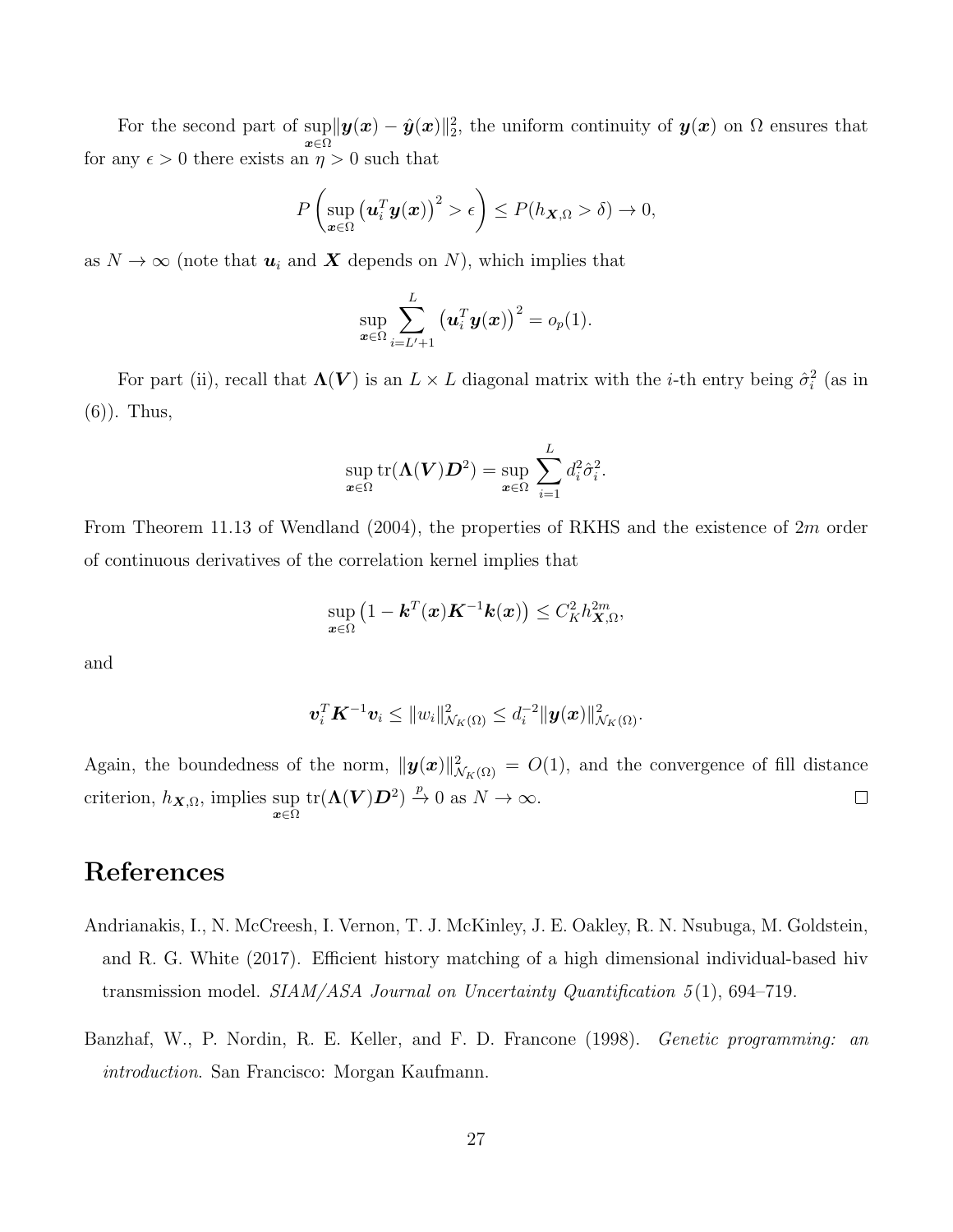- Bernstein, D. S. (2005). *Matrix mathematics: Theory, facts, and formulas with application to linear systems theory*. Princeton: Princeton University Press.
- Bhattacharjee, N. V., P. Ranjan, A. Mandal, and E. W. Tollner (2017). Inverse mapping for rainfall-runoff models using history matching approach. *Preprint*.
- Bliznyuk, N., D. Ruppert, C. Shoemaker, R. Regis, S. Wild, and P. Mugunthan (2008). Bayesian calibration and uncertainty analysis for computationally expensive models using optimization and radial basis function approximation. *Journal of Computational and Graphical Statistics 17* (2), 270–294.
- Broyden, C. G. (1965). A class of methods for solving nonlinear simultaneous equations. *Mathematics of Computation 19* (92), 577–593.
- Carnell, R. (2016). *lhs: Latin Hypercube Samples*. R package version 0.14.
- Davis, P. J. and P. Rabinowitz (2007). *Methods of numerical integration*. Courier Corporation.
- Dempster, A. P., N. M. Laird, and D. B. Rubin (1977). Maximum likelihood from incomplete data via the EM algorithm. *Journal of the Royal Statistical Society: Series B (Statistical Methodology) 39* (1), 1–38.
- Franey, M., P. Ranjan, and H. Chipman (2011). Branch and bound algorithms for maximizing expected improvement functions. *Journal of Statistical Planning and Inference 141* (1), 42–55.
- Franklin, J. (2014). Modelling european red mite populations using the inverse approach. Master's thesis, Acadia University.
- Getz, W. M. and A. Gutierrez (1982). A perspective on systems analysis in crop production and insect pest management. *Annual Review of Entomology 27* (1), 447–466.
- Gramacy, R. B. (2015). *laGP: local approximate Gaussian process regression*. R package version 1.2-1.
- Gramacy, R. B. and D. W. Apley (2015). Local Gaussian process approximation for large computer experiments. *Journal of Computational and Graphical Statistics 24* (2), 561–578.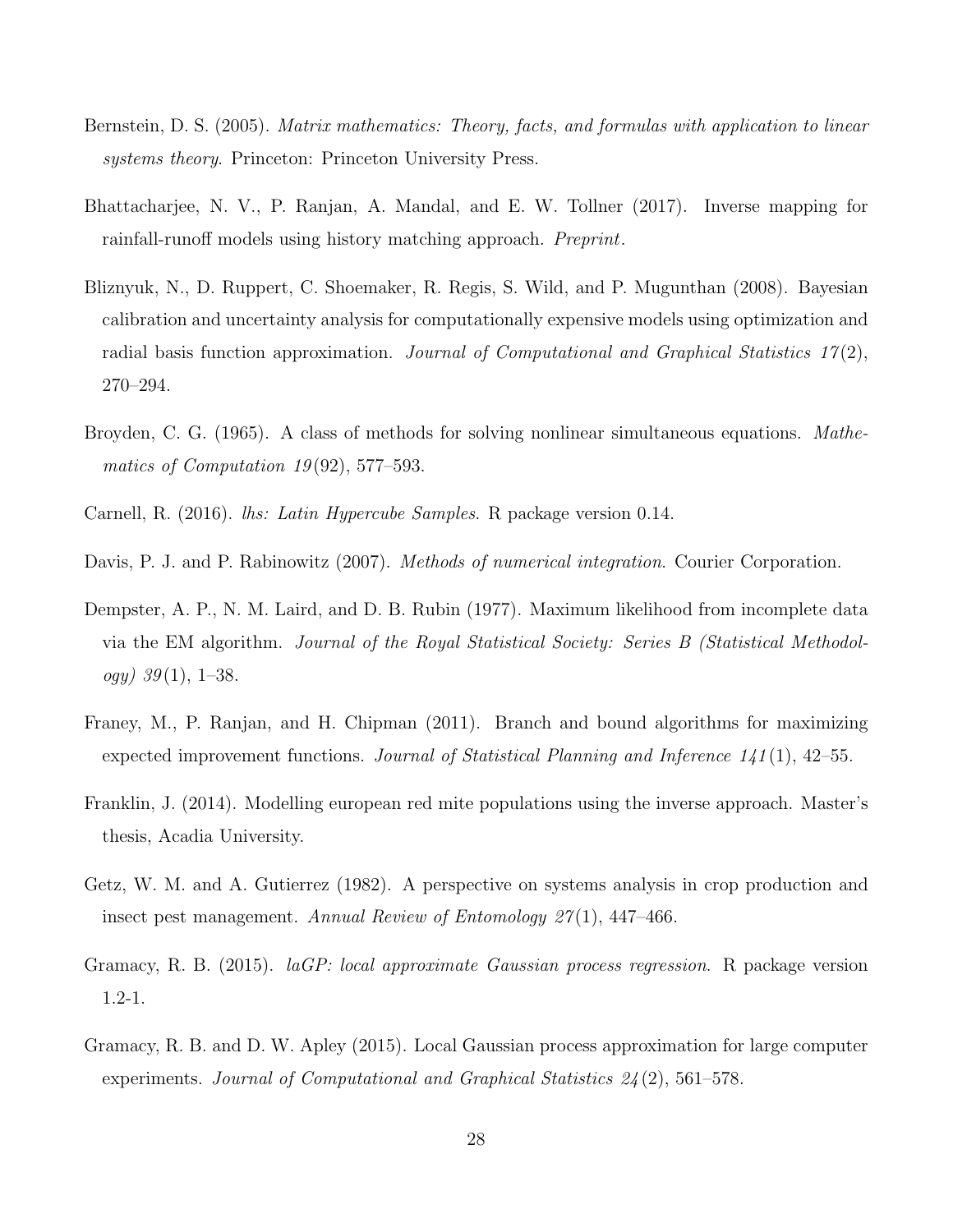- Gramacy, R. B. and H. K. Lee (2012). Cases for the nugget in modeling computer experiments. *Statistics and Computing 22* (3), 713–722.
- Gul, E., V. R. Joseph, H. Yan, and S. N. Melkote (2018). Uncertainty quantification of machining simulations using an in situ emulator. *Journal of Quality Technology 50* (3), 253–261.
- Harari, O. and D. M. Steinberg (2014). Convex combination of Gaussian processes for Bayesian analysis of deterministic computer experiments. *Technometrics 56* (4), 443–454.
- Hardman, J., J. Nyrop, and W. van der Werf (1998). Modelling mite dynamics on apple trees in eastern north america. In *V International Symposium on Computer Modelling in Fruit Research and Orchard Management 499*, pp. 201–210.
- Hardman, J., R. Rogers, J. P. Nyrop, and T. Frisch (1991). Effect of pesticide applications on abundance of european red mite (acari: Tetranychidae) and typhlodromus pyri (acari: Phytoseiidae) in nova scotian apple orchards. *Journal of Economic Entomology 84* (2), 570–580.
- Hasselman, B. (2010). nleqslv: Solve systems of non linear equations, 2010. *R package version 1* (1).
- Higdon, D., J. Gattiker, B. Williams, and M. Rightley (2008). Computer model calibration using high-dimensional output. *Journal of the American Statistical Association 103* (482), 570–583.
- Huang, X. and C. W. Oosterlee (2011). Saddlepoint approximations for expectations and an application to CDO pricing. *SIAM Journal on Financial Mathematics 2* (1), 692–714.
- Hung, Y., V. R. Joseph, and S. N. Melkote (2015). Analysis of computer experiments with functional response. *Technometrics 57* (1), 35–44.
- Jones, D. R., M. Schonlau, and W. J. Welch (1998). Efficient global optimization of expensive black-box functions. *Journal of Global Optimization 13* (4), 455–492.
- Kennedy, M. C. and A. O'Hagan (2001). Bayesian calibration of computer models. *Journal of the Royal Statistical Society: Series B (Statistical Methodology) 63* (3), 425–464.
- Parent, B. and A. Beaulieu (1957). Life-history of the european red mite. *The Canadian Entomologist 89* (07), 328–333.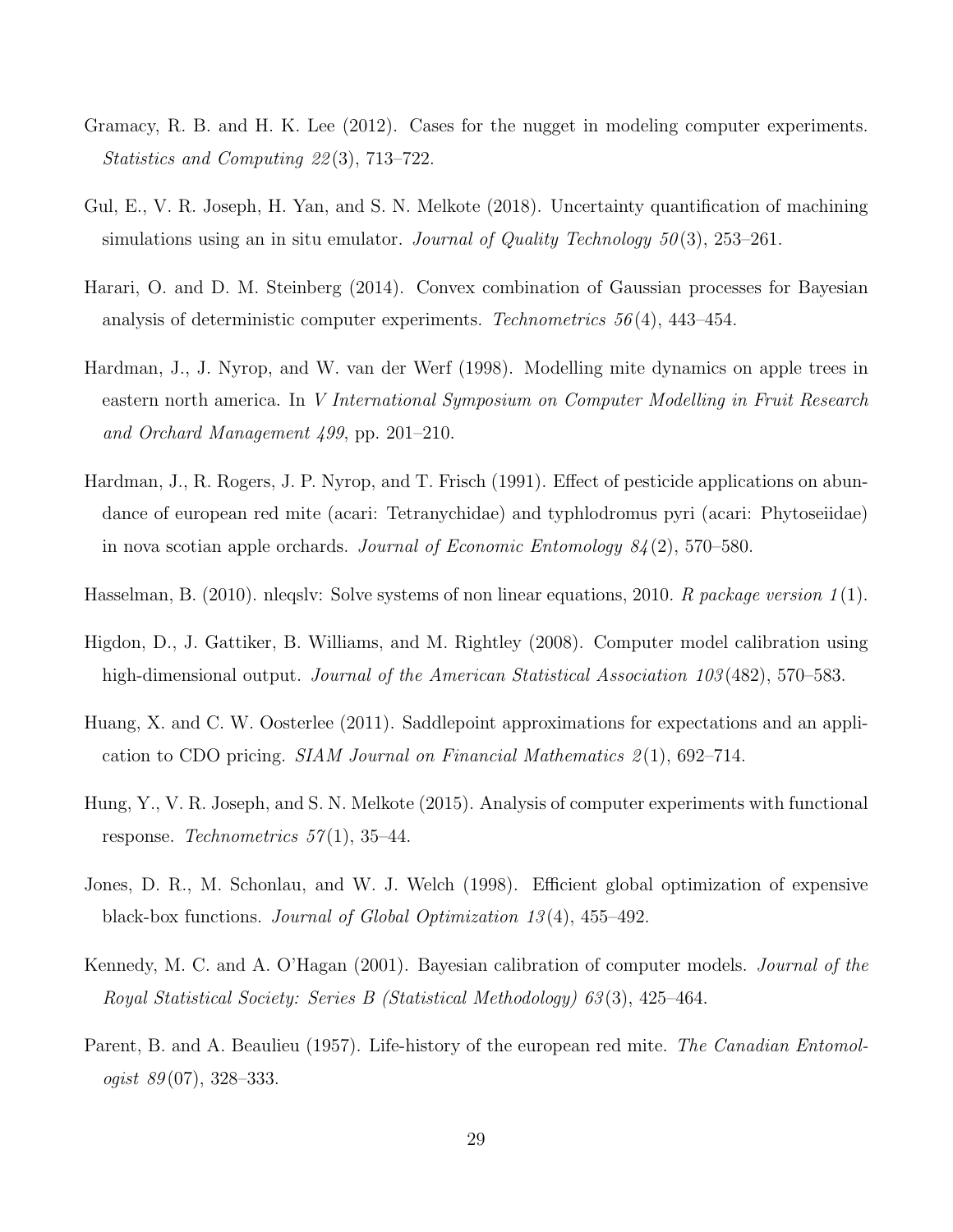- Picheny, V., D. Ginsbourger, Y. Richet, and G. Caplin (2013). Quantile-based optimization of noisy computer experiments with tunable precision. *Technometrics 55* (1), 2–13.
- Pratola, M. T., S. R. Sain, D. Bingham, M. Wiltberger, and E. J. Rigler (2013). Fast sequential computer model calibration of large nonstationary spatial-temporal processes. *Technometrics 55* (2), 232–242.
- Ranjan, P. (2013). Comment: Ei criteria for noisy computer simulators. *Technometrics 55* (1), 24–28.
- Ranjan, P., D. Bingham, and G. Michailidis (2008). Sequential experiment design for contour estimation from complex computer codes. *Technometrics 50* (4), 527–541.
- Ranjan, P., M. Thomas, H. Teismann, and S. Mukhoti (2016). Inverse problem for a time-series valued computer simulator via scalarization. *Open Journal of Statistics 6* (3), 528–544.
- Robert, C. and G. Casella (2005). *Monte Carlo statistical methods*. New York: Springer.
- Santner, T. J., B. J. Williams, and W. I. Notz (2003). *The design and analysis of computer experiments*. New York: Springer-Verlag.
- Sinsbeck, M. and W. Nowak (2017). Sequential design of computer experiments for the solution of Bayesian inverse problems. *SIAM/ASA Journal on Uncertainty Quantification 5* (1), 640–664.
- Teismann, H., R. Karsten, R. Hammond, J. Hardman, and J. Franklin (2009). On the possibility of counter-productive intervention: the population mean for blowflies models can be an increasing function of the death rate. *Journal of Biological Systems 17* (4), 739–757.
- Vernon, I., M. Goldstein, R. G. Bower, et al. (2010). Galaxy formation: a Bayesian uncertainty analysis. *Bayesian Analysis 5* (4), 619–669.
- Wendland, H. (2004). *Scattered data approximation*. Cambridge university press.
- Zhang, R., C. D. Lin, and P. Ranjan (2018a). *DynamicGP: Modelling and Analysis of Dynamic Computer Experiments*. R package version 1.1-1.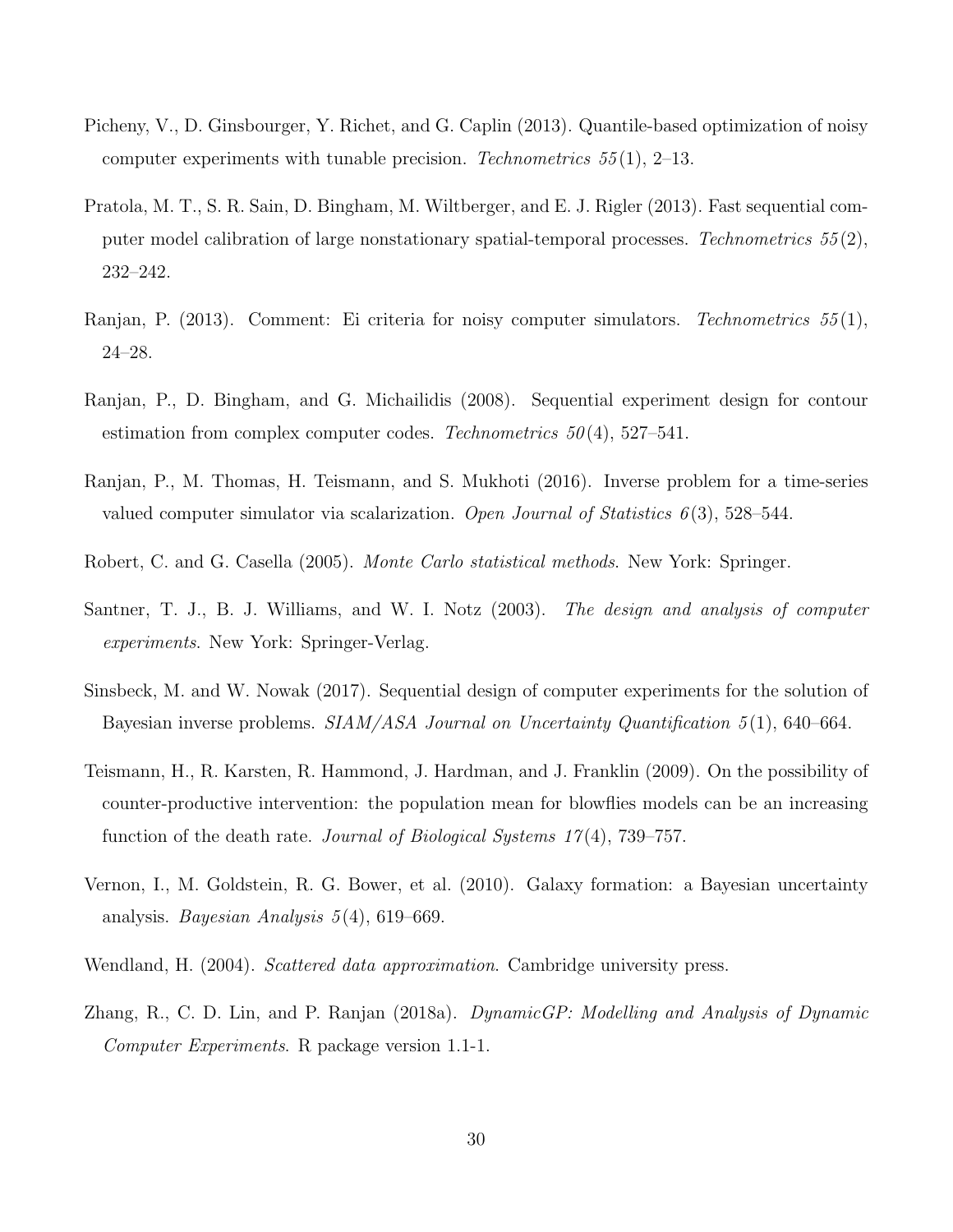Zhang, R., C. D. Lin, and P. Ranjan (2018b). Local Gaussian process model for large-scale dynamic computer experiments. *Journal of Computational and Graphical Statistics, 0* (0), 1–10.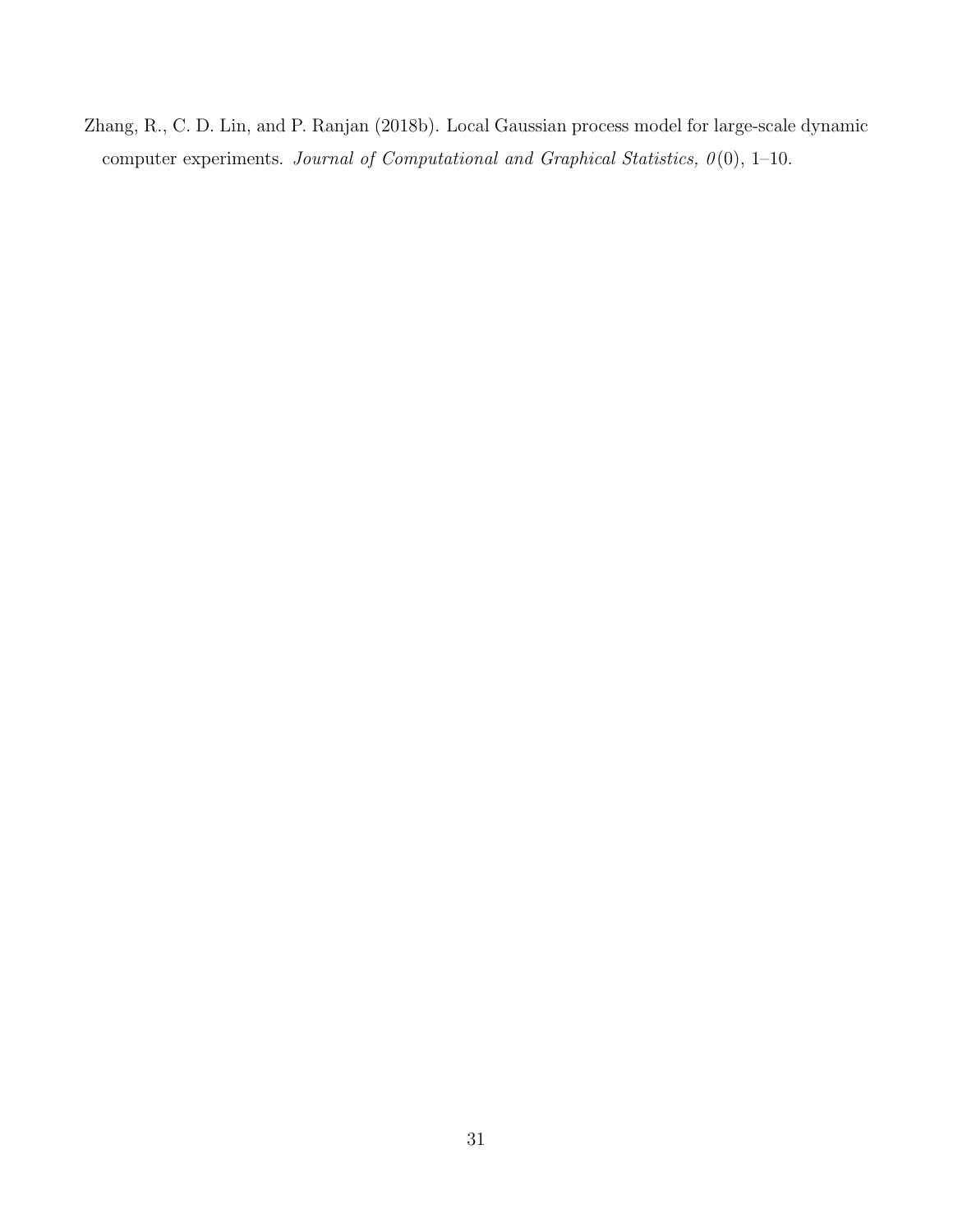# Supplementary Material

In this supplementary material, we provide an empirical study for the performance comparison of the saddlepoint approximation-based expected improvement (saEI) criterion and a Monte Carlo (MC) method for approximating the EI criterion. We also compare two methods (referred to as the naive method and the proposed ESL2D method) for extracting the solution of the inverse problem. It is demonstrated that the saEI criterion gives high accuracy in much less computational time as compared to the MC integration for evaluating (8). The proposed method via ESL2D also significantly outperforms the naive approach in extracting the best estimate of the inverse solution.

## S.1 The accuracy of the saEI criterion

We present two detailed examples to demonstrate the accuracy of the proposed saEI criterion. In Example S1, the exact formula for the EI criterion (8) is available while in Example S2 in which such a formula is unavailable, the Monte Carlo (MC) approximations are used as a bench mark. For simplicity, we considered simulators with only one-dimensional inputs.

**Example S1**: Consider the synthesized computer simulator  $y_t(x) = g(t)g(2x+0.5)$ , where  $g(t)$ is the function studied by Gramacy and Lee (2012), i.e.,

$$
g(t) = \frac{\sin(10\pi t)}{2t} + (t - 1)^4.
$$

For the simulator  $y_t(x)$ , the design input  $x \in [0,1]$  and the time  $t \in [0.5, 2.5]$  is on a 200-point equidistant time grid. The mechanism of generating the field observation  $\xi$  is exactly the same as that in Example 1 in Section 5.1. First we randomly generate an  $x^* \in [0,1]$ . The field observation  $\boldsymbol{\xi} = [\xi_{t_1}, \dots, \xi_{t_{200}}]^T$  is generated by  $\xi_{t_i} = y_{t_i}(x^*) + e_i$ , where  $e_i$ 's are Gaussian white noises with mean 0 and variance 0.03522 to produce a signal to noise ratio 50. The initial design is a 5-point random Latin hypercube design (LHD). The corresponding data is fit via the SVD-based GP model. In this example, the first singular value explains 100% of the variation in the response matrix of the design set. Therefore,  $p = 1$  and  $\hat{\sigma}^2 = 0$ , which implies that the EI criterion (8) has explicit formula as given in Result 4. We evaluate the exact value of the EI criterion and the saEI criterion in (13) - (14) on a random LHD of 2, 000 points in [0, 1]. The comparison of the exact and approximate values is provided in Figure S.1 which indicates that they are nearly identical.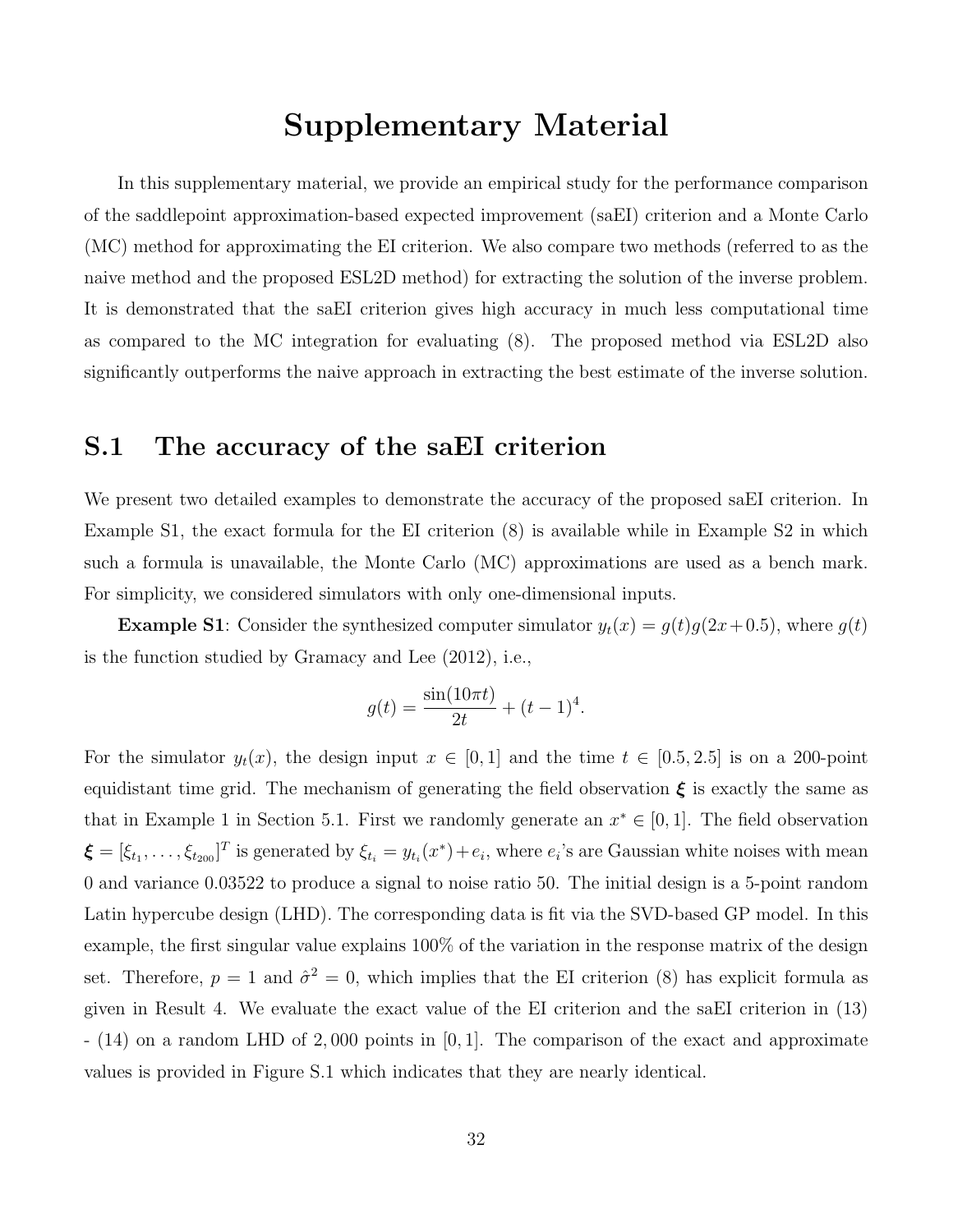

Figure S.1: The exact EI (as in Result 4) and saEI criteria (as in (13) - (14)) for Example S1. Panel (a): The curves of the exact and saEI criterion values on the design domain [0, 1]. Panel (b): The scatter plot of the exact values against saEI criterion values.

Example S2: We revisit Example 1 in Section 5.1 of the main paper. In this example, the number of significant singular values is  $p = 4$ . Therefore, no explicit formula for the EI criterion is available. As a bench mark, we use Monte Carlo (MC) approximation with 50, 000 random samples, which shall yield sufficiently accurate approximation of  $(8)$ . The saEI criterion values for selecting the first follow-up design point are computed on a random LHD of  $2,000$  points in [0, 1]. Figure S.2 provides the approximation of (8) via MC approximation and saEI criterion values. The figure reveals that the two approximation methods provide very close values. The MC approximation takes 1621.24 seconds to evaluate the 2,000 EI values on our workstation (AMD A10-6700 3.70 GHz, 8 GB RAM, 64-bit Windows 10). In contrast, the saEI method takes 0.06 seconds.

We have also conducted the comparison between the MC approximation of the EI criterion and the saEI criterion in Examples 2, 3 and the real application studied in Section 5. For reasons of saving space, here we only provide the approximate values of the EI criterion for selecting the first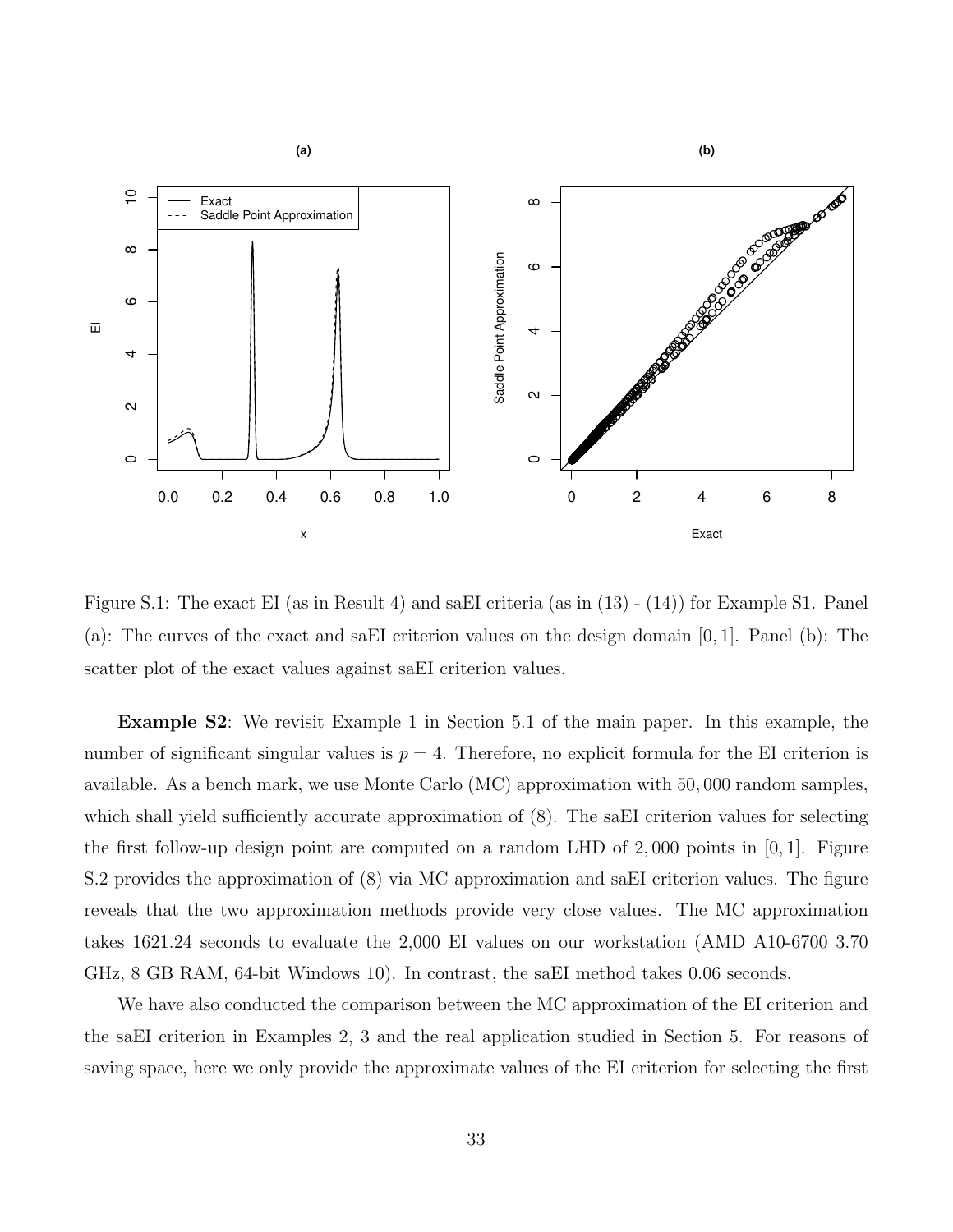

Figure S.2: The MC approximation of the EI criterion and the saEI criterion in Example S2. (a) the curves of the MC approximation and the saEI criterion values on the design domain  $[0, 1]$ ,  $(b)$ the scatter plot of the MC against the saEI criterion values.

follow-up point in each example. To be consistent with the simulation setup in Section 5, the saEI criterion values are evaluated on sets with 2000q points, where q is the number of input variables in the computer simulators. The MC approximation uses 50, 000 random samples for each input in the sets. The scatter plots of the MC approximation values and the saEI criterion values for the three examples are provided in Figure S.3. The figure again shows that the MC approximation and the saEI criterion provide similar approximate values for the EI criterion on the set in all the three examples. In terms of computational time, in all the three examples, the MC approximation takes more than 1,000 seconds, in contrast, the saEI criterion only takes less than 1 second.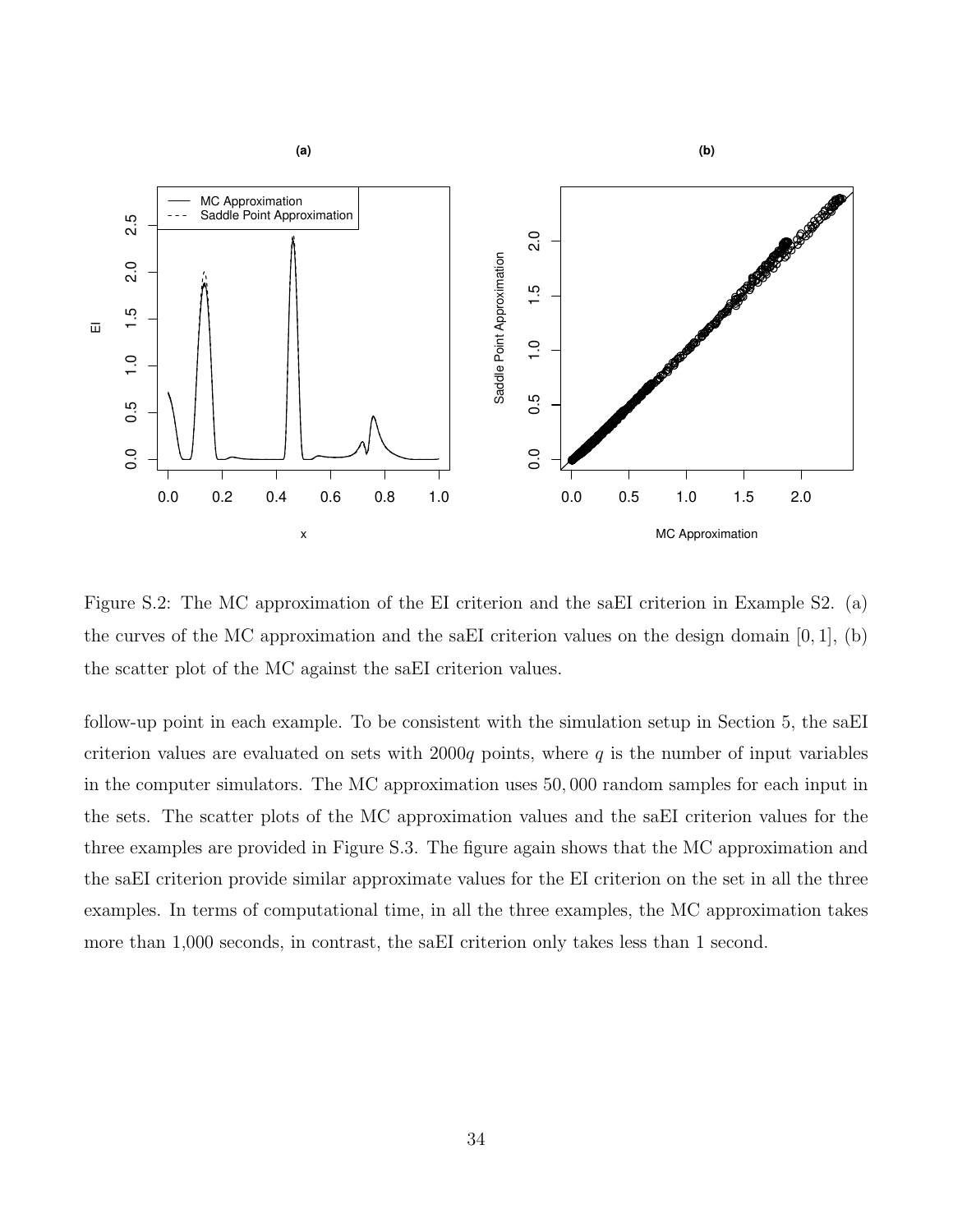

Figure S.3: The MC approximation of the EI criterion and the saEI criterion for selecting the first follow-up design point in (a) Example 2, (b) Example 3, (c) the real application in Section 5.

## S.2 Comparison of the naive and ESL2D method

The objective here is to compare the accuracy of the extracted inverse solution. Thus, we compare  $log(D_{\xi})$  values of the final inverse solutions obtained via the naive method  $(\tilde{\boldsymbol{x}}^*)$  and the ESL2D method  $(\hat{\mathbf{x}}^*)$ . We used test simulators from Examples 2 and 3 from the main paper for this comparison. Each boxplot shown in Figures S.4 - S.5 represents the distribution of  $log(D_{\xi})$  over 100 simulations. We extract the inverse solution in two scenarios: (a) used a space-filling Latin hypercube design in the input space to fit the emulator via an SVD-based GP model and then extracted the solution, and (b) used the proposed sequential design approach with the saEI criterion and then extract the solution from the final fit. The first method (space-filling design study) simply provides values for the reference comparison.

For both scenarios, we used  $n = 10q, 20q$  and  $30q$ , where q is the input dimension. For the sequential framework, we used initial designs of size  $n_0 = 2n/3$ , and the remaining  $n - n_0$  followup points were obtained one at-a-time by maximizing the saEI criterion. For each simulation, we randomly generated the target response, the training design points, the candidate set for selecting follow-up points, and the candidate set for extracting the inverse solutions. Note that the signal part of the target response is held fixed over all the simulations in the main part of the article,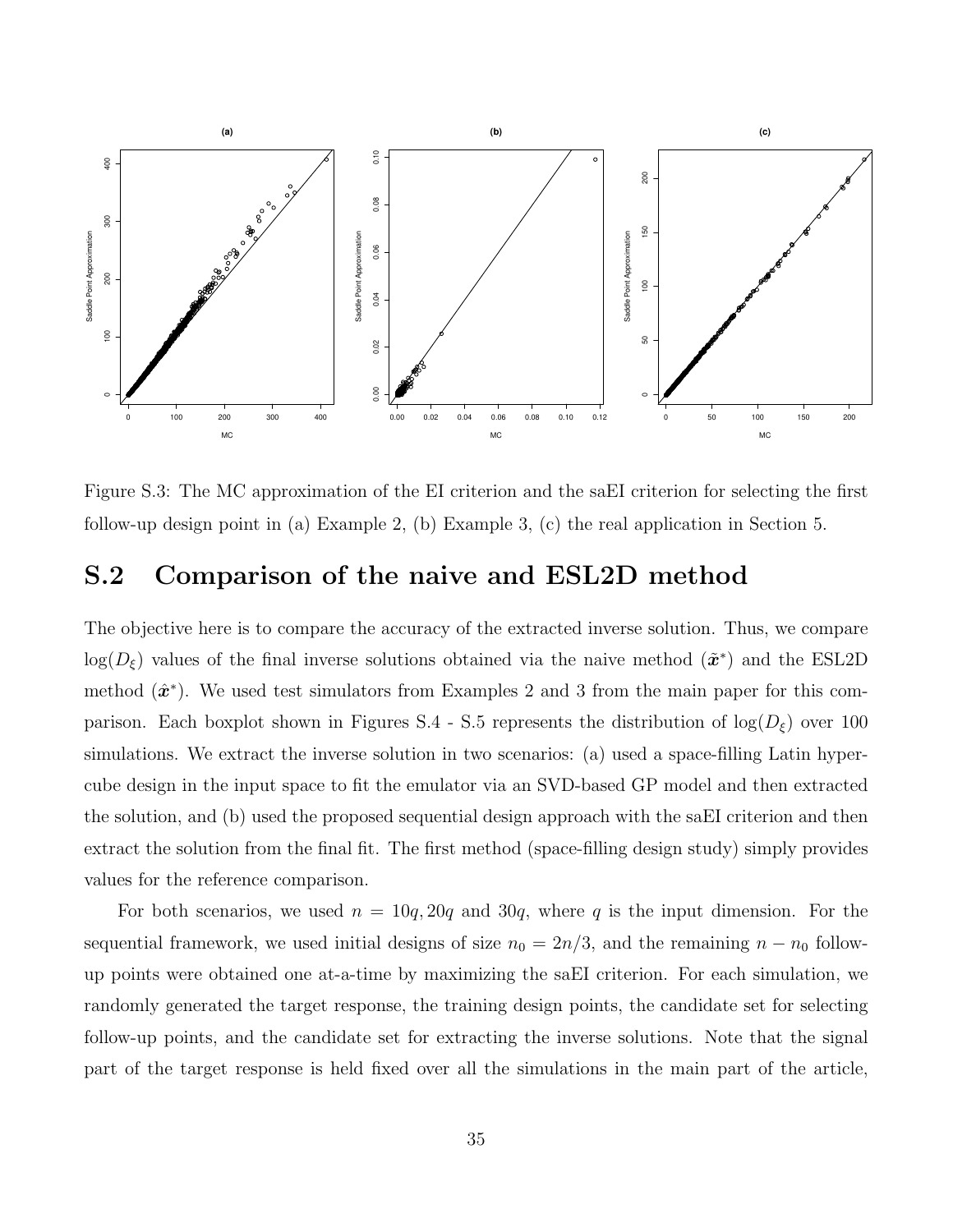however, in this section, we let it vary to account for more uncertainty.

Figure S.4 presents the simulation results for Example 2 of the main paper, which is a threedimensional test simulator from Harari and Steinberg (2014). It is clear from the figure that the proposed ESL2D approach gives more accurate estimate of the inverse solutions as compared to the naive approach. As expected, the accuracy increases with  $n$ , and the relative superiority of ELS2D over the naive approach decreases with n.



Figure S.4: Example 2 (Harari and Steinberg, 2014). Distribution of  $log(D_{\xi})$  values from the final fit. Top panel: Space-filling design, bottom panel: sequential design with  $n_0 = 2n/3$ . The number in the parenthesis is the run size  $n$ .